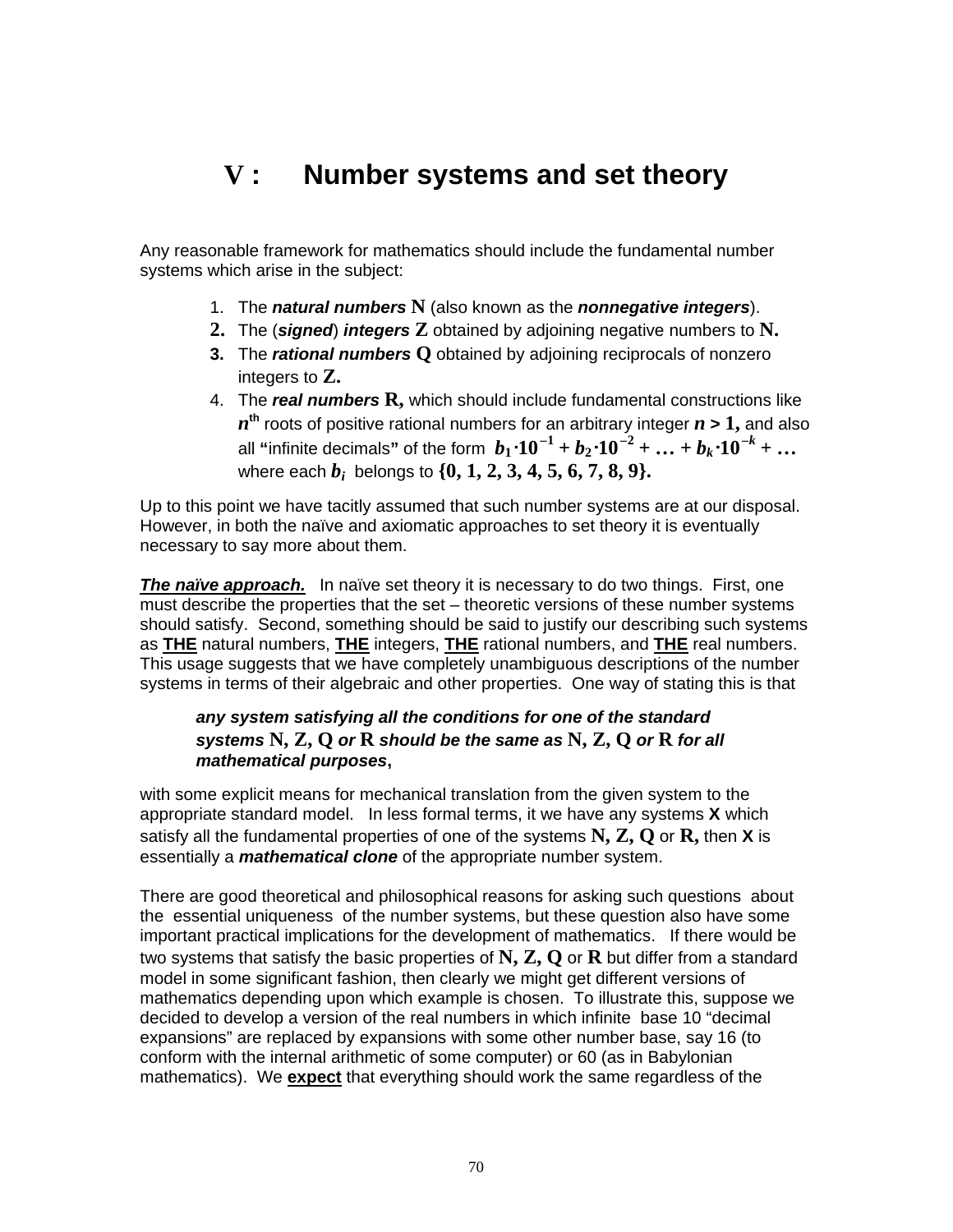numerical base we choose for expressing quantities, but at some point it is necessary to **confirm** that our expectation is fulfilled.

Later in this unit we shall describe precisely the notion of a mathematical clone. For the time being we note that examples of this concept have already been encountered in Section **IV.6** when we talked about whether two partially ordered sets have the same **order type**. Given two such partially ordered sets, the **1 – 1** order preserving correspondence from one to another can be viewed as a formal mathematical way of saying that either of the partially ordered sets is a clone of the other.

Our coverage in this unit will mainly concern the first item described in the naïve approach; namely, the formal properties of the number systems and the mathematical statements of their uniqueness properties. Later in these notes (and largely for reference purposes) we shall explain why the basic properties describe these number systems in a totally unambiguous manner.

**The axiomatic approach.** In axiomatic set theory it is necessary to assume the existence of systems with the given properties and to prove these properties describe them unambiguously (the latter proceeds exactly the same as in naïve set theory).

One new issue in the axiomatic approach is the goal of keeping the basic assumptions for set theory as simple as possible. Assuming the existence of four separate but clearly interrelated number systems is a convenient first step, but at some point it is natural to ask if we really need to make such a long list of assumptions in order to set everything up. Aside from possible aesthetic considerations, there is the practical consideration that long lists of assumptions raise questions whether there might be some logical inconsistency; after all, the whole idea of a proof by contradiction is that one makes so many assumptions that the conclusions end up contradicting each other, and it would undermine everything if such contradictions could be derived from the axioms for set theory itself. We shall address some of these issues in the final unit of the notes.

### Some more specific objectives

Much of this unit is devoted to summarizing familiar properties of the four basic number systems, so we shall indicate some points that are less elementary and particularly important. In Section 1 the most significant new item is the statement of the Peano Axioms for the natural numbers, and in Section 2 the discussion of finite induction and recursive definitions in the framework of set theory is one of the main topics in the unit. The formulas for counting the numbers of elements in various finite sets in Section 3 start with familiar ideas, and they give systematic rules that are important both for their own sake and for the remaining units of the course. Finally, the description of the real numbers in Section 4 is fundamentally important. Although this description is fairly concise, it contains everything that is needed to justify the standard facts about real numbers and to develop calculus in a mathematically rigorous fashion. The latter development is covered in subsequent courses. Although the justification of the usual expansions for real numbers is also somewhat peripheral to the present course, for the sake of completeness we shall explain how our formal description of the real numbers yields their familiar properties which are used in everyday work, both inside and outside of mathematics.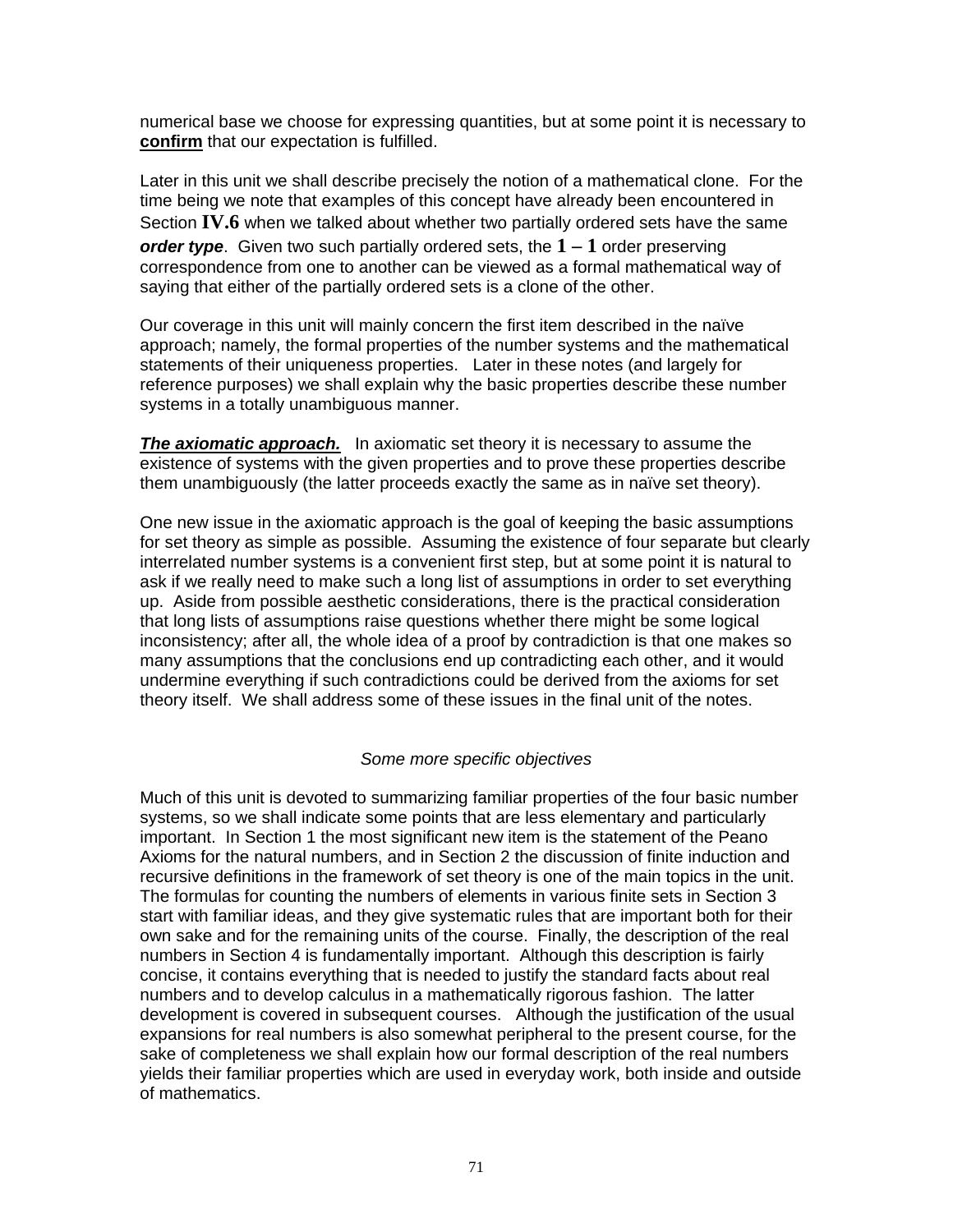# **V. 1 :** The natural numbers and integers

# **(Halmos, §§ 11 – 13; Lipschutz, §§ 2.1, 2.7 – 2.9)**

In many respects the positive integers form the most basic number system in all of the mathematical sciences. Some reasons for this are historical or philosophical, but logical considerations are particularly important for the systematic development of mathematics.

Clearly we would like our descriptions of number systems to summarize their basic algebraic properties concise but understandable. In particular, it simplifies things considerably if we can say that addition, subtraction and multiplication are always defined. Since the positive integers are not closed under subtraction, clearly they do not fulfill this condition. Therefore we shall begin by describing the integers, and we shall view the positive integers as a subset of the integers with certain special properties.

The important algebraic properties of the integers split naturally into three classes, two of which are fairly general and one of which is more focused.

**Basic rules for addition and multiplication.** Formally, these are the conditions defining an abstract type of mathematical system known as a **commutative ring with unit.**

**FIRST AXIOM GROUP FOR THE INTEGERS.** The integers are <sup>a</sup> set **Z,** and they have binary operations  $A: Z \times Z \rightarrow Z$ , normally expressed in the form  $A(u, v) = u + v$ , and **M** :  $\mathbb{Z} \times \mathbb{Z}$  →  $\mathbb{Z}$ , normally expressed in the form **M(u, v)** = **uv** or **u** · **v** or **u**  $\times$  **v**, which satisfy the following algebraic conditions:

- **1.** (Associative Laws). For all  $a, b, c$  in  $\mathbb{Z}, (a + b) + c = a + (b + c)$ and **(ab)c = a(bc).**
- **2.** (Commutative Laws). For all  $a, b$  in  $\mathbb{Z}, a + b = b + a$  and  $ab =$ **ba.**
- **3.** (Distributive Law). For all  $a, b, c$  in  $\mathbb{Z}, a(b+c) = ab + ac$ .
- **4.** (Existence of 0 and 1). There are distinct elements **0, 1** in **Z** such *that for all a we have*  $a + 0 = a$ ,  $a \times 0 = 0$  and  $a \times 1 = a$ .
- **5.** (Existence of negatives or additive inverses). For each **a** in **Z** there is an element  $-a$  in **Z** such that  $a + (-a) = 0$ .

**Notational footnote:** The notation **Z** for the integers has become fairly standard in mathematical writings, and it is apparently derived from the German word for numbers (Zahlen) and/or cyclic (zyklisch).

We shall need the following basic consequences of the preceding algebraic conditions:

**Proposition 1.** If **a** belongs to <sup>a</sup> system satisfying the properties listed above, then we  $h$ ave  $(-a)(-b) = ab$ .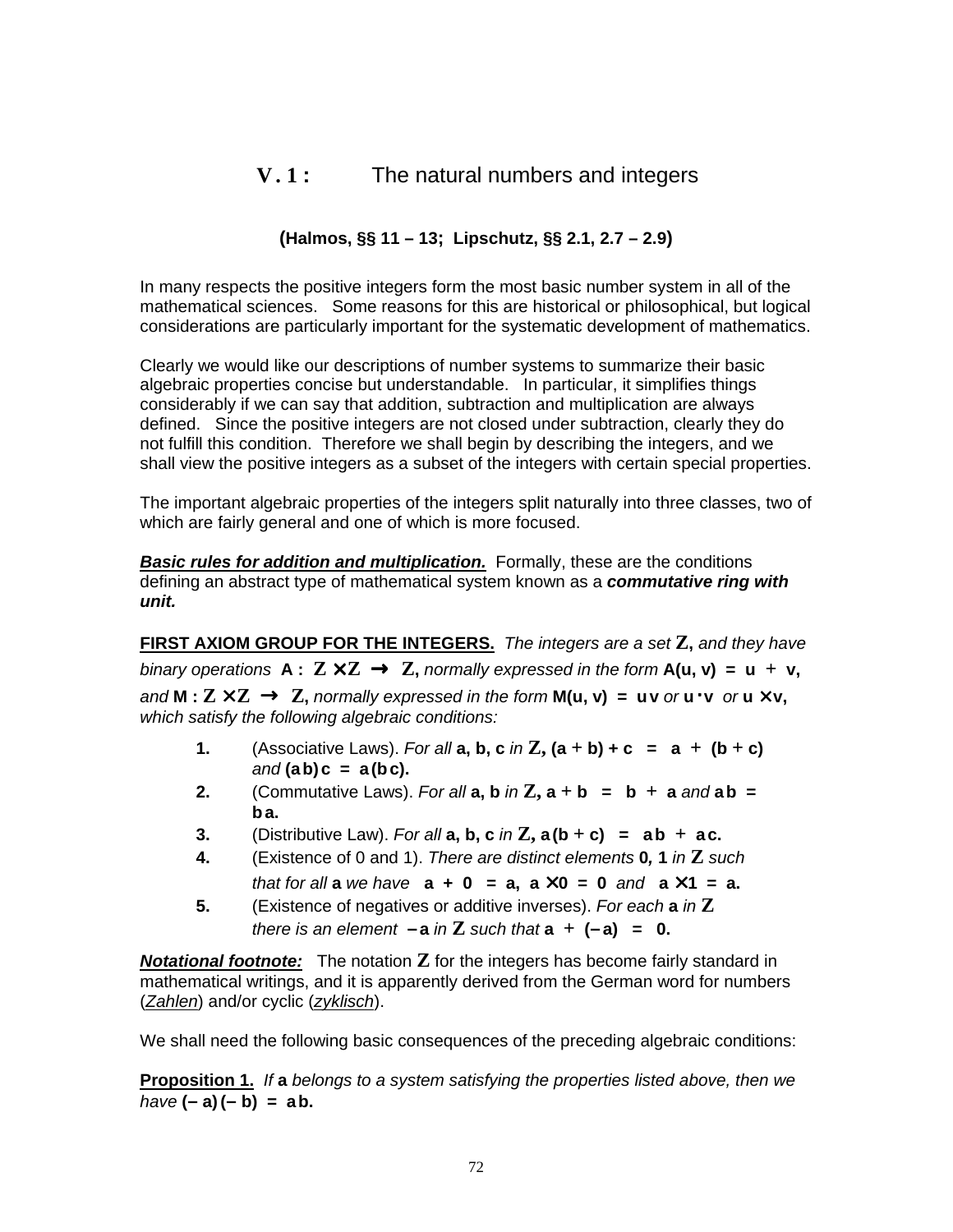**Proof.** The following are special cases of the axioms:

**0 = a0 = a[b + (– b)] = ab + a(– b)**

 $0 = 0(-b) = [a + (-a)](-b) = a(-b) + (-a)(-b)$ 

The preceding results also show that  $ab = -[a(-b)] = (-a)(-b)$ .

**Basic rules for ordering.** When combined with the previous conditions, these yield a type of mathematical system known as an **ordered integral domain.**

**SECOND AXIOM GROUP FOR THE INTEGERS.** There is <sup>a</sup> linear ordering on **Z** such that the following hold:

- **1.** If **a > 0** and **b > 0,** then **a + b > 0** and **ab > 0.**
- **2.** For all  $a, b$  in  $\mathbb{Z}$ , we have  $a > b$  if and only if  $a b > 0$ .

**Well – ordering of positive elements.** This is the assumption that the set **N** of nonnegative elements in **Z,** often called the **natural numbers,** is well – ordered with respect to the standard linear ordering.

**WELL - ORDERING AXIOM FOR THE POSITIVE INTEGERS.** The set **N** of all **x** in **Z** such that  $x \geq 0$  is well – ordered.

We shall new derive some basic properties of the integers.

**Lemma 2.** If **x** is <sup>a</sup> nonzero element in <sup>a</sup> system satisfying the first two groups of axioms, then **x 2** is positive**.**

**Proof of Lemma 2.** Either **x** is positive or **– x** is positive, and in these respective cases it follows that  $x^2$  is positive or  $(-x)^2$  is positive. However, the previous proposition implies that  $x^2 = (-x)^2$ , and thus in either case we know that the square must be positive**.**

**Lemma 3.** The multiplicative identity **1** is positive, and there are no integers **x** for which we have 0 **< x <** 1**.**

**Proof of Lemma 3.** First of all, **1** is positive because **1 = 1 2 .** Let **P** be the set of positive elements in **Z.** By well – ordering it follows that **P** has a least element **m,** which must satisfy  $m \leq 1$ . If strict inequality holds then we have  $1 - m > 0$ , and therefore we have **m (1 – m) > 0,** which translates to **0 < m 2 < m,** contradicting the minimality of **m.** Therefore 1 must be the least element of the positive integers**.**

We shall need the following elementary but important property of positive integers later in this unit.

**Theorem 4. (Long Division Theorem.)** Given two nonnegative integers **a** and **b** such **that <b>b**  $> 1$ , there are **unique** nonnegative integers **q** and **r** such that **a**  $=$  **bq**  $+$  **r**,  $where 0 \leq r \leq b-1$ .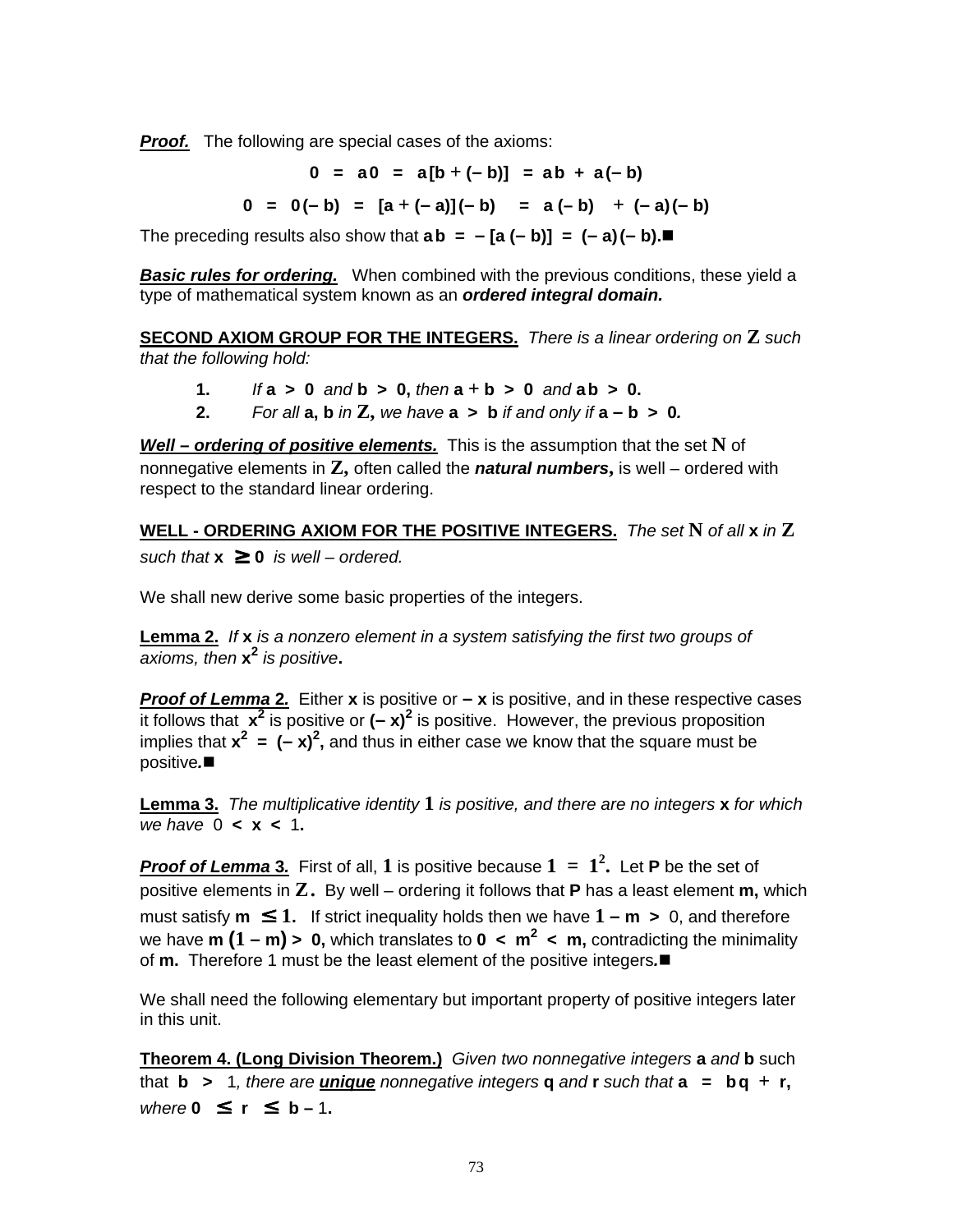The numbers **q** and **r** are often called the integral quotient and remainder respectively.

**Proof.** We first prove existence. Consider the set of all differences **a – b x,** such that **x** is a nonnegative integer and **a – b x** is nonnegative**.** This set contains **a,** and thus it is nonempty, and as such it has a minimum element **y.** We claim that **y < b;** if this were false, then **y – x** would be another element of the set (it is still nonnegative) and it would be strictly less than **y.** Since **y** is minimal this cannot happen, and therefore we must have **y < b.** This establishes existence.

To prove uniqueness, suppose that we have two expressions

$$
a = bq + r = bq' + r',
$$

where **q** and **q'** are nonnegative and (say)  $0 \le r \le r' \le b - 1$ . These conditions imply that **0** ≤ **r**′ **– r** ≤ **b –** 1**,** and since

$$
b(q'-q) = r'-r \leq b-1
$$

it follows that **b**  $(q' - q) = 0$ . Since **b** is positive this forces  $q' - q$  to be equal to 0, so that **q**′ **= q.** If we substitute this back into the first displayed equation in the paragraph we see that we must also have **r**′ **= r.**

### The Peano Axioms for the natural numbers

There is a very simple and important characterization of **N** which is due to G. Peano (1858 – 1932). It depends upon two intuitively clear properties. The first is that zero is the unique nonnegative integer that is smaller than every other nonnegative integer, and the second is that if we are given a nonnegative integer **n,** then **n + 1** is the unique minimal positive integer m such that **m > n.**

**Definition.** A **system satisfying the Peano axioms** is an ordered pair **(P,** σ**)** consisting of a set **P** and a function σ**: P** → **P** with the following properties [which reflect the nature of σ as a map taking each natural number **m** to its "successor" **m + 1**]:

- **(1)** There is a distinguished element (the zero element **0** or **0N**) that is not in the image of σ**.**
- **(2)** The map  $\sigma$  is  $1 1$ .
- **(3)** If **A** is a subset of **P** such that
	- $(i)$   $0 \in A$ ,
	- **(ii)** for all  $k \in P$ ,  $k \in A$  implies  $\sigma(k) \in A$ , then we must have  $A = P$ .

The third axiom is added to guarantee that **P** is the minimal set satisfying the axioms and containing **0.**

The next result should come as no surprise.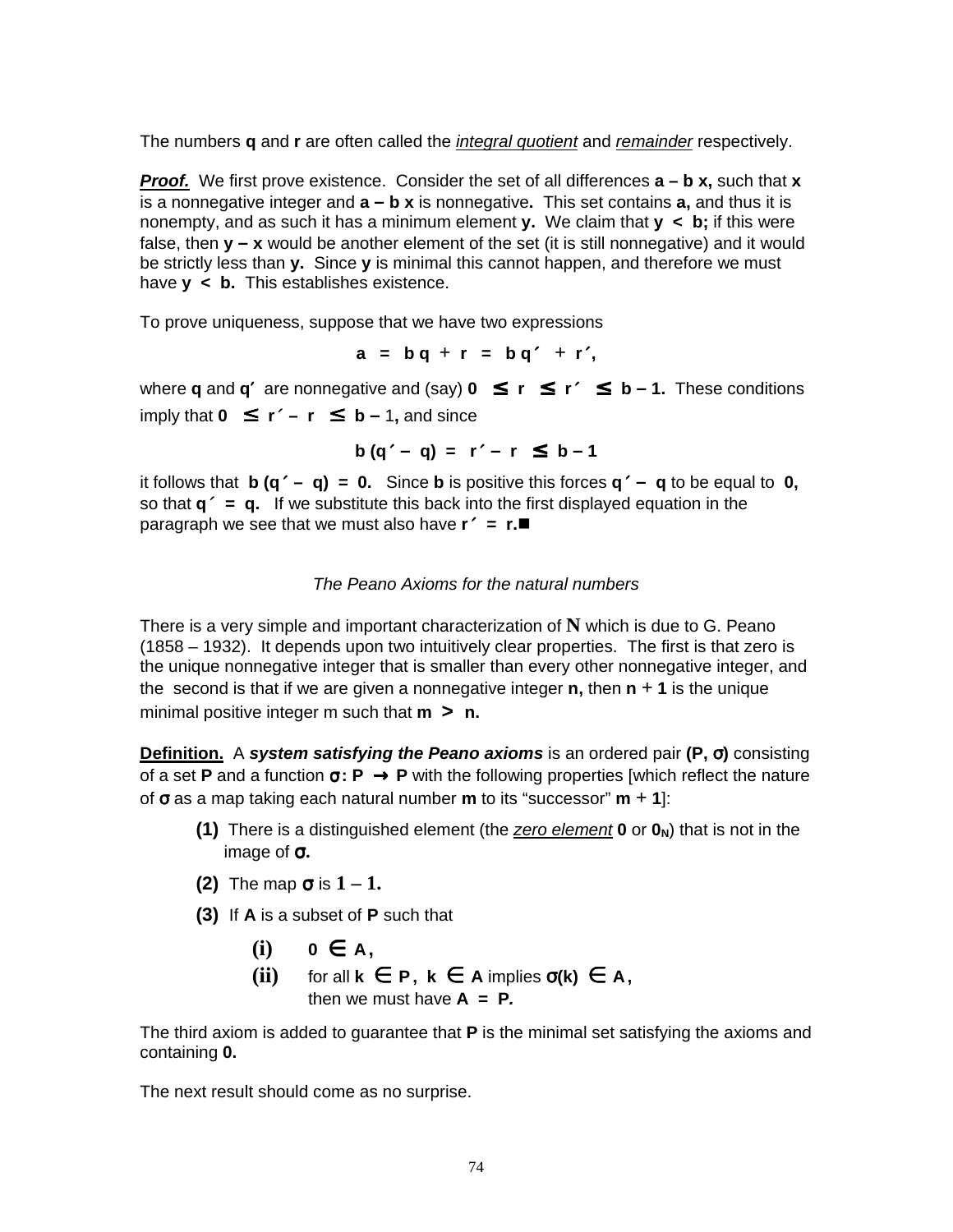**Theorem 5.** If **N** denotes the natural numbers and  $\sigma: N \to N$  is the function defined by σ**(m) = m + 1,** then **(P,** σ**)** satisfies the Peano axioms**.**

**Proof,** The first property follows because  $\sigma(x) = 0$  implies  $x = -1$ , and hence 0 is not in the range of σ**.** The second follows because σ**(x) =** σ**(y)** means that **x + 1**  $=$  **y** + **1**, and if we subtract **1** from each side we obtain  $x = y$ . To prove the third, suppose that **A** is not equal to **N.** By well – ordering we know that  $N - A$  has a least **element <b>m.** Since  $0$  ∈ A, we know that  $m > 0$ . Furthermore, since  $m$  is the least element of  $N - A$  then it follows that  $m - 1 \in A$ . But now if we apply property (ii) we conclude that  $m = \sigma(m - 1)$  must also lie in A, contradicting our assumption that  $m$ does not belong to **A.** The source of the contradiction is our assumption that **A** is a proper subset of  $N$ , and hence this must be false, so that  $A = N$ .

### Uniqueness of the integers

At the beginning of this unit we indicated that our descriptions of number systems should essentially characterize them uniquely; in other words, we would like to say that if we are given two systems which satisfy our axioms for the integers, then they are the same for all mathematical purposes. This is analogous to the notion of order – isomorphism in Section **IV.6,** and the term **isomorphism** is also used to describe the sorts of mathematical equivalences that we shall consider here.

As in the case of partially ordered sets, we shall try to motivate the appropriate concept of isomorphism with an example: If we are given one system which satisfies the given list of properties for the integers, then it is possible to construct a second system by brute force as follows. Let **Z** be the original set with operations and order given in the usual manner. Then we can make the set  $\mathbb{Z} \times \{0\}$  into a system satisfying the same properties by defining addition by the formula  $(x, 0) + (y, 0) = (x + y, 0)$ , multiplication by the formula **(x, 0)**⋅**(y, 0) = (xy, 0),** and ordering by the formula **(x, 0) < (y, 0)** if and only if **x < y.** This may, and in fact **should**, seem somewhat artificial, for there is an obvious **1 – 1** correspondence **h** from **Z** to **Z** × **{0}** such that **h(x + y) = h(x) + h(y), h(x**  $\cdot$  **y)** = **h(x)**  $\cdot$  **h(y)**, and **h(x)**  $\lt$  **h(y)** if and only if **x**  $\lt$  **y**. In other words, the 1 – 1 correspondence **h** preserves all the basic structure. A map of this sort is known as an **isomorphism.** The basic uniqueness result states that any two systems satisfying the listed properties for the integers are related by an isomorphism. Here is the formal statement.

**Theorem 6.** Suppose that **X** and **Y** are sets with notions of addition, multiplication and ordering which satisfy all the conditions for the integers. Then there is <sup>a</sup> **unique 1 – 1** correspondence from **h** from **X** to **Y** that is an **isomorphism** in the appropriate sense:

 $For all elements **u**, **v**  $\in$  **X** *we have*  $h(u + v) = h(u) + h(v)$ ,  $h(u \cdot v) = h(v)$$ **h(u)**⋅**h(v),** and **h(u) < h(v)** if and only if **u < v.** The map **h** sends the zero and unit of **X** to the zero and unit of **Y** respectively**.**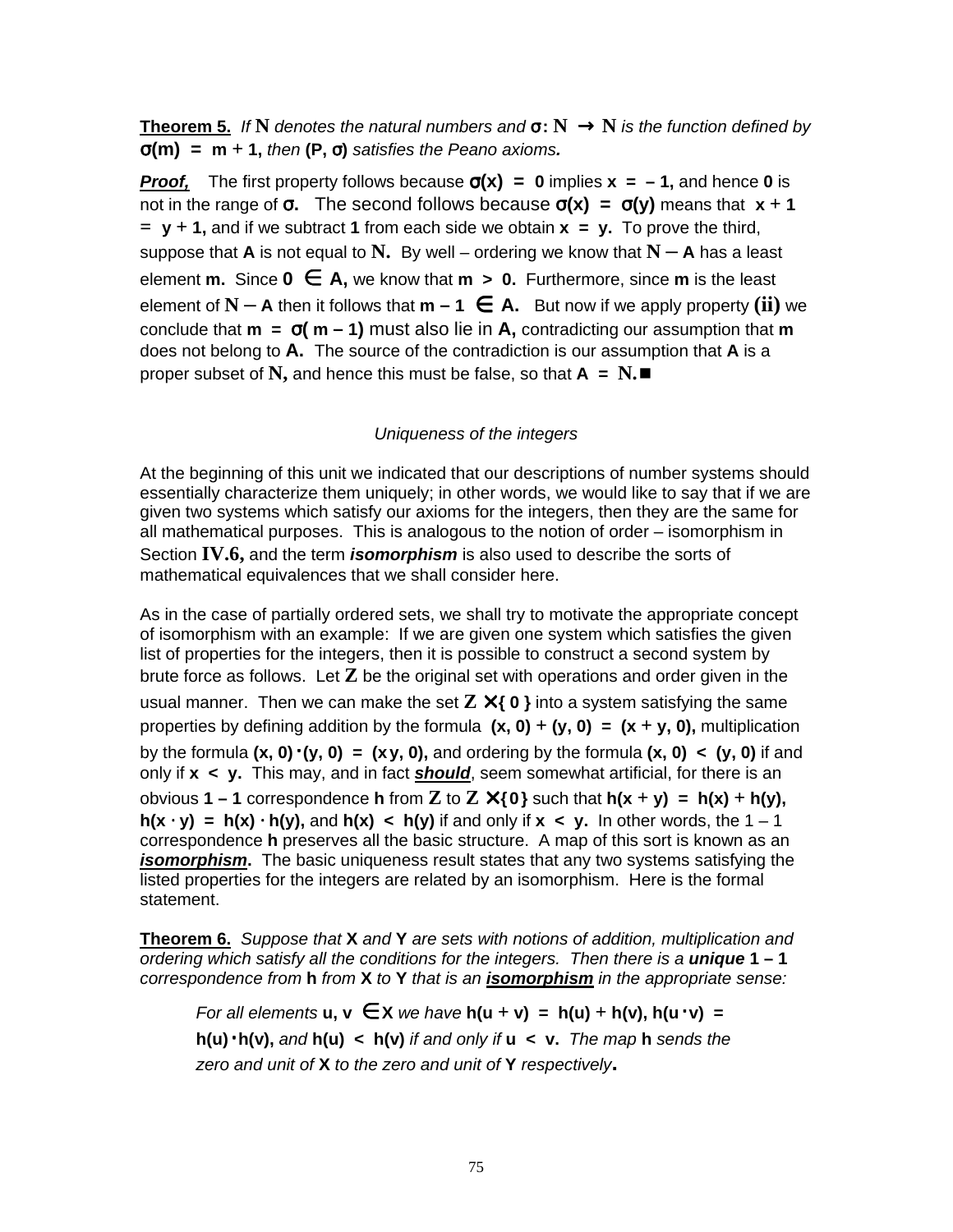The existence of an isomorphism implies that any reasonable mathematical statement about the addition, multiplication and linear ordering of **X** is also true about **Y** and conversely. A proof of Theorem 6 appears in Unit **VIII.** The proof itself is relatively straightforward and elementary but somewhat tedious; however, it is absolutely necessary to establish such a result if we want to talk about **THE** integers.

**V. 2 :** Finite induction and recursion

# **(Halmos, §§ 11 – 13; Lipschutz, §§ 1.11, 4.6, 11.1 – 11.7)**

Proofs by **mathematical induction**, or more precisely by **finite induction**, play an important role in the mathematical sciences. Furthermore, as noted on page 48 of Halmos,

### induction is often used not only to prove things but also to define things,

and because of this we shall describe both the proof definition processes explicitly in this section. Objects defined by induction are often said to be defined **recursively** (or by **finite recursion**)**.** Examples of recursive definitions arise throughout the mathematical sciences, including set theory itself, and therefore we shall describe the procedure fairly explicitly.

# Description of the method

Mathematical induction is often a very powerful technique, but it is really more of a method to provide a formal verification of something that is suspected to be true rather than a tool for making intuitive discoveries, but it is absolutely essential. The use of mathematical induction dates back at least to some work of F. Maurolico (1494 – 1575). There are many situations in discrete mathematics where this method is absolutely essential.

Most of the remaining material on mathematical induction is adapted from the following online references:

### http://www.cut-the-knot.org/induction.shtml

http://en.wikipedia.org/wiki/Mathematical\_induction

**IMPORTANT:** The similarity between the phrases **"**mathematical induction**"** and **"**inductive reasoning**"** may suggest that the first concept is a form of the second, but **this is not the case.** Inductive reasoning is different from deductive reasoning, but **mathematical induction is actually <sup>a</sup> form of deductive reasoning.**

Proofs by mathematical induction involve a sequence of statements, one for each nonnegative integer **n** (sometimes it is impractical to start with **n = 0,** and one can begin instead with an arbitrary integer **n0**), and it is convenient to let **P(n)** denote the **n th**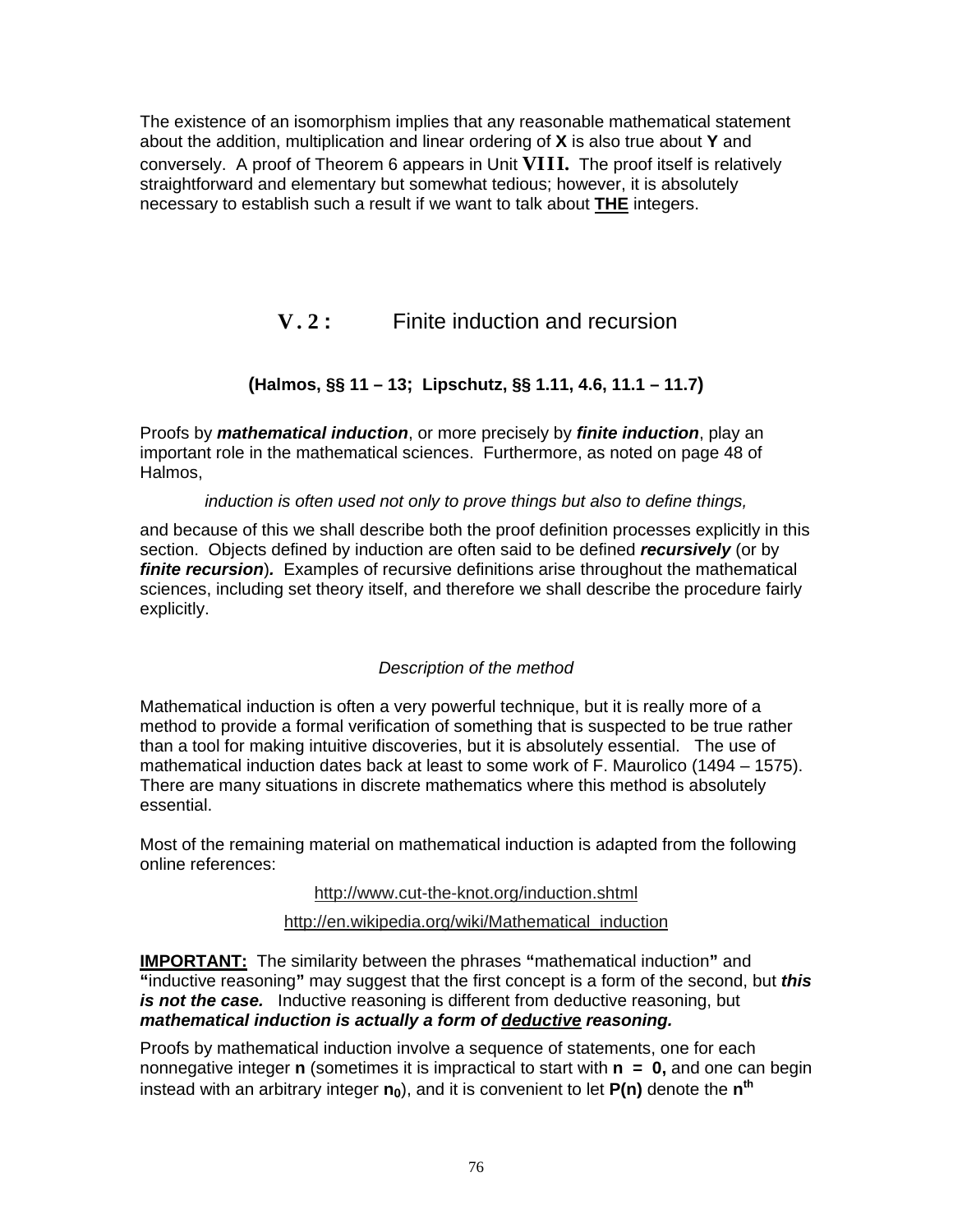statement. In the original example from the 16<sup>th</sup> century, **P(n)** was the familiar formula for the sum of the first **n** odd positive integers:

$$
1 + 3 + 5 + \ldots + (2n - 1) = n^2
$$

In this case the first statement **P(1)** is  $1 = 1^2$ , the statement **P(2)** is  $1 + 3 = 2^2$ , the statement **P(3)** is  $1 + 3 + 5 = 3^2$ , and so on.

The method of proof by mathematical induction has two basic steps:

- **1.** Proving that the first statement **P(n0)** is true.
- **2.** Proving that if **P(k)** is true for some value of **k,** then so is the next statement **P(k + 1).**

In effect, mathematical induction allows one to prove an **infinite list of statements**, say **P(1), P(2), P(3), .... ,** with an argument that has only **finitely many steps**. It may be helpful to visualize this in terms of the domino effect; if you have a long row of dominoes standing on end, you can be sure of two things:

- **1.** The first domino can be pushed over.
- **2.** Whenever a domino falls, then its next neighbor will also fall.

Under these conditions, we know that **every one of the dominos in the picture below will eventually fall** if the first one is nudged down in the right direction**.**



Incidentally, there is there is an animated version with Apple iPods at the following online site:

http://www.hemmy.net/2006/04/30/domino-ipod-commercial/

There are some instances where one uses a variant of the principle of mathematical induction stated above; namely, one replaces the assumption in the second step with a **stronger hypothesis that**  $P(m)$  **is true for**  $all \, m \, < k + 1$  **and not just for**  $m = k$ **.** 

**Example of <sup>a</sup> proof by induction.** Here is a proof of the summation formula for the first **n** odd integers. The statement **P(1)** merely asserts that **1 = 1 2 ,** and hence it is obviously true. Let's assume we know that **P(k)** is also true for some arbitrary **k,** so that we have the equation  $1 + 3 + 5 + ... + (2k - 1) = k^2$ . The next step in mathematical induction is to derive **P(k+1)** from **P(k)**. To do this, we note that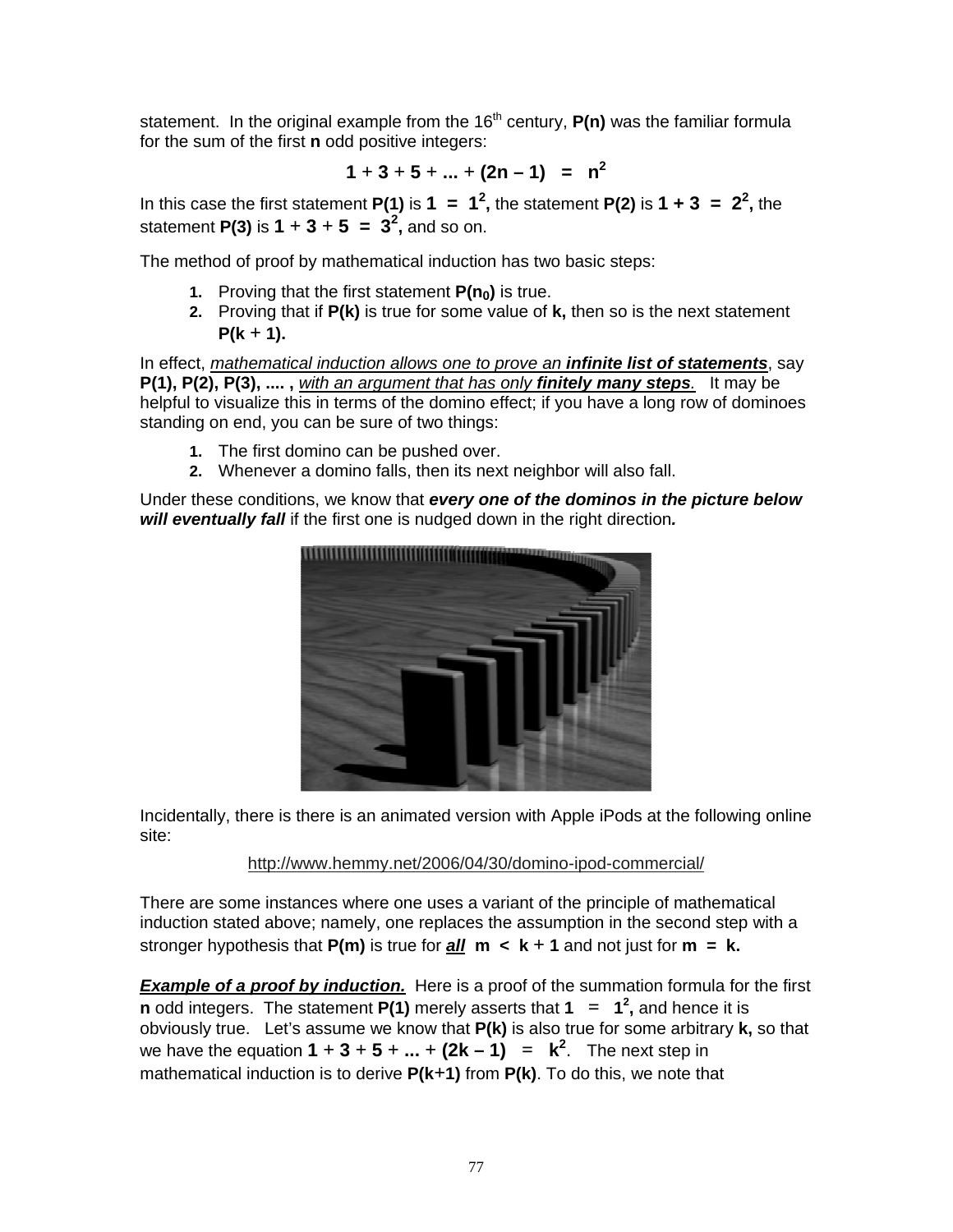$$
1 + 3 + ... + (2k-1) + (2k+1) = [1 + 3 + ... + (2k-1)] + (2k+1)
$$
  
=  $k^2 + (2k+1)$   
=  $(k + 1)^2$ 

which shows that  $P(k+1)$  is also true because  $2k+1 = 2(k+1) - 1$ . Therefore  $P(n)$  is true for all **n** and we have proven the general formula by mathematical induction.

Formally, the difference between mathematical induction and inductive reasoning sis that the latter would check the first few statements, say **P(1), P(2), P(3), P(4),** and then conclude that **P(n)** holds for all **n.** The inductive step **"P(k)** implies **P(k+1)"** is missing. Needless to say, inductive reasoning does not constitute a proof in the strict sense of deductive logic.

Frequently the verification of the first statement in a proof by induction is fairly easy or even trivial, but **it is absolutely essential to include an explicit statement about the truth of the initial case,** and also **it is important to be sure that the inductive step works for every statement in the sequence.** If these are not done, the final conclusion may be false and in some cases downright absurd.

**Example.** (Somewhat more difficult than the others) Consider the following defective **"**proof**"** that <sup>a</sup> nonempty finite set (purportedly!) contains as many elements as one of its proper subsets. This is vacuously true for the empty set, so assume it is true for a set with **k** elements. Let **S** be a set with **k + 1** elements**;** we need to show that some proper subset **T** contains the same number of elements as **S.** Let **T** be obtained from **S** by removing one element, and let **U** be obtained from **T** by removing one element. By the induction assumption we know that **#(T) = #(U),** and since we also know **#(S) = #(T) + 1** and **#(T) = #(U) + 1** we conclude that **#(S) = #(T).** This is a ridiculous conclusion, so the point here is to ask, **"**How did this happen?**"** In fact, **the inductive step we have given is valid for all values of k except for the case k = 0.** However, when **k = 0** it breaks down because **T** must be the empty set, so it is not possible to construct the subset **U** by removing an element from **T.**

### Justification of the method

In fact, there are two versions of proof by induction that are used frequently in the mathematical sciences. We shall state and prove both of them.

**Theorem 1. (WEAK PRINCIPLE OF FINITE INDUCTION.)** Suppose that for each nonnegative integer **n** we are given <sup>a</sup> statement **( S<sup>n</sup> )** such that the statements **( S<sup>n</sup> )** satisfy the following conditions:

- $(i)$  (**S<sub>0</sub>**) is true.
- *(ii)* For all positive integers **n**, if  $(S_{n-1})$  is true, then  $(S_n)$  is true.

**Then** each of the statements **( S<sup>n</sup> )** is true**.**

**Proof:** Let **F** be the set of all **n** such that **( S<sup>n</sup> )** is false. We claim that **F** is empty; we shall assume the contrary and derive a contradiction.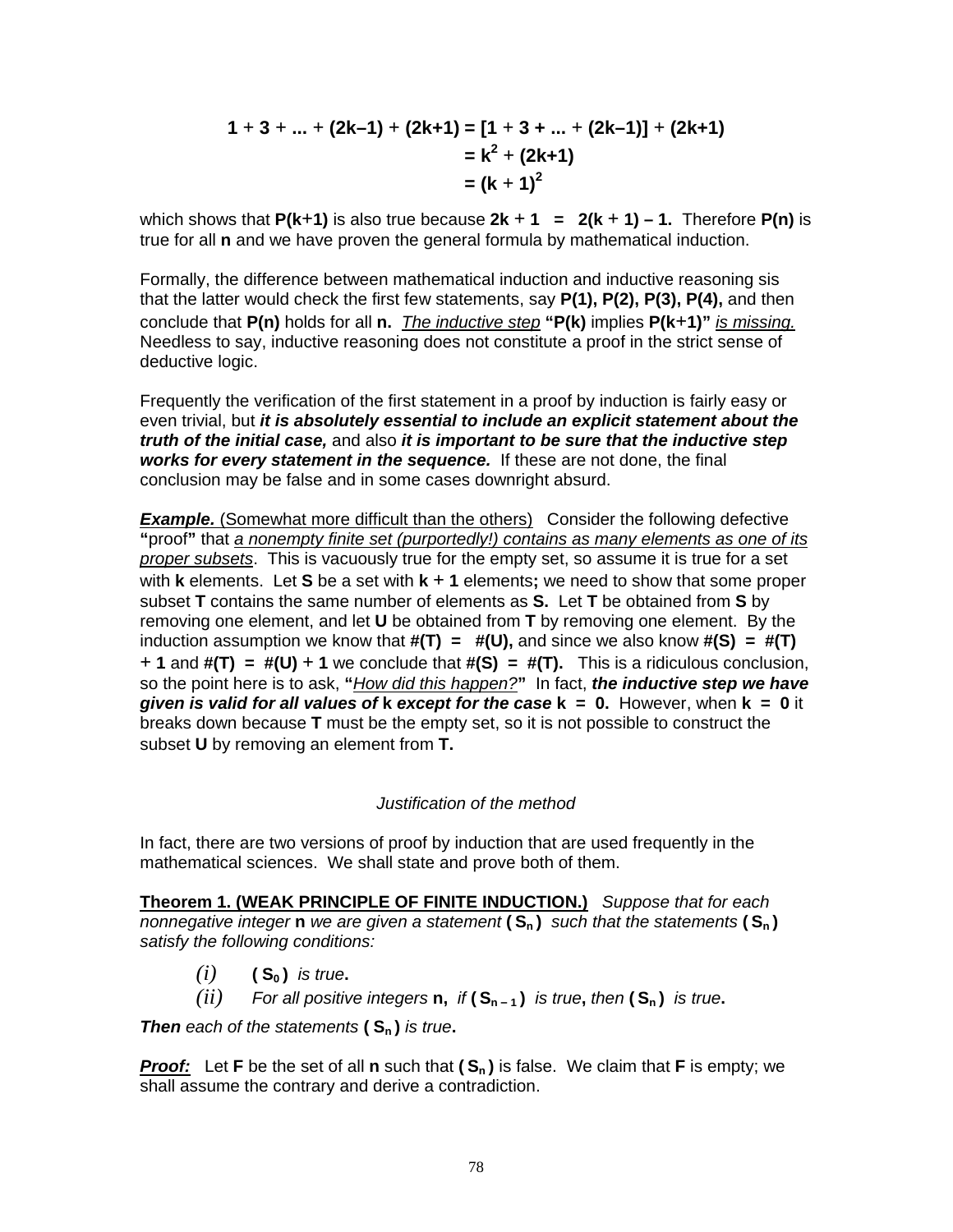If **F** is nonempty, then there is a least **m** such that **( S<sup>m</sup> )** is false, and by the first assumption we know that **m** is positive, so that **m –** 1 is nonnegative. By the minimality assumption on **m** we know that **( S<sup>m</sup> – <sup>1</sup> )** must be true. Therefore the second condition implies that **( S<sup>m</sup> )** is true, yielding a contradiction. The problem arises from our assumption that **F** is nonempty, and therefore the latter set must be empty, which means that each of the statements  $(S_n)$  is true.

Frequently one needs a version of finite induction with a stronger hypothesis.

**Thereom 2. (STRONG PRINCIPLE OF FINITE INDUCTION.)** Suppose that for each nonnegative integer **n** we are given <sup>a</sup> statement **( S<sup>n</sup> )** such that the statements **( S<sup>n</sup> )** satisfy the following conditions:

- $(i)$   $(S_0)$  *is true.*
- *(ii)* For all positive integers **n**, if  $(S_k)$  is true for all  $k < n$ , then  $(S_n)$  is true.

**Then** each of the statements **( S<sup>n</sup> )** is true**.**

**Proof:** Let **F** be the set of all **n** such that  $(S_n)$  is false. We claim that **F** is empty; we shall assume the contrary and derive a contradiction.

If **F** is nonempty, then there is a least **m** such that **( S<sup>m</sup> )** is false, and by the first assumption we know that **m** is positive, so that the set of all **k** such that **k < m** is nonempty. By the minimality assumption on  $m$ , we know  $(S_k)$  is true for all  $k < m$ . Therefore the second condition implies that **( S<sup>m</sup> )** is true, yielding a contradiction. The problem arises from our assumption that **F** is nonempty, and therefore the latter set must be empty, which means that each of the statements  $(S_n)$  is true.

One important example of a result whose proof requires the Strong rather than the Weak Principle of Finite Induction is the Fundamental Theorem of Arithmetic (see Rosen, Example 14, p. 250). Another example illustrating the use of the Strong Principle of Finite Induction appears at the end of the next section.

### Definition by recursion

The basic idea is fairly simple. We begin to define a function by specifying **f(0),** assume we know how to define **f(x)** for **x < n,** and we use this partial function to find **f(n).** Here is a formal statement of this principle:

**Theorem 3. (Recursive Definition Theorem.)** Suppose that **B** is <sup>a</sup> set, and suppose also that for each nonnegative integer **n** we have <sup>a</sup> function **H : B {0, … , n}** → **B,** let **N** be the nonnegative integers, and let  $\mathbf{b}_0 \in \mathbf{B}$ . Then there is a unique function  $f: \mathbf{N} \to \mathbf{B}$ such that  $f(0) = b_0$  and for all positive **n** we have

$$
f(n) = H(f | {0, ..., n-1})
$$
.

**Proof.** We begin by describing the approach to proving the result. The idea for proving existence is to define a sequence of functions  $g_n$ :  $\{0, \ldots, n-1\} \rightarrow B$  which agree on the overlapping subsets; one then constructs a function **f** whose graph is the union of the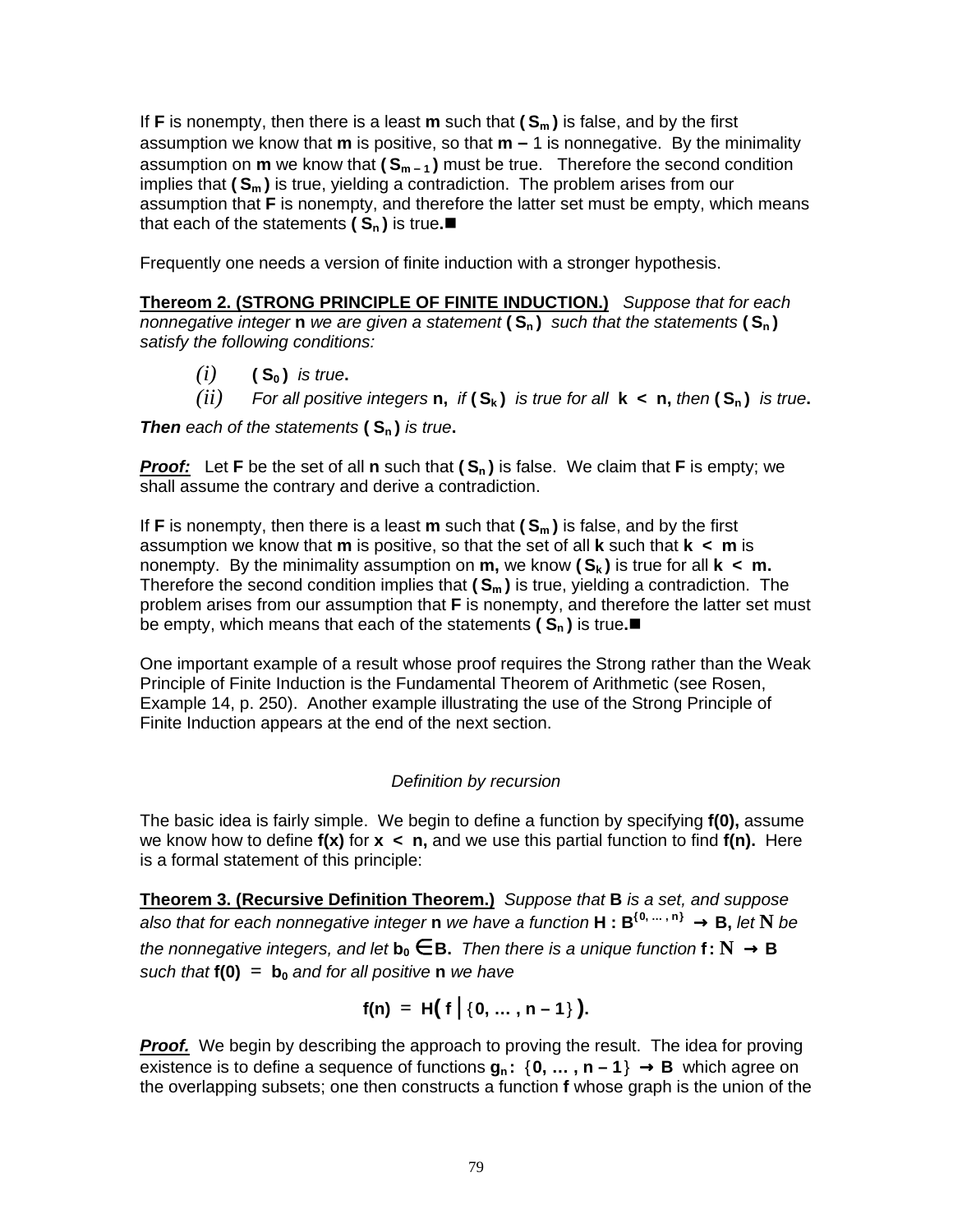graphs of the partial functions. The uniqueness proof will then reduce to proving uniqueness for the restrictions to each subset  $\{0, \ldots, n-1\}$ .

The function  $g_0: \{0\} \rightarrow B$  is defined by  $g_0(0) = b_0$ . Once we are given the function  $q_n$ : {0, ..., n - 1}  $\rightarrow$  B, we define the function  $q_{n+1}$ : {0, ..., n}  $\rightarrow$  B by  $q_{n+1}(k)$  =  $g_n(k)$  if  $k < n$  and  $g_{n+1}(n) = H(g_n)$ . Let  $G_n \subset \{0, ..., n-1\} \times B$  be the graph of **g**<sub>n</sub>, and let **G** ⊂ **N**  $\times$  **B** be the union of the subsets **G**<sub>n</sub>.

We claim that for each  $x \in N$  there is a unique  $y \in B$  such that  $(x, y) \in G$ . If true, then this will imply the existence of a function  $f: \mathbb{N} \to \mathbb{B}$  whose graph is equal to **G.** Since **G** is the union of the graphs  $G_n$ , this is equivalent to verifying that for all  $n > x$ the elements **g<sup>n</sup> (x)** are all equal**;** note that **g<sup>n</sup> (x)** is only defined for these values of **n.** We shall prove that  $g_{x+m}(x) = g_{x+1}(x)$  for all  $m > 1$  by induction on  $m$ ; by construction we know that  $g_n(x) = g_{n+1}(x)$  for **n** as above. Therefore if **m** = 2 we know that  $g_{x+2}(x) = g_{x+1}(x)$ , yielding the first step of the inductive proof. If we know the result for **m**, we can obtain it for **m** + 1 by once again applying the identity  $\mathbf{g}_n(\mathbf{x}) =$ **g<sup>n</sup> <sup>+</sup> <sup>1</sup> (x).** This proves that **G** satisfies the required property for the graph of a function from **N** to **B.**

Finally, we need to prove uniqueness**.** Suppose that **f**′ is an arbitrary function satisfying the given properties, and let **f** be constructed as in the previous paragraphs. We shall prove that the restrictions of **f** and **f**′ to each subset **{0, … , n – 1}** are equal by induction on **n.** If **n = 1** then uniqueness follows because the assumptions imply that the values of both **f** and **f**′ at **0 a**re equal to **b0.** Suppose now that the restrictions of **f** and **f**′ to the subset **{0, … , n – 1}** are equal; to prove the inductive step, it will suffice to show that  $f(n) = f'(n)$ . But this follows from the equalities

$$
f(n) = H(f | {0, ..., n-1}) = H(f' | {0, ..., n-1}) = f'(n),
$$

where the first equation is true by construction, the second is true by the induction hypothesis, and the third is true by the assumption on **f**′**.**

### Typical recursive definitions

In practice, recursive definitions are usually stated in a less formal manner than indicated by the existence and uniqueness result. Probably the best way to illustrate this is to give simple examples as one would see it in a semi – formal mathematical discussion and to analyze it in terms of the formal statement of the Recursive Definition Theorem. We begin with one which arises in numerous contexts.

**Solutions to difference equations.** Suppose that we are given a sequence of objects (say numbers, vectors, matrices or functions) **a(n)** in a set **A** which has a reasonable notion of addition. We would like to create a new sequence **b(n)** such that for each **n** the difference between consecutive terms  $b(n + 1) - b(n)$  is equal to  $a(n)$ . Such an equation is often called a *first order difference equation*, and in some respects the theory of solutions to difference equations resembles the theory of solutions to differential equations. In particular, solutions to first order equations generally exist if one properly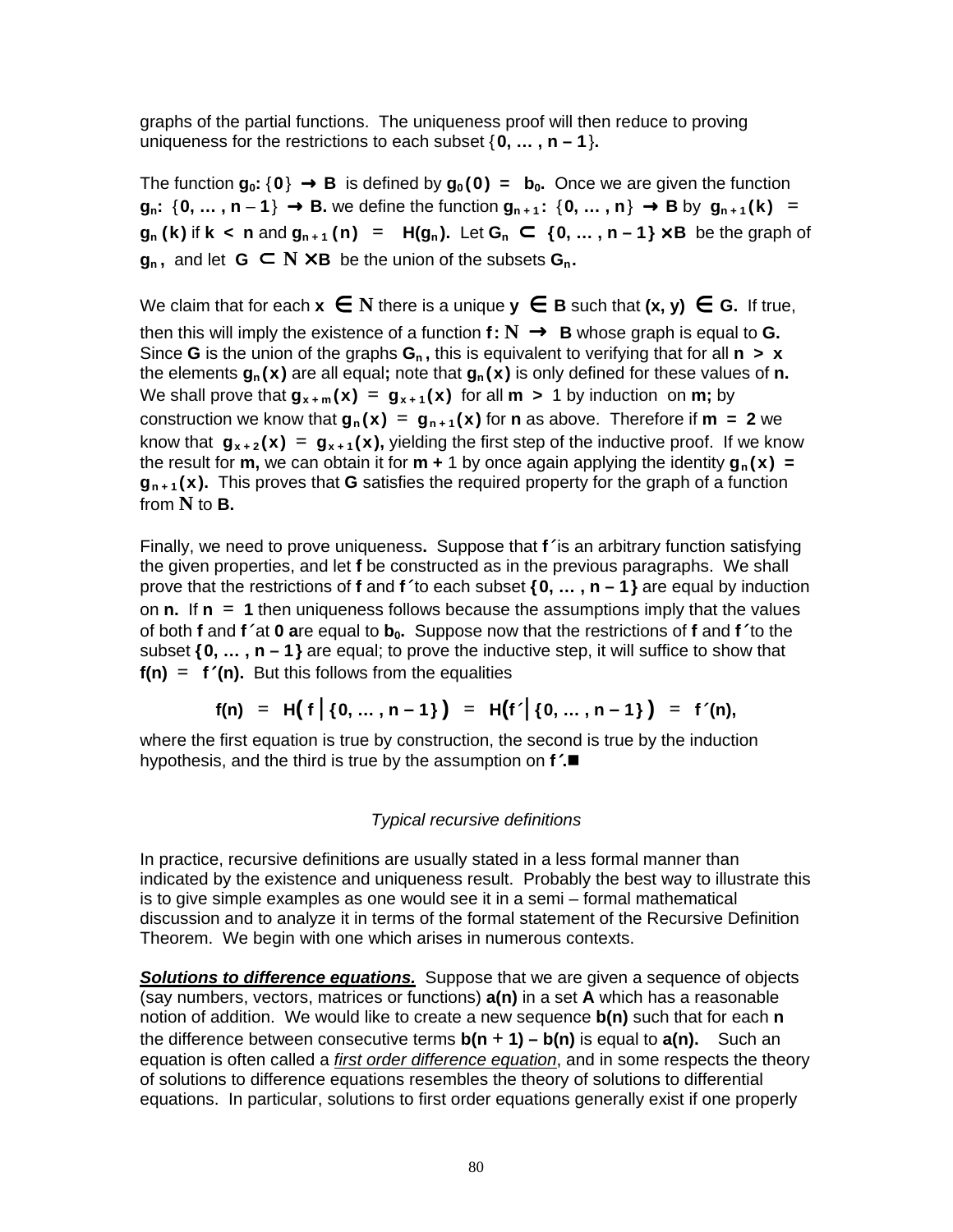specifies an **initial value b(0)** for the sequence. It should be clear that we can uniquely define **b(n)** by the conditions given here, but we would also like to explain how this fits into the framework of the Recursive Definition Theorem. According to that result, for each **n** we need to define a suitable function **H : A {0, … , n}** → **A,** and one simple way of doing so is to take  $H(g) = g(n) + a(n)$ . The conditions of the Recursive Definition Theorem then imply that one obtains a unique function **b(n)** satisfying the given conditions**.**

Here is a more abstract type of example within set theory itself.

**Proposition 4.** Let **A** be an infinite subset of the nonnegative integers **N.** Then there is a strictly order – preserving  $1 - 1$  mapping  $f$  from  $N$  to  $A$ .

**Proof**. **(**∗∗∗**)** Define the function **f** recursively as follows: Take **f(0)** to be the least element of **A.** Suppose that we have a **1 – 1** strictly order – preserving mapping **f** defined from the finite set **{0, … , n – 1}** to **A.** Since **A** is infinite it follows that the image **f[ {0, … , n – 1} ]** is a proper subset of **A,** so that its complement is nonempty and there is some element of **A** which is greater than every element in **f[{0, … , n – 1}]**. Take **f(n)** to be the least such element of **A.** We claim the latter recursively defines **f;** this will be discussed further in the next paragraph. To complete the recursive step in the argument, we need to show that the newly extended function on **{0, … , n}** is also strictly order – preserving. This follows because **f** is already known is strictly order – preserving on **{0, … , n – 1}** and **f(n) > f(j)** for all **j < n.**

Finally, to end the argument we need to show that the globally defined function **f** is also strictly order – preserving; if **x < y,** then **x** and **y** belong to **{0, … , y }** and since the restriction of f to the latter is strictly order – preserving it follows that **f(x) < f(y)** as required**.**

We now need to analyze the construction of **f** and see how it can be formalized to fulfill all the conditions in the Recursive Definition Theorem. The main thing that does not appear in our discussion is a complete means for defining an element of **A** given an arbitrary mapping from **{0, … , n – 1}** to **A.** In our recursive definition we assumed that the function defined on the finite piece of **N** was strictly increasing, and at each step we showed that the extended function was also strictly increasing. Strictly speaking we need to define an element of **A** even for partial functions that are not strictly increasing, but the precise nature of these definitions is unimportant because we shall never need the definitions for functions that are not strictly increasing. Formally one can define the function for such irrelevant sequences by some simple arbitrary device. For example, in our setting we can simply take the value for one of the "irrelevant" partial functions to be the unique least element of **A.** If there are ever circumstances in which it is not clear how to define a value for **"**irrelevant**"** partial functions, one standard way is to work inside the slightly larger set **A** ∪ **{A}** (recall this properly contains **A**) and simply define the value of the irrelevant functions to be the extra element **A.**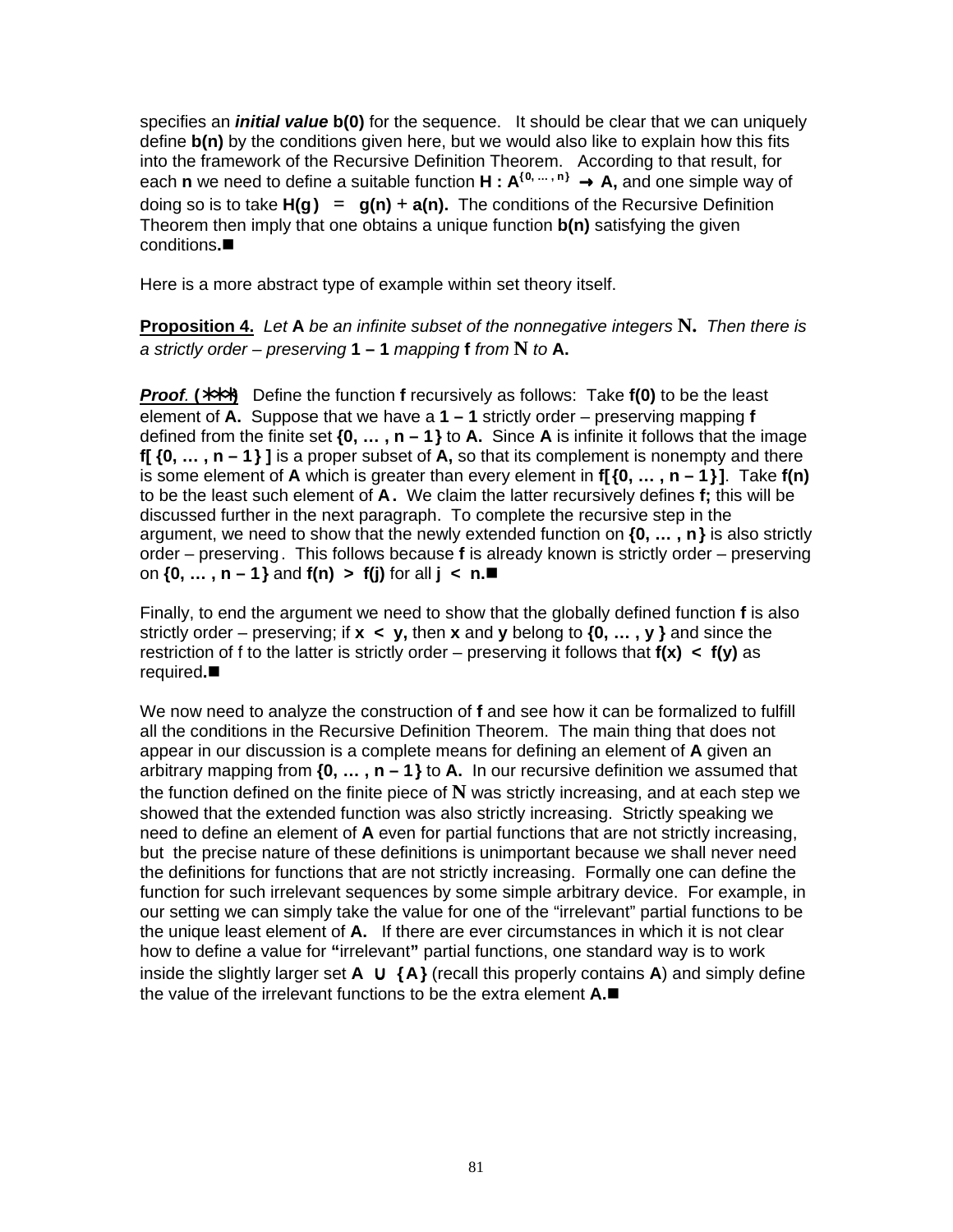### **V. 3 :** Finite sets

### **(Halmos, §§ 11 – 13; Lipschutz, §§ 1.8, 3.2)**

Courses in discrete structures and combinatorics study questions about finite sets extensively. In this section we shall develop a few basic aspects of this topic that will be needed or useful later in the course.

For our purposes a set **X** will be said to be **finite** if there is a positive integer n such that there is a  $1 - 1$  correspondence from  $X$  to  $\{1, \ldots, n\}$ .

#### The pigeonhole principle

Experience indicates that if **X** is a finite set, then there is no **1 – 1** correspondence between **X** and a proper subset of itself. Our first objective is to give a rigorous proof of this basic fact.

**Theorem 1.** Suppose that **A** is a finite set, **B** is a subset of **A**, and **f**: **A**  $\rightarrow$  **A** is a **1** - **1**  $mapping$  with  $f[A] = B$ . Then  $B = A$ .

**Proof. (**∗∗**)** We shall first consider the special case where **A = {1, 2, … , n}** and proceed by induction on **n.** If **n = 1** then the result is trivial. Suppose it is true for **n** and proceed to the case of  $n + 1$ . Call this set **A** and let **C** be the set of the first n elements. If **f[C]** is contained in **C** then by induction **f[C]** = **C** and we must then have **f**  $(n + 1)$  = **n + 1.** Suppose that **f[C]** is not contained in **C.** Since **f** is **1 – 1** it follows that **f(n + 1)** cannot be equal to  $n + 1$ , and it also follows that  $f(n) = n + 1$  for some  $r < n + 1$ . Suppose that  $f(n + 1) = m$  <br>**c**  $n + 1$ . Define a new function  $g: C \rightarrow C$  by setting  $g(r)$  $=$  **m** and  $g(k) = f(k)$  otherwise.

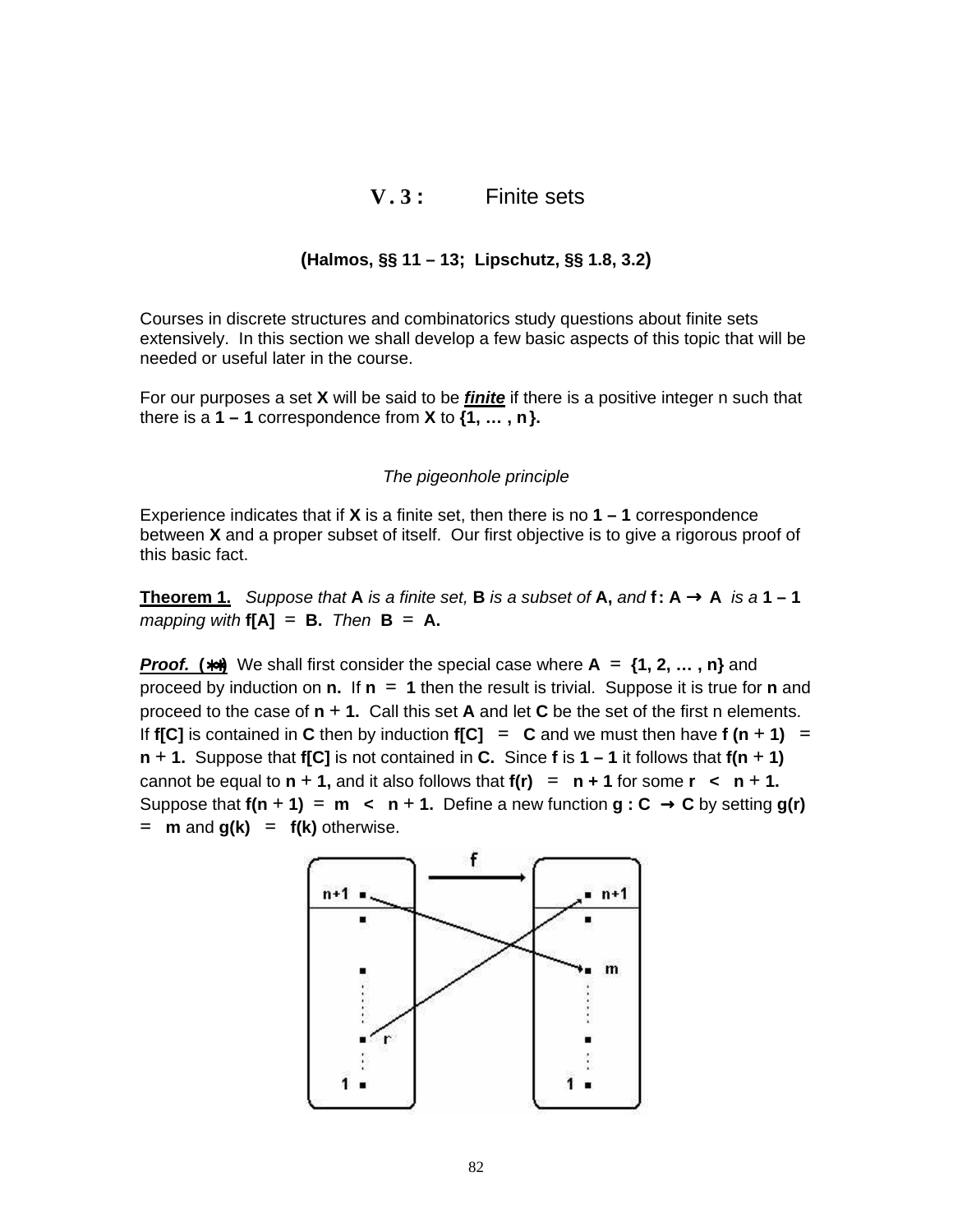**CLAIM: g** is a **1**  $-$ **1** mapping. Suppose that **g(i)** = **g(i)**. Since  $f = g$  for  $x \neq r$  it follows that one of **i** and **j** must be equal to **r**, so say  $\mathbf{j} = \mathbf{r}$ . Then we have  $g(\mathbf{i}) = f(\mathbf{i})$ and  $g(r)$  =  $m = f(n + 1)$ . Since **i** <  $n + 1$  and f is 1 − 1 it follows that  $g(i) \neq g(r)$ and consequently **g** is **1 – 1** mapping. By induction **g** is onto.

We shall use the preceding paragraph to prove that **f** is onto. If  $y \lt -n + 1$  then  $y =$ **g(z)** for some  $z \in C$ , and since  $g(z) = f(w)$  for some w, it follows that the image of f contains all of **C.** Since we have shown that  $n + 1 = f(r)$  it follows that the image of f contains all of **A**, provided that  $A = \{1, 2, \ldots, n\}$ .

To prove the general case, let **A** be a finite set with **n** elements, so that there is a **1 – 1** onto mapping h from **A** to  $\{1, 2, ..., n\}$ . Given a  $1 - 1$  mapping  $f : A \rightarrow A$  let  $f_0$  be the conjugate mapping from  $\{1, 2, ...\, , n\}$  to itself defined by  $\mathsf{f_0 = h f h^{-1}}$ .



We claim that  $f_0$  is a 1 – 1 mapping. Suppose that  $f_0(x) = f_0(y)$ ; by definition of  $f_0$  we have **hfh – 1 (x) = hfh – 1 (y).** Since the mappings **h, f** and **h – 1** are all **1 – 1** we can successively use the injectivity of **h** to conclude that that **f h – 1 (x) = f h – 1 (y),** the injectivity of **f** to conclude that that  $h^{-1}(x) = h^{-1}(y)$ , and the injectivity of  $h^{-1}$  to conclude that that  $x = y$ . Therefore  $f_0$  is  $1 - 1$ , and therefore the preceding argument shows that **f<sup>0</sup>** is also onto.

To prove that **f** is onto, suppose that **z** ∈ **A,** and let **w = h(z).** By the special case established above, it follows that  $w = f_0(v)$  for some v, so that

$$
z = h^{-1}(w) = h^{-1}(f_0(v)) = h^{-1}[h f h^{-1}(v)] = f h^{-1}(v)
$$

which implies that **f** must be onto**.**

#### Counting elements of finite sets

If **X** is a finite set, there is a unique natural number n such that there is a **1 – 1** correspondence between **X** and **{1, … , n};** uniqueness follows from the previous discussion in this section**.** Following standard practice we say that **X** has **n** elements if this is the case, and we write  $|X| = n$ .

Our first result looks obvious, but we still need to prove it.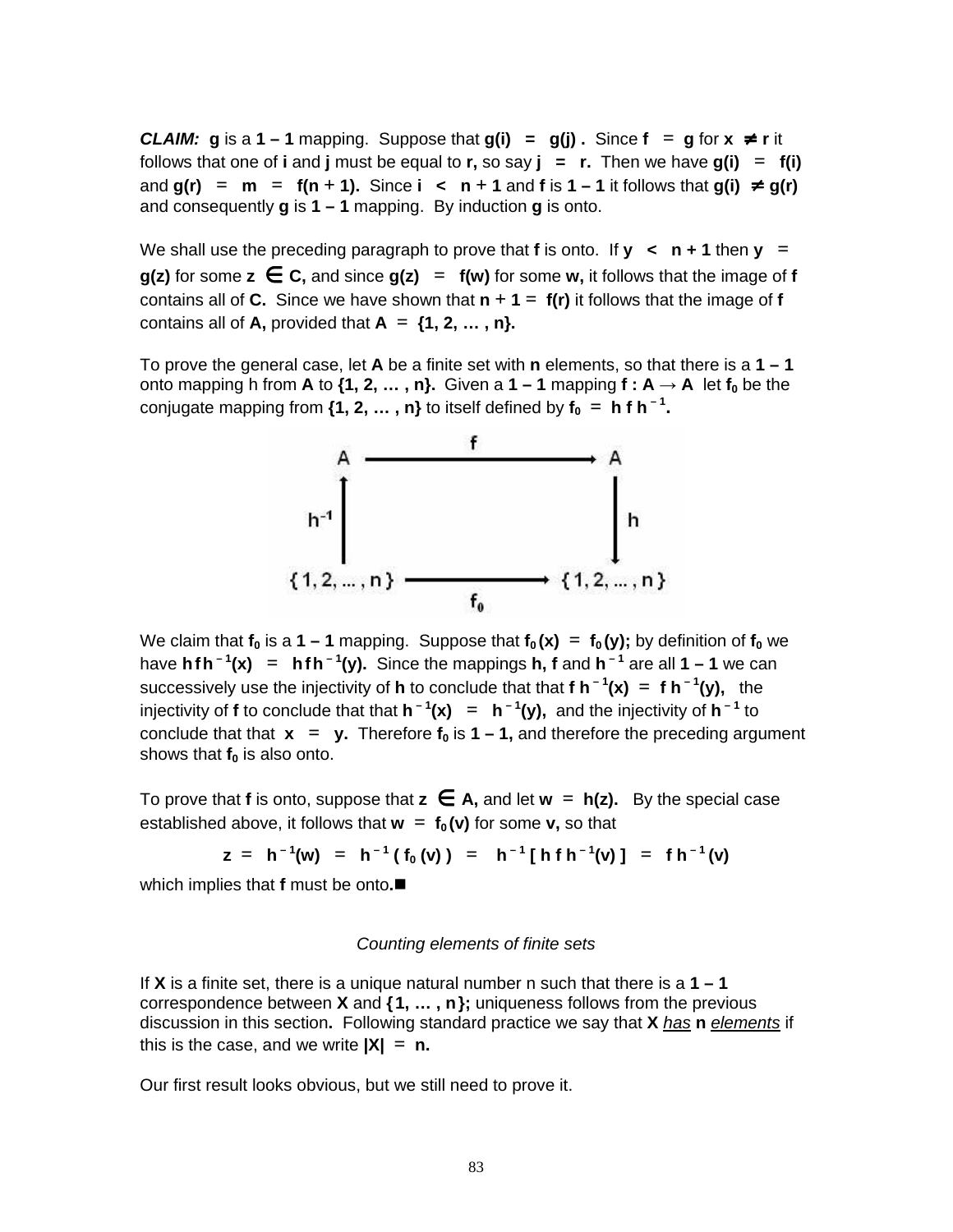### **Proposition 2.** If **B** is a subset of **A**, then  $|B| \leq |A|$ .

**Proof.** We proceed by induction on  $n = |A|$ . If  $n = 0$  then the result is trivial because **A** is empty and hence **B** is also empty, so we have  $|B| = 0 \le 0 = |A|$ . Suppose the result is known for  $|A| = k$ , and consider the case where  $|A| = k + 1$ .

Let  $f : \{1, \ldots, k+1\} \rightarrow A$  be a  $1-1$  correspondence, and let **B** be a subset of **A**. Let **C** be the subset of **A** obtained by removing **f(k + 1),** and let **D** denote the intersection of **B** and **C.** By construction **|C| = k** and **D** is a subset of **C**, and therefore by the induction hypotheses we have **|D|** ≤ **k.** There are now two cases depending upon whether or not  $f(k + 1)$  belongs to **B.** If so, then  $D = B$  and hence  $|B| = |D| \le k < |A|$ . If not, then **B = D** ∪ {**f(k + 1)**} and hence **|B| = |D| + 1** ≤ **k + 1 = |A|.** This completes the proof of the inductive step**.**

**Corollary 3. If B** is <sup>a</sup> proper subset of **A,** then **|B| < |A|.**

This follows immediately by combining the previous two results**.**

The following basic formulas for counting elements of finite sets have important counterparts for infinite sets that will be discussed in Unit **V**.

**Theorem 4.** Let **A** and **B** be sets with **n** and **m** elements respectively.

- **1.** If **A** and **B** are disjoint, then  $|A \cup B| = n + m$ .
- **2.** For arbitrary finite sets **A** and **B** we have  $|A \times B| = n \cdot m$ .
- **3.** If **A** and **B** are arbitrary finite sets and **B A** is the set of functions from **A** to **B**, then we have  $|B^A| = m^n$ .

**Proof.** All of the proofs proceed by induction on **n = |A|.**

Verification of **(1):** If **n =** 0 then **A** ∪ **B = B** and therefore **m = |B| = |A** ∪ **B|** = **0** + **m.** Suppose the result is true for  $n = k$ , suppose also that  $|A| = k + 1$ , suppose we have a **1** − **1** correspondence between **A** and  $\{1, ..., k + 1\}$ , let  $C \subset A$ correspond to  $\{1, \ldots, k\}$ , and let **z** be the unique element of **A** such that  $A = C \cup \{z\}$ . By the induction hypothesis there is a  $1 - 1$  correspondence  $g : \{1, \ldots, k + m\} \rightarrow C$ ∪ **B.** Define a function **f : {1, … , k + m + 1}** → **A** ∪ **B** such that **f = g** on the subset  $\{1, ..., k+m\}$  and  $f(k + m + 1) = z$ .

We claim that **f** is **1** – **1** and onto. Suppose that  $f(x) = f(y)$ . If neither **x** nor **y** is equal  $\mathbf{r} \cdot \mathbf{r} \cdot \mathbf{r} = \mathbf{r} \cdot \mathbf{r} + \mathbf{r} \cdot \mathbf{r} + \mathbf{r} \cdot \mathbf{r} = \mathbf{r} \cdot \mathbf{r} \cdot \mathbf{r} = \mathbf{r} \cdot \mathbf{r} \cdot \mathbf{r} = \mathbf{r} \cdot \mathbf{r} \cdot \mathbf{r} + \mathbf{r} \cdot \mathbf{r} = \mathbf{r} \cdot \mathbf{r} \cdot \mathbf{r} + \mathbf{r} \cdot \mathbf{r} + \mathbf{r} \cdot \mathbf{r} = \mathbf{r} \cdot \mathbf{r} \$ **y.** Suppose now that, say,  $x = k + m + 1$ . Then  $f(x) = z$ . On the other hand, if  $f(y) =$ **z** then the only possibility is  $k + m + 1$ , and hence  $x = y$  in this case too. Therefore f is a **1 – 1** mapping. Suppose now that **w** belongs to **A** ∪ **B;** we need to show that **w** lies in the image of **f.** If **w** is not equal to **z** then we have  $\bf{w} = g(j)$  for some  $j < \bf{k} + \bf{m} + 1$ , and thus we also have  $w = f(i)$  for the same choice of **j.** On the other hand, if  $w = z$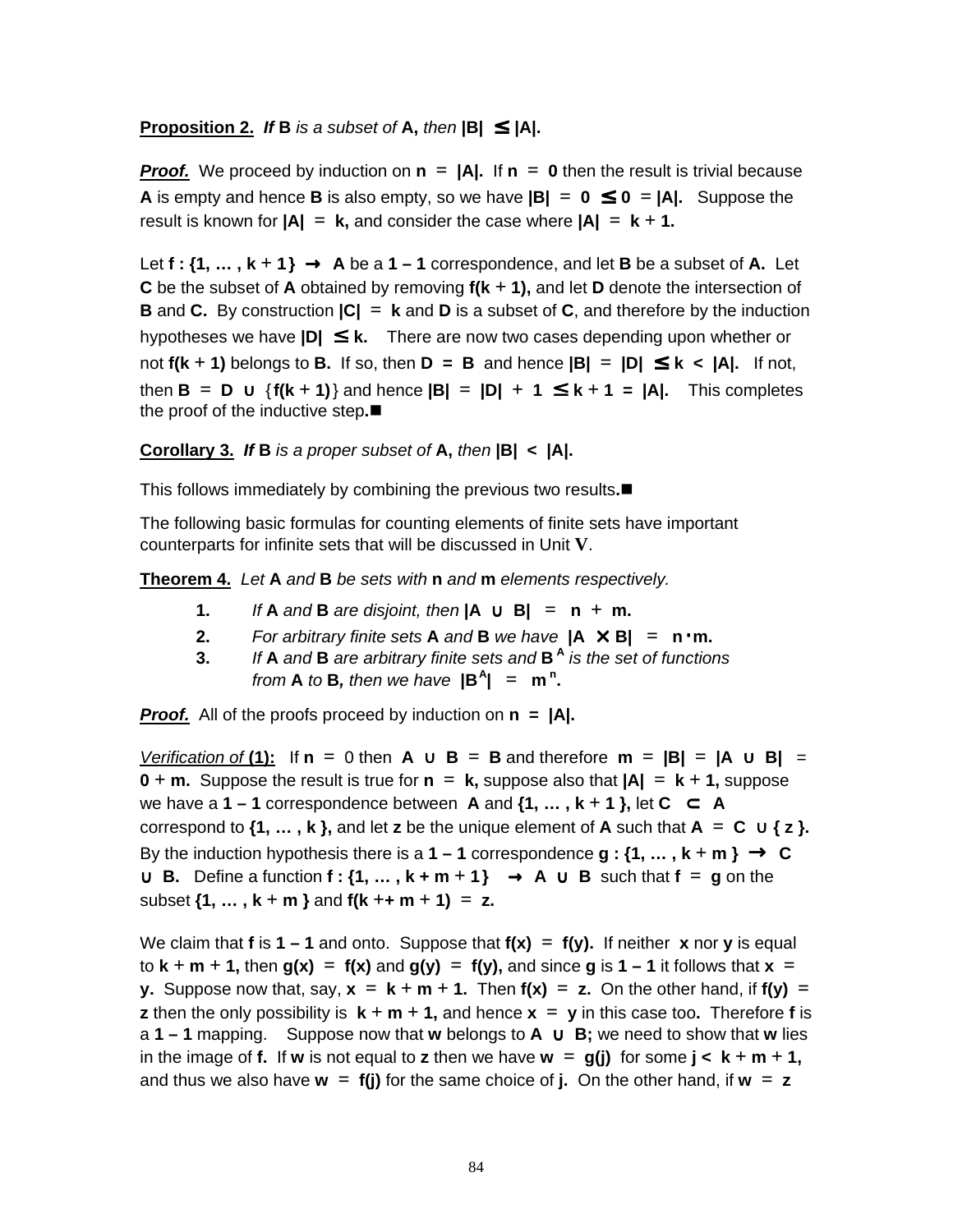then we have  $z = f(k + m + 1)$ . Therefore f is  $1 - 1$  and onto, so this completes the proof of the inductive step.

Verification of (2): If  $\mathbf{n} = \mathbf{0}$  then  $\mathbf{A} \times \mathbf{B} = \mathbf{\emptyset}$  and therefore  $\mathbf{0} = |\mathbf{\emptyset}| = |\mathbf{\emptyset} \times \mathbf{B}|$ **= 0** ⋅ **m.** Suppose once again the result is known to be true for **n = k,** suppose also that  $|A| = k + 1$ , suppose we have a  $1 - 1$  correspondence between A and  $\{1, \ldots, k + 1\}$ **1**}, let  $C \subset A$  correspond to  $\{1, \ldots, k\}$ , and let **z** be the unique element of **A** such that **A** = **C** ∪ { $z$ }. By the induction hypothesis we know there is a **1** − **1** correspondence **g : {1, … , k**⋅**m}** → **C** × **B.** Let **h:{**1**, … , m}** → **B** be a **1 – 1** correspondence;  $Define f: \{1, ..., k \cdot (m + 1)\} \rightarrow A \times B$  such that  $f = g$  on  $\{1, ..., k \cdot m\}$  and

$$
f(k \cdot m + j) = (z, h(j))
$$

for **j = 1, … , m.**

We claim that **f** is **1 – 1** and onto. If neither **x** nor **y** greater than **k**⋅**m,** then **g(x) = f(x)** and  $g(y) = f(y)$ , and since g is  $1 - 1$  it follows that  $x = y$ . Suppose now that, say, we have  $x > k \cdot m$ . Then  $f(x) = (z, b)$  for some **b** in **B**, and hence  $f(y) = (z, b)$ . By construction, the only way this can happen is if **y** is also greater than **k** ⋅**m.** Therefore we  $\mathbf{m}$  write  $\mathbf{x} = \mathbf{k} \cdot \mathbf{m} + \mathbf{i}$  and  $\mathbf{y} = \mathbf{k} \cdot \mathbf{m} + \mathbf{j}$  for some integers **i** and **j** between 1 and **m.** Since  $f(x) = f(y)$ , it follows from the construction that  $h(i) = h(j) = b$ , and the latter in turn implies that  $\mathbf{i} = \mathbf{j}$ . Therefore we have  $\mathbf{x} = \mathbf{y}$  and hence **f** is  $1 - 1$ . Suppose now that **w** belongs to  $A \times B$ ; we need to show that **w** lies in the image of f. If the first coordinate of **w** is not equal to **z** then in fact we have  $\bf{w} = \bf{q}(i)$  for some  $i \leq \bf{k} \cdot \bf{m}$ , and thus we also have  $w = f(j)$  for the same choice of j. On the other hand, if the first coordinate of **w** is equal to **z**, then write  $w = (z, b)$ . By construction  $b = h(j)$  for some **j,** and it then follows that  $\mathbf{w} = (\mathbf{z}, \mathbf{b}) = \mathbf{f}(\mathbf{k} \cdot \mathbf{m} + \mathbf{j})$ . Therefore **f** is  $1 - 1$  and onto, so this completes the proof of the inductive step.

Verification of **(3): (**∗∗∗**)** If **n = 0** then there is a unique function from **A = Ø** to **B;** namely, the function whose graph is the empty set. Therefore we have **|B A | = |B Ø | = 1 = m 0 .** Suppose again the result is known to be true for **n = k,** suppose also **|A|**  $=$  **k** + 1, assume we have a 1 – 1 correspondence between A and  $\{1, \ldots, k+1\}$ , let C  $\subset$  **A** correspond to  $\{1, \ldots, k\}$ , and let **z** be the element of **A** such that  $A = C \cup \{z\}$ . By the induction hypothesis we know there is a **1 – 1** correspondence **g: {1, … , m k }**  $\rightarrow$  B<sup>c</sup>.

By the result in the preceding part of the theorem, it will suffice to construct a **1 – 1** correspondence between **B A** and **B <sup>C</sup>** × **A,** for then one obtains the equations

$$
|B^A| = |B^C \times A| = m^k \cdot m = m^{k+1}
$$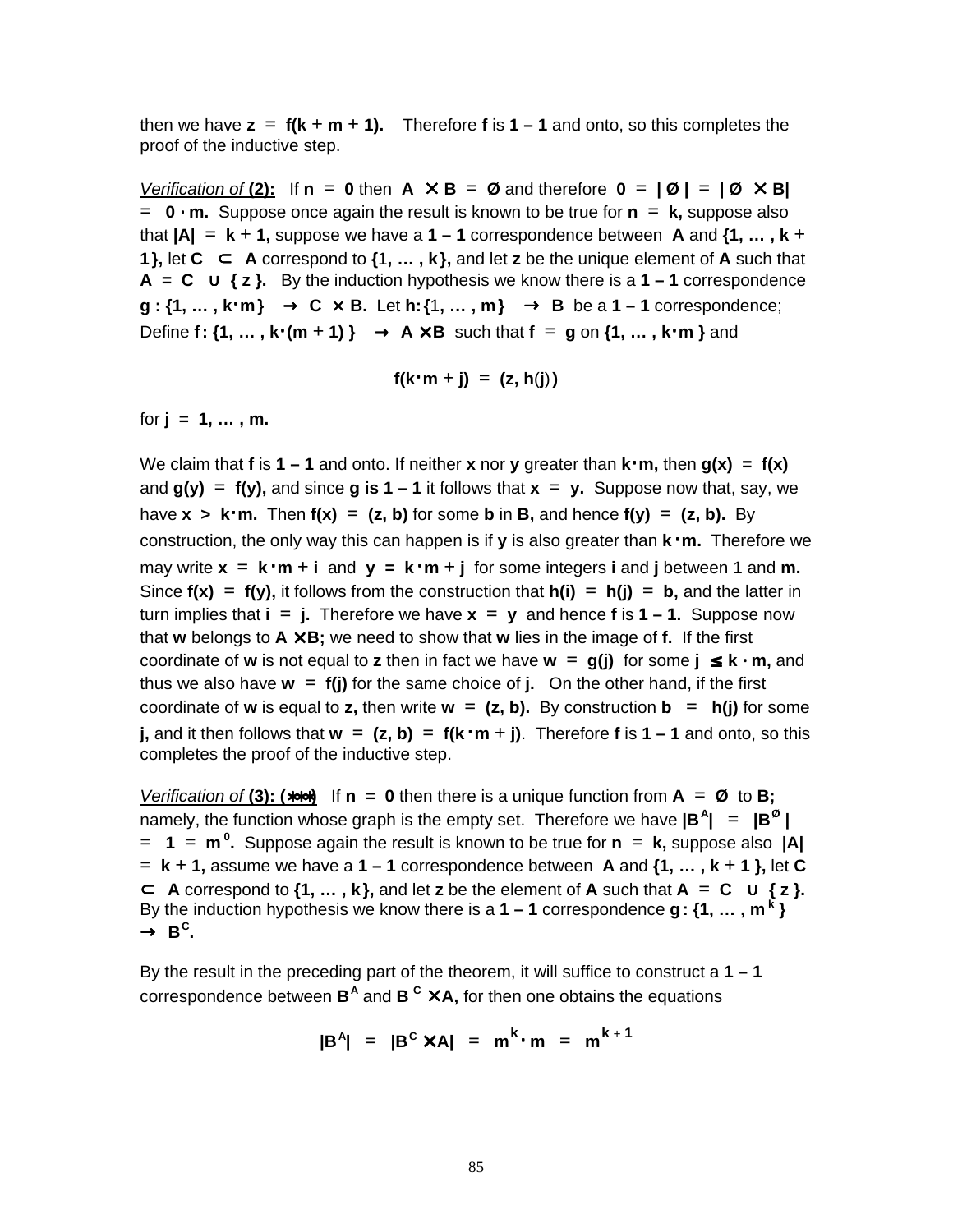which is what we need to prove in order to verify the inductive step. Suppose now that we are given a function **u : A** → **B.** Consider the mapping Ω**: B <sup>A</sup>** → **B C** × **A** defined by Ω **(u) = (u|C, u**(**z**)**);** we claim that Ω is **1 – 1** and onto**.**

Suppose first that  $\Omega$  (**u**) =  $\Omega$  (**v**). Then by construction we have **u**|C = **v**|C and **u(z)**  $=$  **<b>v(z).** Combining these with **A** = **C** ∪ {**z**}, we see that **u(t)** = **v(t)** for all **t**  $\in$  **A**, and therefore we must have  $\bf{u} = \bf{v}$ . Therefore  $\Omega$  is  $\bf{1} - \bf{1}$ . Suppose now that we are given an arbitrary pair **(g, b).** Then there is a function **f** such that  $f(t) = g(t)$  for all  $t \in$ **C** and **f(z)** = **b**; therefore  $\Omega$  is onto as required.■

The result in the third part of the theorem illustrates one important reason for using B<sup>A</sup> to denote the set of all functions from **A** to **B.**

### Boolean algebras of subsets

We shall prove a result relating the properties of finite sets to the Strong Principle of Finite Induction that was formulated in the preceding section.

**Definition.** Given a set **A,** let **P(A)** be the set of all subsets with the algebraic operations of union, intersection, and relative complementation. A **Boolean subalgebra** of **P(A)** is a subset **S** ⊂ **P(A)** such that **S** is contained in **P(A),** it contains **A** and the empty set, it is closed under taking finite unions and intersections, and it is also closed under taking relative complements.

The simplest examples of Boolean subalgebras are given by equivalence relations. Specifically, if **R** is an equivalence relation on **A** and **S** is the family of all subsets that are unions of **R –** equivalence classes, then it is a routine exercise to verify that **S** is a Boolean subalgebra of **P(A).** The result below shows that all Boolean subalgebras have this form if **A** is a finite set.

**Proposition 5.** Let **A** be <sup>a</sup> set, and let **S** be <sup>a</sup> Boolean subalgebra of **P(A).** Then there is an equivalence relation such that the subsets of **S** are the unions of **R –** equivalence classes.

**Proof. (**∗∗**)** A subset **Y** ∈ **S** is said to be atomic for **S** if it is nonempty and there are no nonempty subsets  $X \in S$  that are properly contained in Y. We shall prove the proposition by verifying the following two assertions:

- **1.** Every subset of **S** is a union of atomic subsets.
- **2.** Two atomic subsets of **S** are either disjoint or identical.

By previous results, it will follow that the atomic subsets are the equivalence classes for some equivalence relation on **A.**

We shall prove the first statement by induction on **|A|.** If **A** has 0 or 1 element, then **S** must be equal to **P(A),** and for any finite set **A** a subset is atomic for **P(A)** if and only if it contains exactly one element. Suppose now that the result is true for all sets **B** such that **|B| < |A|.** There are two cases depending upon whether **S** contains a nonempty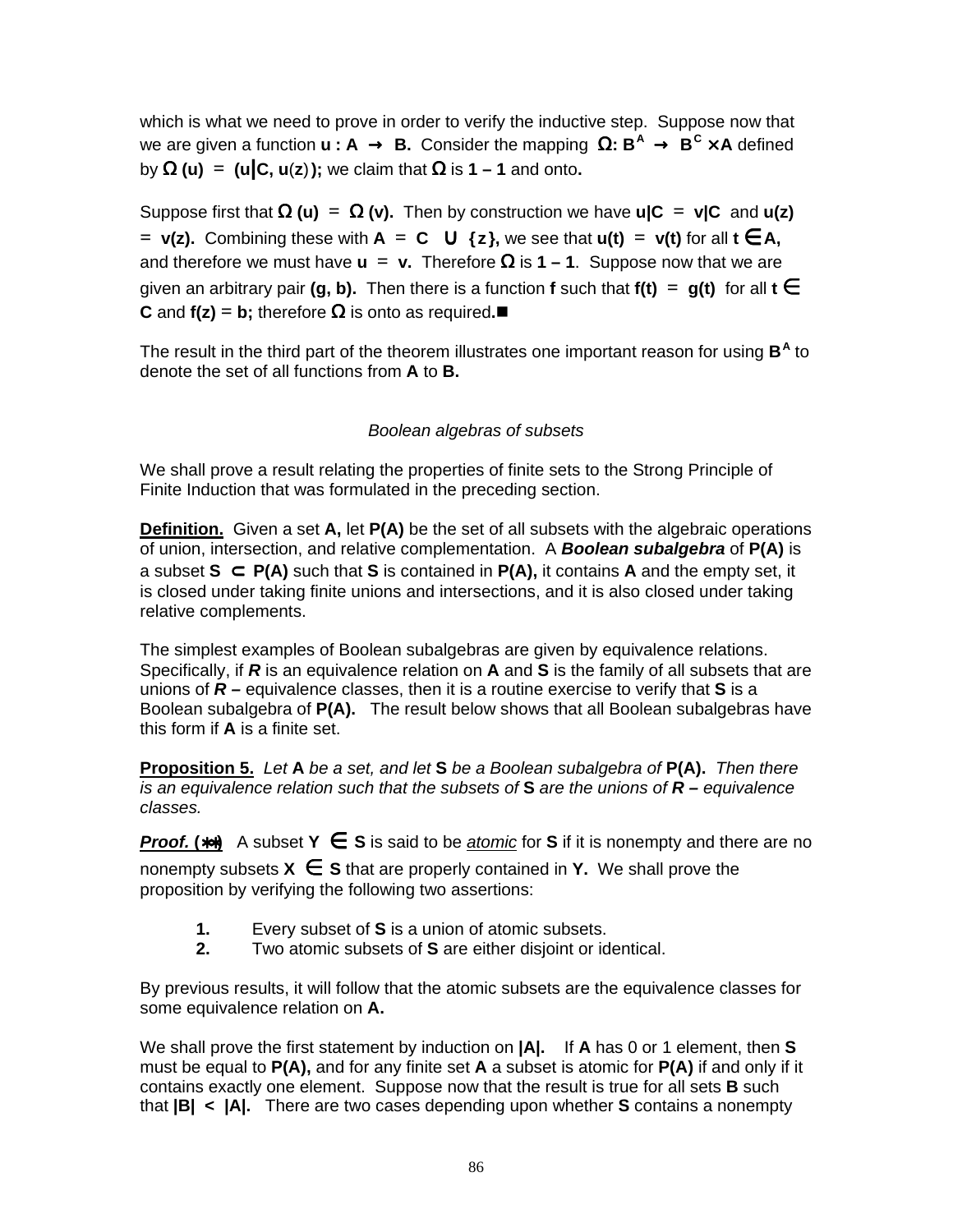proper subset. If it does not, then **S** only consists of **A** and the empty set, and therefore **A** must be atomic. On the other hand, if **S** contains a nonempty proper subset **C,** then it also contains **A – C = D,** and **D** is also a nonempty proper subset. It follows that both **|C|** and **|D|** are strictly less than **|A|.**

Let **S|C** and **S|D** denote the set of all subsets in **S** that are contained in **C** and **D** respectively. We claim that these are Boolean subalgebras of **P(C)** and **P(D)** respectively; by our hypotheses we know that the empty set lies in both, that **C** and **D** are contained in **S|C** and **S|D** respectively, and that both of the latter are closed under finite unions or intersections (because the same is true for **S**). To show these families are closed under relative complementation, note that if **X** lies in **S|C** or then

$$
C-X = C \cap A-X
$$

shows that **C – X** also belongs to **S|C,** and similar considerations show that if **X** lies in **S|D** then **D – X** also lies in **S|D.** By the induction hypothesis it follows **C** and **D** are unions of atomic subsets, and therefore the same is true for  $A = C \cup D$ .

To complete the proof, we need to prove the second assertion given above; specifically, we need to prove that two atomic subsets are either disjoint or identical. But if **X** and **Y** are atomic subsets of **S,** then the Boolean subalgebra condition implies that **X** ∩ **Y** also belongs to **S.** Since it is contained in the minimal nonempty subsets **X** and **Y,** either the intersection is empty or else if it is nonempty then it must be equal to both **X** and **Y.**

An abstract **Boolean algebra** is an algebraic system consisting of a set **A** together with three operations; namely, two binary operations ∪**,** ∩ and one unary operation (sending an element **x** to **x**′) which have the formal properties of unions, intersections, and complements. Chapter 11 of Lipschutz contains further material on such structures, with emphasis on computational techniques. An entirely different perspective on Boolean algebras, which reflects their role in modern pure mathematics, is contained in the following reference (which is written at the graduate level):

P. R. Halmos, **Lectures on Boolean algebras** (Originally published as Van Nostrand Math. Studies, No. 1). Springer – Verlag, New York, 1974. ISBN: 0 – 387 – 90094 – 2.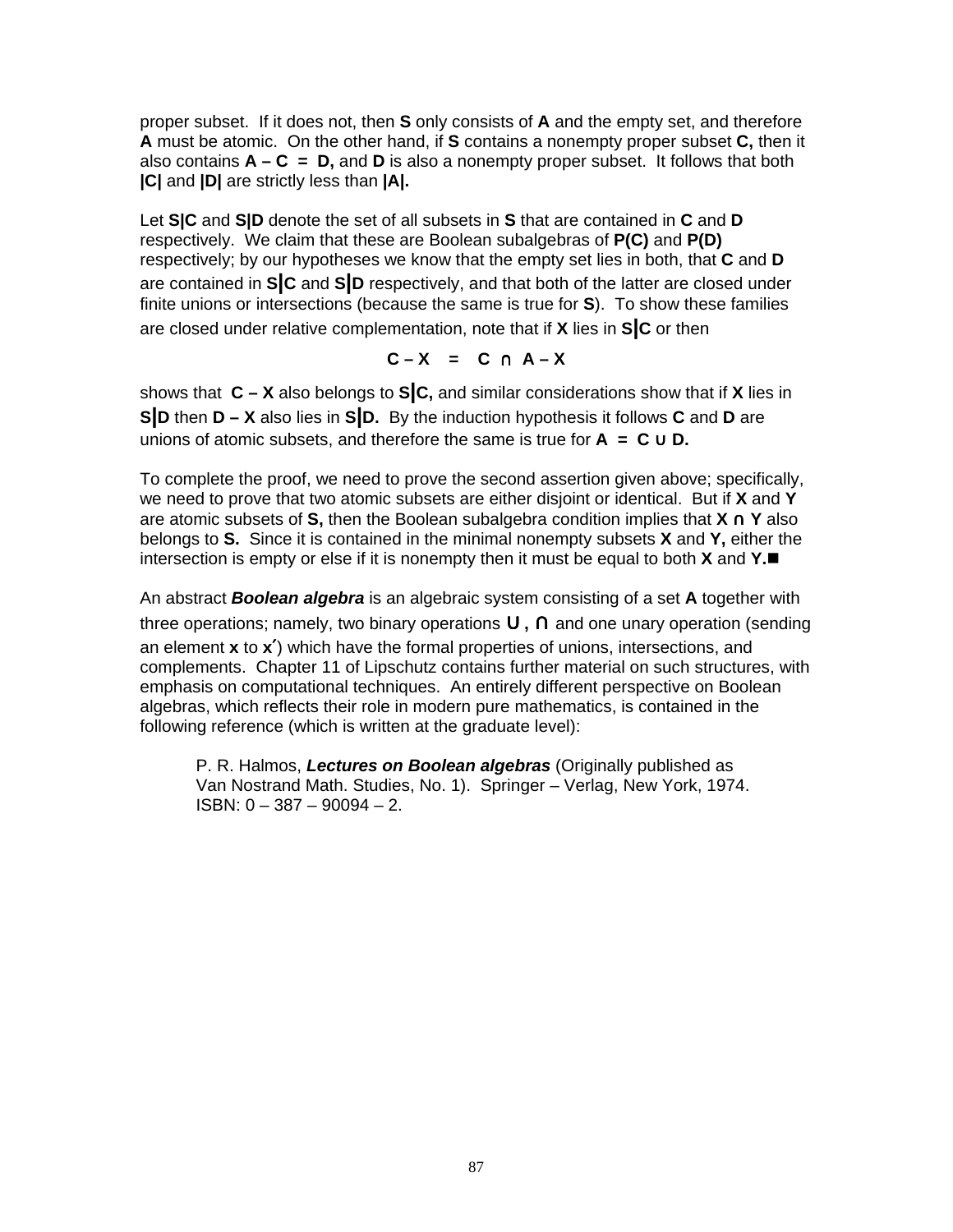# **V. 4 :** The real numbers

# **(Lipschutz, §§ 2.2 – 2.6, 7.7)**

Following the approach of Section 1, we shall give an axiomatic description of the real numbers in terms of their basic properties. Many of these properties are also properties of the integers, but there are also some important new ones.

**Basic rules for addition and multiplication.** Formally, these are the conditions defining an abstract type of mathematical system known as a **field.** The first five of these are the previously introduced properties for a commutative ring with unit, and the final one reflects an important difference between the integers in the real numbers; in the latter one can divide by nonzero numbers, but usually this is not possible within the integers.

**FIRST AXIOM GROUP FOR THE REAL NUMBERS.** The real numbers are <sup>a</sup> set **R,** and they have binary operations  $A: R \times R \rightarrow R$ , which is normally expressed in the form  $A(u, v) = u + v$ , and  $M: R \times R \rightarrow R$ , which is normally expressed in the form **M(u, v)** = **u v** or **u**  $\cdot$  **v** or **u**  $\times$  **v**, such that the following algebraic conditions are satisfied:

- **1.** (Associative Laws). For all **a**, **b**, **c** in **R**,  $(a + b) + c = a + (b + c)$ and **(a b)c = a (b c).**
- **2.** (Commutative Laws). For all **a**, **b** in **R**,  $a + b = b + a$  and  $a b =$ **b a.**
- **3.** (Distributive Law). For all **a**, **b**, **c** in **R**, **a** (**b** + **c**) = **a b** + **a c.**
- **4.** (Existence of 0 and 1). There are distinct elements **0, 1** in **R** such  $\frac{1}{2}$  that for all **a** we have  $a + 0 = a$ ,  $a \cdot 0 = 0$  and  $a \cdot 1 = a$ .
- **5.** (Existence of negatives or additive inverses). For each **a** in **R** there is an element –  $\bf{a}$  in  $\bf{R}$  such that  $\bf{a}$  +  $\bf{(-a)}$  =  $\bf{0}$ .
- **6.** (Existence of reciprocals or multiplicative inverses). For each **a** in **R** there is an element  $a^{-1}$  in **R** such that  $a \cdot a^{-1} = 1$ .

**Basic rules for ordering.** These are the same as the ordering properties for the integers. When combined with the previous conditions, these yield a type of mathematical system known as an **ordered field.**

**SECOND AXIOM GROUP FOR THE REAL NUMBERS.** There is <sup>a</sup> linear ordering on **R** such that the following hold:

- 1. If **a > 0** and **b > 0,** then **a + b > 0** and **ab > 0.**
- 2. For all  $a, b$  in  $R$ , we have  $a > b$  if and only if  $a b > 0$ .

**Basic rules for completeness of the ordering.** The ordering on the real numbers satisfies an additional fundamental condition called the Dedekind completeness axiom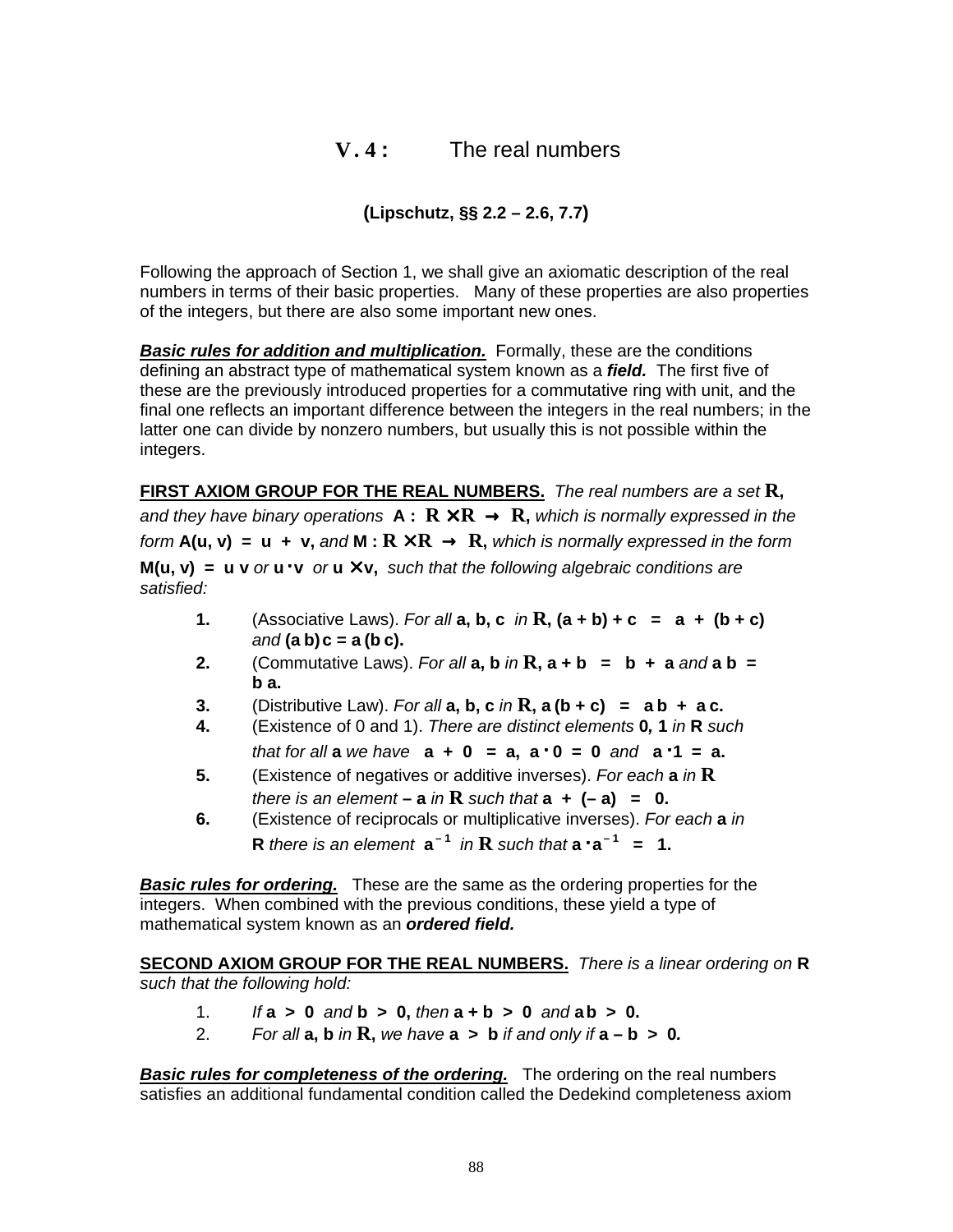after R. Dedekind (1831 – 1916), who formulated this property. In order to state this axiom it is necessary to introduce some additional standard definitions.

**Definitions.** Let **(L,** ≤ **)** be a linearly ordered set, and let **A** be a subset of **L.** An element  $x \in L$  is said to be an *upper bound* for **A** in **L** if for each  $a \in A$  we have  $a \leq x$ ; note that the definition contains no information on whether **x** belongs to **L.** An upper bound **x** is said to be a **least** upper bound (for **A** in **L**) if for **every** upper bound **y** for **A** we have  $x \leq v$ .

**Proposition 1.** If **x** and **z** are least upper bounds for <sup>a</sup> subset **A** as above, then **x = z.**

**Proof.** Since **x** is a least upper bound and **z** is an upper bound, we have  $x \le z$ . Similarly, since **x** is a least upper bound and **z** is an upper bound, we have  $z \le x$ . Combining these, we conclude that **x = z.**

If a set **A** has a least upper bound **x**, then we often write  $x = L$ . U.B. (A) or  $x = \sup(A)$ . The symbolism **sup** is an abbreviation for the quasi – Latin term for the least upper bound; namely, the supremum**.**

There are dual notions for the reverse ordering on a linearly ordered set. Specifically, if

**B** is a subset of **L** then a lower bound is a number **y** such that  $y \leq b$  for all  $b \in B$ ; note that the definition contains no information on whether **x** belongs to **L.** A **greatest**

lower bound is a lower bound **y** such that  $x \leq y$  for every lower bound **x**. It follows as above that if a greatest lower bound exist then it is unique. If a set **B** has a greatest lower bound **y**, then we often write  $y = G.L.B.(B)$  or  $x = inf(B)$ . The symbolism inf is an abbreviation for the quasi – Latin term for the greatest lower bound; namely, the infimum**.**

Notice that the least upper bound is a lower bound for the set of upper bounds and a greatest lower bound is an upper bound for the set of lower bounds.

**DEDEKIND COMPLETENESS AXIOM FOR THE REAL NUMBERS.** If **A** is <sup>a</sup> nonempty subset of **R** which has an upper bound, then **A** has <sup>a</sup> least upper bound**.**

**Corollary 2.** If **B** is <sup>a</sup> nonempty subset of **R** which has <sup>a</sup> lower bound, then **B** has <sup>a</sup> greatest lower bound**.**

The proof of this corollary depends upon the following elementary observation.

**Lemma 3.** If **x** and **y** are distinct real numbers and **x**  $\lt$  **y**, then  $-\mathbf{y} \lt -\mathbf{x}$ .

**Proof of Lemma 3.** By the axioms we know that  $y - x > 0$ . However, the left hand side is equal to  $(x - y)$ , and therefore we have  $-y < -x$  as required.

**Proof of Corollary 2.** Let **A** be the set of all **negatives** of elements of **B.** Then the assumption that **B** has a lower bound implies that A has an upper bound, and hence by the Dedekind Completeness Axiom the set **A** has a least upper bound, say **u.** We claim that **– u** is a greatest lower bound for **B.** First of all, the lemma implies that since **u** is an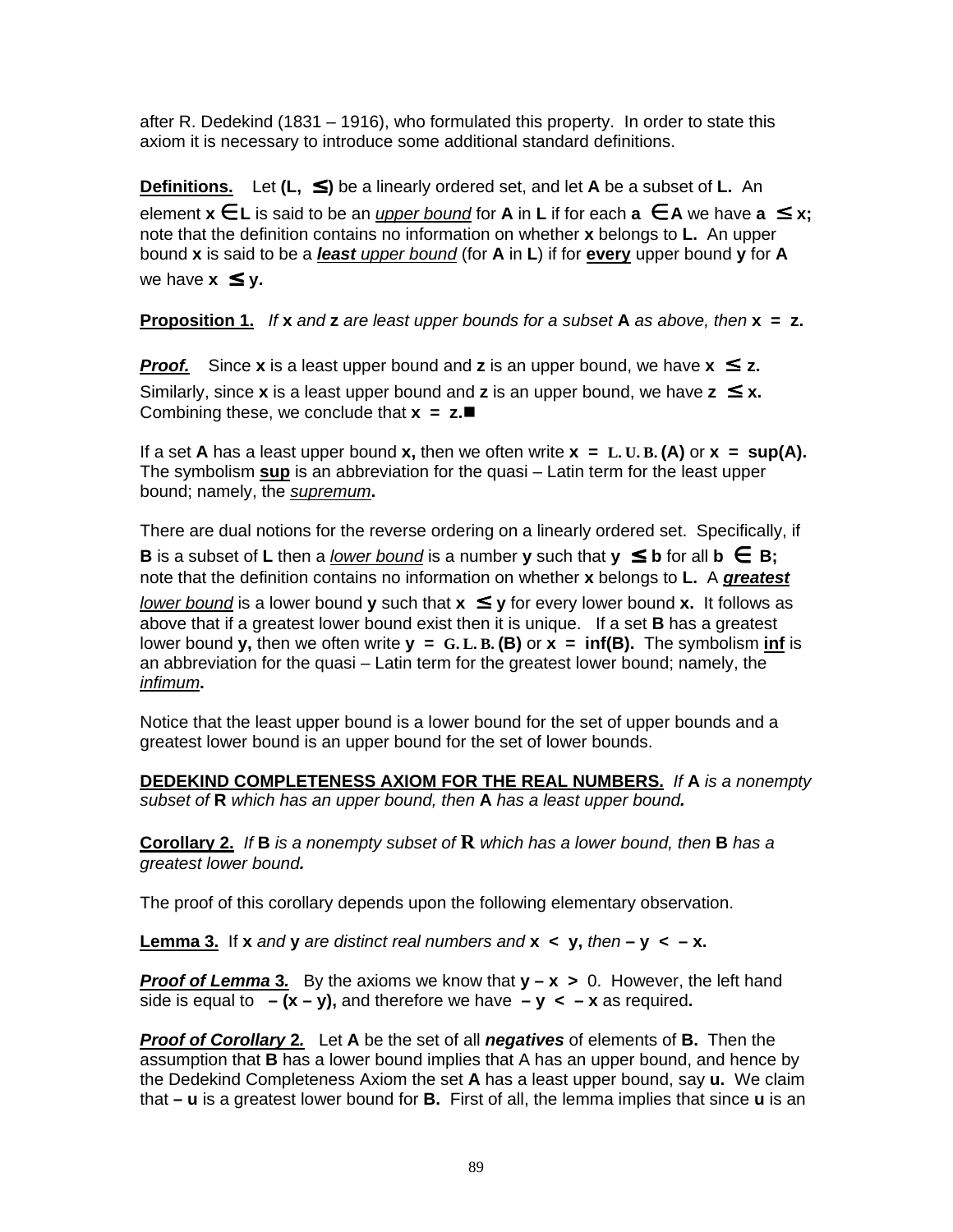upper bound for **A** the element **– u** is a lower bound for **B.** Suppose now that **v** is an arbitrary lower bound for **B.** Then the lemma implies that **– v** is an upper bound for **A,** and therefore since **u** is a least upper bound it follows that  $\mathbf{u} \leq -\mathbf{v}$ . Therefore the lemma implies that **v** ≤ **– u,** so that **– u** is a greatest lower bound for **B.**

**Remarks. (1)** If a set **A** does not have an upper bound, then this is often expressed symbolically as **sup(A) = +** ∞**.** Notice that in this context the symbol **"**∞**"** is not a number, but rather It is a short way to say that there is no number which is an upper bound for **A.** Similarly, if **B** has no lower bound, then  $\text{inf(B)} = -\infty$ .

**(2)** Two curious implications of the preceding notation are the "paradoxical" identities **sup(** $\emptyset$ ) = − ∞ and **inf(** $\emptyset$ ) = + ∞. To see the first of these, notice that every M  $\in$  R is an upper bound for the empty set. This is because, given **M**, there is no  $x \in \mathcal{D}$  such that **x** ≥ **M.** Thus, the set of upper bounds for **Ø** has no lower bound. To see the second, notice that every **M** ∈ **R** is a lower bound for the empty set. This is because, given **M,** there is no  $x$  ∈  $\emptyset$  such that  $x \leq M$ . Thus, the set of lower bounds for  $\emptyset$  has no upper bound. — In contrast to this result, if **A** is a nonempty subset of **L** then we always have **inf( A** ) ≤ **sup( A** ) if we agree that  $-\infty$  is less than every real number and  $+\infty$  is greater than every real number (and of course **–** ∞ **< +** ∞ )**.** In fact, if **x** is an arbitrary element of **A** then we have  $\inf(A) \leq x \leq \sup(A)$ .

Clearly we want the real number system to contain the integers or a system equivalent to the integers. Here is one way of formulating this:

**INTEGRAL COMPATIBILITY AXIOM.** There Is <sup>a</sup> **1 – 1** mapping **J** from the integers **Z** to the real numbers **R** with the following properties:

- **1. J** maps the zero element of **Z** to the zero element of **R.**
- **2. J** maps the multiplicative unit of **Z** to the multiplicative unit of **R.**
- **3.** For all integers **x** and **y**, we have  $J(x + y) = J(x) + J(y)$ .
- **4.** For all integers **x** and **y**, we have  $J(xy) = J(x)J(y)$ .
- **5.** For all integers **x** and **y**, we have  $J(x) < J(y)$  if and only if  $x < y$ .

Of course, the real numbers are also supposed to contain the **rational numbers**, which are all numbers expressible as quotients of integers **a/b** where **b** is nonzero. Usually the rational numbers are denoted by **Q** (presumably for quotients). Note that the rational numbers clear satisfy all the properties of the real numbers aside from the Dedekind Completeness Property. Strictly speaking we cannot say formally that this property fails for the rational numbers, but if we grant that there should be a real number that is the square root of 2, then an argument going back to the ancient Greeks (possibly even to the Pythagoreans in the  $6<sup>th</sup>$  century B. C. E.) implies that some real numbers, including the square root of 2, are not rational. Incidentally, the classical number π**,** denoting the ration of a circle's circumference to its diameter, is also irrational, but this was first established in relatively modern times by J. H. Lambert (1728 – 1777); it should be noted that the first use of the symbol  $\pi$  for the number was due to W. Jones (1675 – 1749) in 1706. As noted at the beginning of these notes, one of the important features of set theory is that it provided a mathematically sound way of describing such irrational numbers as well as their relation to the rationals, thus completing the answer to a question that first arose in ancient Greek mathematics.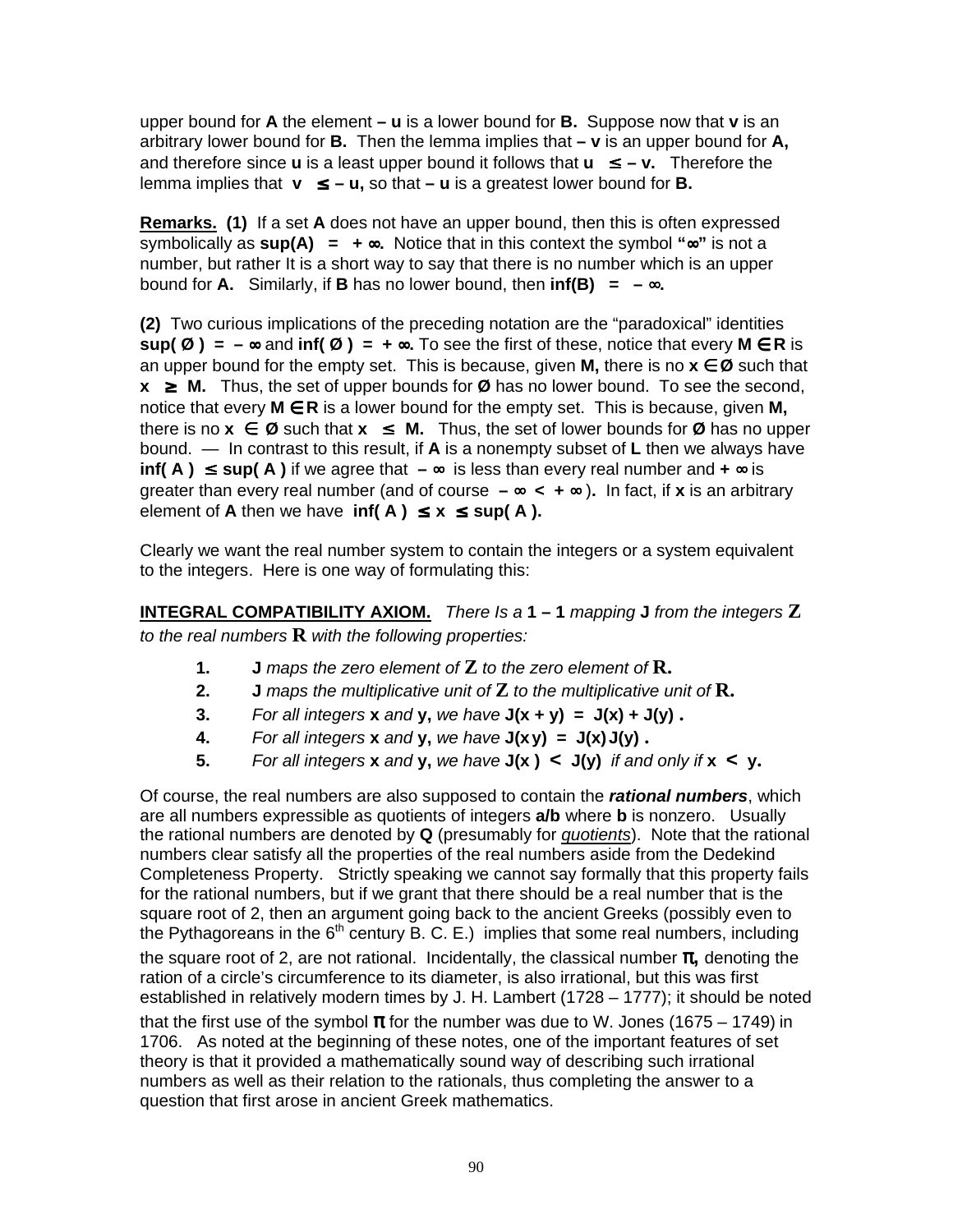### Uniqueness of the real numbers

We have given a list of properties that the real number system is assumed to satisfy. In the next section we shall prove that any system satisfying these properties also has many other familiar properties we expect from real numbers. However, as in Section 1 (and the discussion at the beginning of this unit), we would like to say that if we are given two systems which satisfy our axioms for the real numbers, then they are the same for all mathematical purposes; in the terminology of Section 1, the mathematical way of saying this is that there is an **isomorphism** between the two systems. Here is the formal statement.

**Theorem 4.** Suppose that **X** and **Y** are sets with notions of addition, multiplication, ordering and "integers" which satisfy all the conditions for the real number system. Then there exists <sup>a</sup> **unique** 1 – 1 correspondence from **h** from **X** to **Y** that is an **isomorphism** in the sense of Section **1:** For all elements **u, v** ∈ **X** we have **h(u + v) = h(u) + h(v), h(u**⋅**v) = h(u)**⋅**h(v),** and **h(u) < h(v)** if and only if **u < v.** Furthermore, the map **h** sends the zero and unit of **X** to the zero and unit of **Y,** and accordingly it also sends the "integers" in **X** to the "integers" in **Y** (and similarly for the "rationals" in the appropriate systems)**.**

By the "integers" in **X** and **Y** we mean the subsets described in the integral compatibility axiom, and the "rationals" denote the smallest subsets that are closed under addition, subtraction and multiplication and contain both the integers and the reciprocals of nonzero integers.

As before, the existence of an isomorphism has the following implication:

Every true reasonable mathematical statement about the addition, multiplication and linear ordering of **X** is also true about **Y** and conversely.

A proof of Theorem 4 appears in Unit **VIII.** The proof itself is relatively straightforward and elementary but somewhat tedious; however, it is absolutely necessary to establish such a result if we want to talk about **THE** real number system.

# **V. 5 :** Familiar properties of the real numbers

# **(Lipschutz, §§ 2.2, 4.5)**

The crucial justification for the Dedekind approach to the real number system is that it yields all the known properties of the real numbers. In this section we shall consider a few important examples: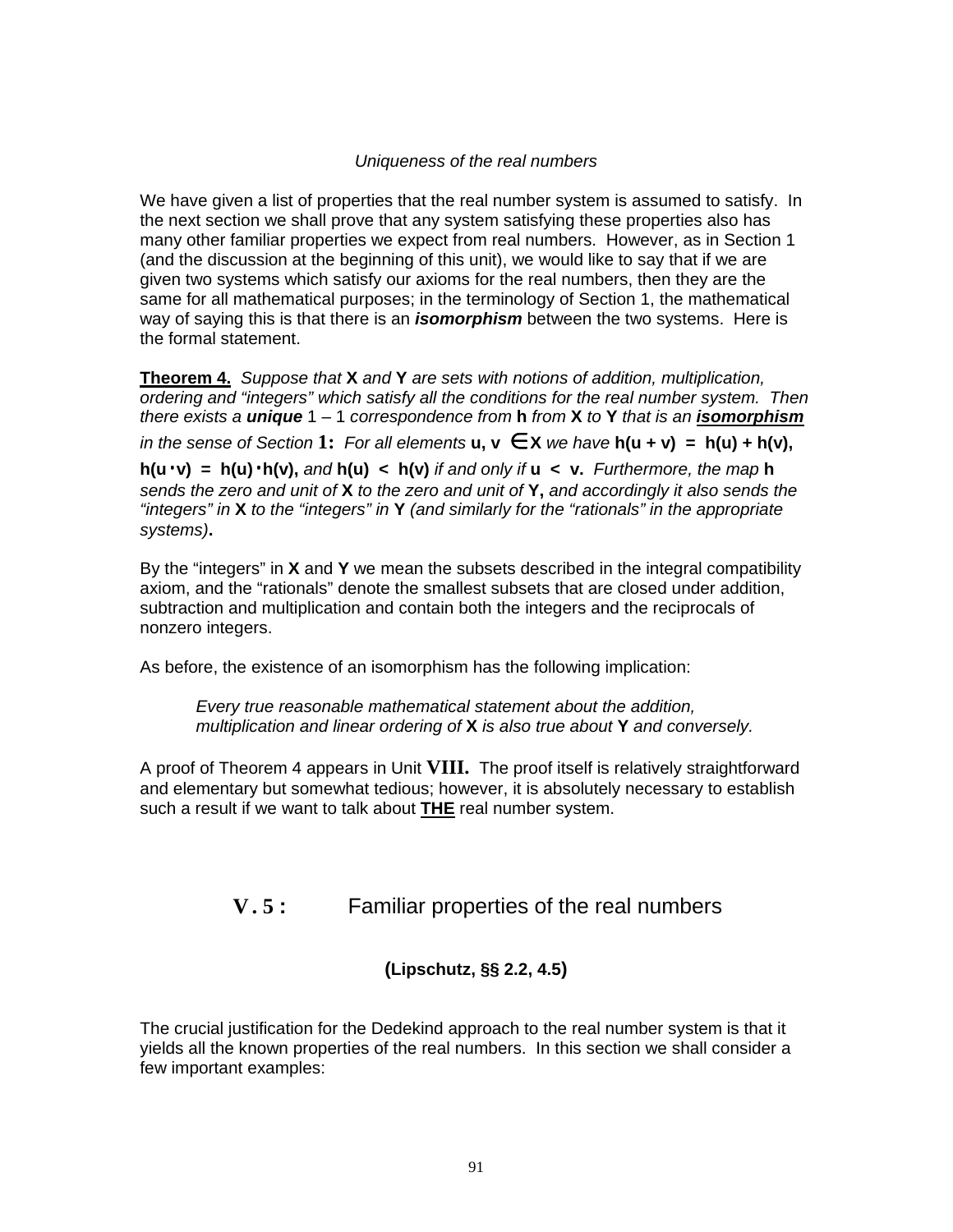**Density of the rationals.** If **x** and **y** are rational numbers such that **x < y,** then there is <sup>a</sup> rational number **q** such that **x < q < y.**

**Existence of positive n th roots.** If **x** is <sup>a</sup> positive real number and **n** is <sup>a</sup> positive integer, then there is a unique positive real number **y** such that  $y^n = x$ .

**Base 10 and decimal expansions.** The axioms for real numbers developed above are adequate to prove all the familiar facts about base 10 and infinite decimal expansions.

Any reasonable mathematical theory of the real numbers should yield all of these facts in a fairly straightforward fashion.

As we have already noted, it is possible to go much further and develop everything done in calculus courses (and beyond**!**) using the given axioms for the real number system. Deriving all these fundamental results in calculus from our axioms is beyond the scope of these notes and this course (it properly belongs to courses on functions of a real variable); one standard reference which contains all the details is the following classic text:

W. Rudin, **Principles of Mathematical Analysis** (3 rd Ed.), International Series in Pure and Applied Mathematics). McGraw-Hill, New York, 1976. ISBN:  $0 - 07 - 054235 - X$ .

We shall refer to Rudin at various points in this section as needed.

Density of the rational numbers

Even though numbers like the square root of 2 are irrational, it is still possible to approximate them to any desired degree of accuracy by rational numbers. This fact was understood intuitively in most if not all ancient civilizations, and it was formalized and generalized by Eudoxus of Cnidus in the  $4<sup>th</sup>$  century B. C. E. Subsequently, Euclid's **Elements** used one formulation of this principle as the basis for its theory of geometric proportions. The first step in proving this rigorously for our formulation of the real numbers is named after Archimedes, who used it extensively in his writings during the 3<sup>rd</sup> century B. C. E., but it had also been known to Eudoxus and other earlier Greek mathematicians.

**Theorem 1. (Archimedean Law)** If **a** and **b** are positive real numbers, then there is <sup>a</sup> positive integer **n** such that **na > b.**

By the well – ordering of the positive integers, there will be a **(unique) minimal value** of **n** for which this holds.

**Proof.** Assume the conclusion is false, so that for every positive integer **n** we have the inequality  $n a \leq b$ . If A denotes the set of all products  $n a$ , where  $n$  is a positive integer, it follows that **b** is an upper bound for A, and by the Dedekind Completeness Property the set **A** must have a least upper bound, which we shall call **c.** Since we have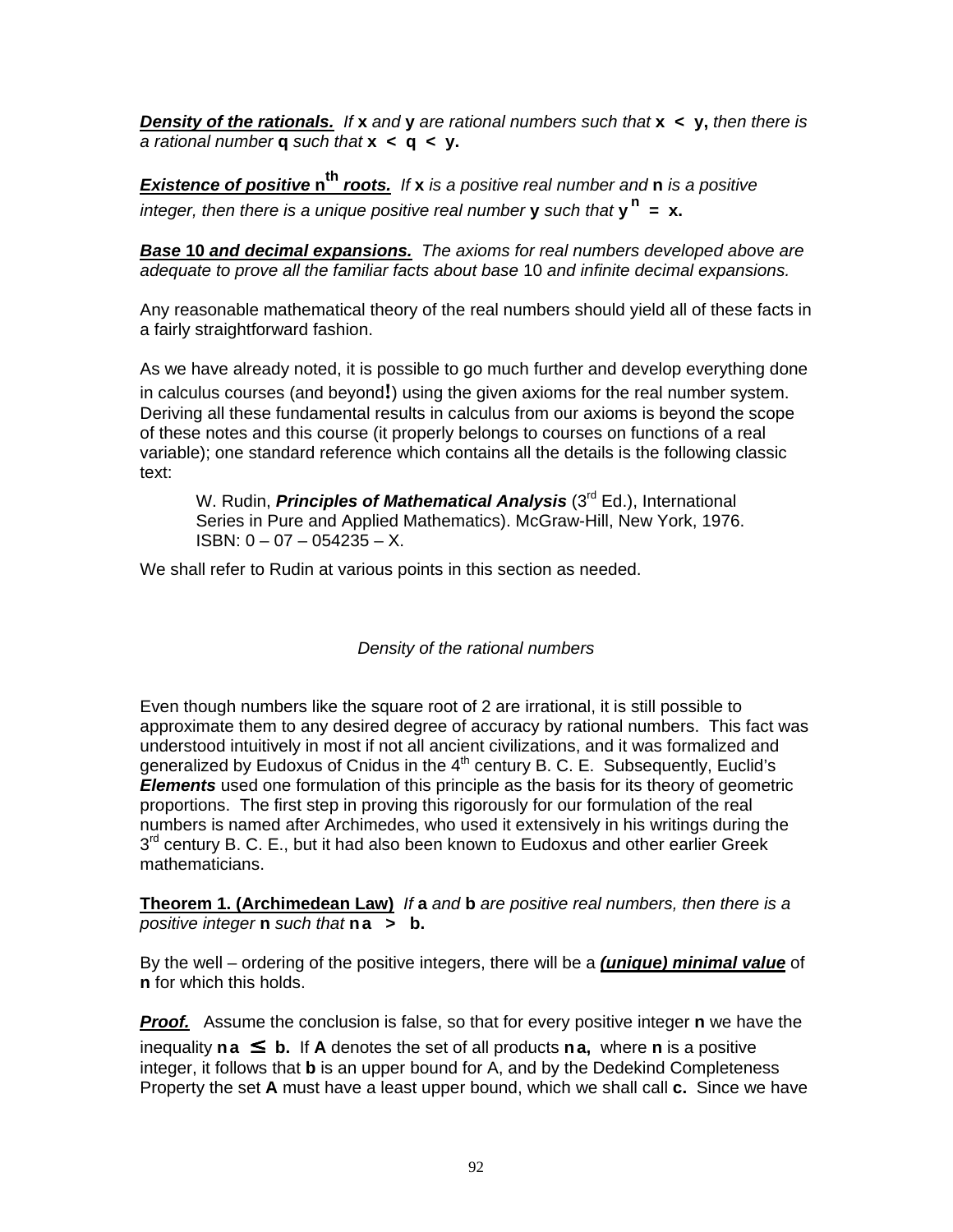**ma** ≤ **c** for every positive integer **m**, if we set **m** = **n** + 1 we see that  $(n + 1)a$  ≤ **c** for every positive integer **n.** If we subtract **a** from both sides, we see that **na**  $\leq$  **c** – **a** for every positive integer **n.** But this implies that **c – a** is also an upper bound for **A,** and we had chosen **c** to be the least upper bound, so we have obtained a contradiction. The latter arises from our assumption that **b** was an upper bound for **A,** and therefore this must be false, which means that the conclusion of the theorem must be true**.**

With this result at our disposal, we can prove the density of the rationals.

**Theorem 2.** If **a** and **b** are positive real numbers such that **a < b,** then there is <sup>a</sup> rational number **q** such that **a < q < b.**

One can easily obtain the same result when **a** and **b** are not both positive from the theorem as follows. If **a** is negative and **b** is positive, then we may simply take **q = 0.** On the other hand if  $a < b < 0$  then we have  $-a > -b > 0$ , and therefore by the theorem there is a rational number **s** such that  $-\mathbf{b} < \mathbf{s} < -\mathbf{a}$ . If we take  $\mathbf{q} = -\mathbf{s}$ , then it will follow that  $a < q < b$ .

The proof of the theorem requires the following elementary facts.

**Proposition 3.** If **x** is a positive real number, then its reciprocal **x**<sup>-1</sup> is also positive.

**Proposition 4.** If **x** and **y** are positive real numbers such that **x < y**, then their reciprocals satisfy the reverse inequalities  $x^{-1} > y^{-1}$ .

**Proof of Proposition 3.** Suppose this is false, so that **x – 1** is negative. Then

$$
-x^{-1}
$$
 = (-1)  $x^{-1}$ 

Is positive, and therefore so is

$$
-1 = x(-x^{-1}).
$$

Since the number **–**1 is not positive we have a contradiction, which arises from our assumption that the reciprocal of **x** was negative, and therefore it follows that the reciprocal of **x** must be positive as claimed**.**

**Proof of Proposition 4.** Suppose this is false, so that we have either **x – 1 = y – 1** or else **x – 1 < y – 1 .** The first of these implies that

$$
y = xx^{-1}y = xy^{-1}y = x
$$

which contradicts our assumption that **x < y.** To prove that **x – 1 < y – 1** is impossible, note first that if positive real numbers satisfy **a < b** and **c < d** then

$$
bd - ac = (bd - ad) + (ad - ac) = (b - a)d + a(d - c) > 0
$$

and hence **b d** > ac. Therefore  $x < y$  and  $x^{-1} < y^{-1}$  combine to imply that  $xx^{-1}$  is strictly less than  $yy^{-1}$ . However, each of the preceding two products is equal to 1 and thus we have a contradiction. Thus **x – 1 < y – 1** is impossible, and the only remaining possibility is the one stated in the conclusion of the result**.**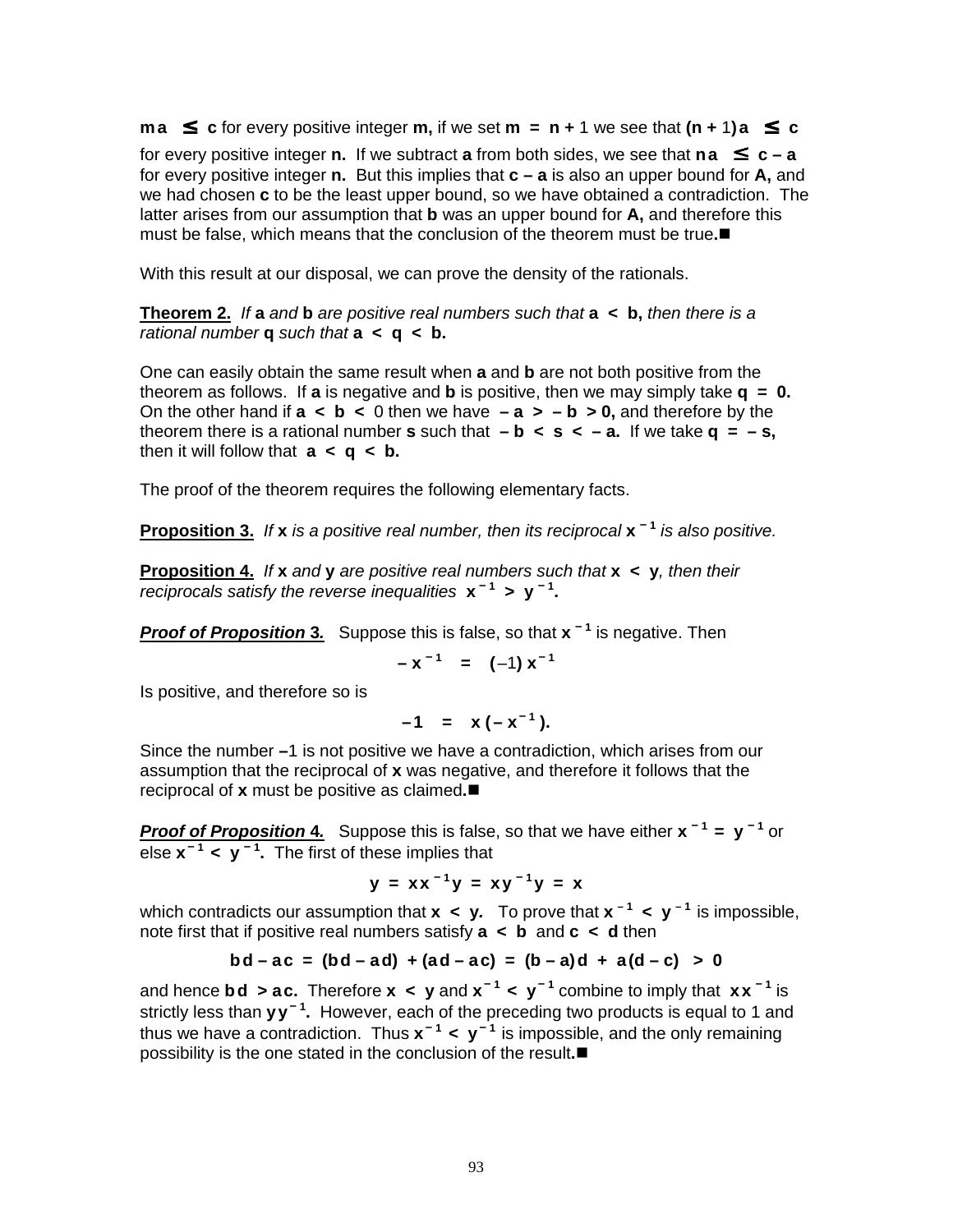**Proof of Theorem 2.** By Proposition 3, if **a** is positive then so is its reciprocal, and thus the Archimedean law implies there is some positive integer **p** such that  $p = p 1 > a^{-1}$ . Taking reciprocals, we find that **0 < 1/p < a.** The Archimedean Law similarly implies the existence of some positive integer **r** such that  $0 \lt 1/r \lt b - a$ . If we take **m** to be the larger of **p** and **r,** then it will follow that both **0 < 1/m < a** and **0 < 1/m < b – a.** Applying the Archimedean Law one more time, we can find a **first** positive integer **n** such that  $a < n/m$ . If we also have  $n/m < b$ , then we may take  $q = n/m$  and the proof will be complete. To see that **n/m < b,** proceed as follows. Since **n** is the first positive integer such that  $a \lt n/m$ , it follows that  $(n-1)/m \le a$ , and therefore we also have

 $n/m = (n-1)/m + (1/m) < (n-1)/m$ 

which is exactly what we needed**.**

A statement and proof of the Condition of Eudoxus are given in the online document

### http://math.ucr.edu/~res/math153/history03a.pdf

and the application of the condition to proportionality questions as in Euclid's **Elements** appears in the following related document:

http://math.ucr.edu/~res/math153/history03b.pdf

Existence of positive **n th** roots

The main result is exactly what we would expect:

**Theorem 5.** If **r** is <sup>a</sup> positive real number and **n > 1** is an integer**,** then there is <sup>a</sup> unique positive real number **y** such that **y n = r.**

The idea of the proof is simple. Given **r** and **n,** consider the set **A** of all positive real numbers **y** such that **y**<sup>n</sup> < **r.** In order to prove the theorem, it will suffice to establish the following two points.

- 1. The set **A** has an upper bound (hence a least upper bound).
- **2.** If **z** is the least upper bound of  $\mathbf{A}$ , then  $\mathbf{z}^n = \mathbf{r}$ .

**Proof of the first step.** There are two separate cases, depending upon whether  $r \le 1$ or  $r > 1$ . In the first case, if **z** belongs to **A** then we also have  $y \le 1$ , for  $y > 1$  implies that **z n > 1.** Suppose now that **r > 1,** and let **n** be an integer such that **n > r.** We claim that **n** is an upper bound for **A;** as before, it will suffice to show that if **y > n** then **y** does not belong to **A.** This follows because **z > n** and **n > 1** imply that **z n > n n > n.**

The proof of the second step of Theorem 5 will rely on the following standard algebraic fact.

**Theorem 6. (Binomial Theorem).** Let **x** and **y** be real numbers, and let **n** be <sup>a</sup> positive integer. Then we have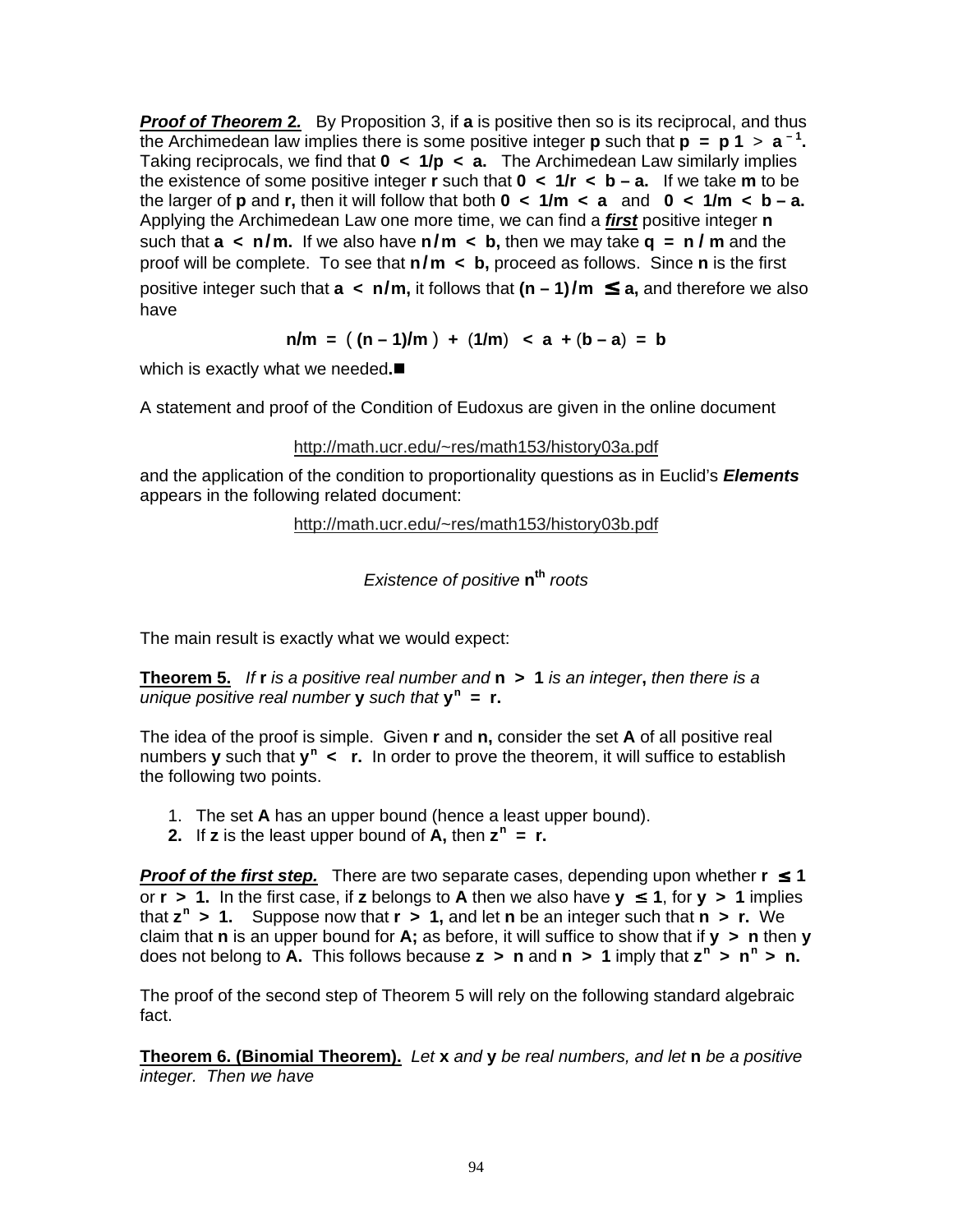$$
(x+y)^n = \sum_{k=0}^n \binom{n}{k} x^k y^{n-k}
$$

where the numbers

$$
\binom{n}{k} = \frac{n!}{k!(n-k)!}
$$

are the usual binomial coefficients and **n!** denotes the factorial of **n,** which is formally defined by 0**! =** 1 and the usual description for **n >** 0:

$$
n! = \prod_{k=1}^{n} k
$$

The proof of this result proceeds by induction on **n** and is based upon the standard triangular identities named after B. Pascal (1623 – 1662), which state that

$$
\binom{n}{k} = \binom{n-1}{k-1} + \binom{n-1}{k}
$$

for non-negative integers **n** and **k** where  $n \geq k$  and with the initial condition

$$
\binom{n}{0} = \binom{n}{n} = 1.
$$

In principle (at least), mathematicians in China and India had discovered the preceding identities centuries earlier, but we shall not elaborate on this point. Note that if we take **x = y =** 1, then the formula states that the corresponding sum of binomial coefficients is equal to 2<sup>n</sup>. We shall use this fact at a few steps in the proof of Theorem 5. Some of these steps will be stated separately before we proof the second part of Theorem 5.

**Proofs** of the Binomial Theorem appear in many precalculus and discrete structures textbooks (e.g., see pages 327 – 328 of Rosen for an argument that is somewhat different from the inductive proof mentioned above), and therefore we shall not give a proof here.

**Lemma 7.** If **1**  $>$  **t**  $>$  **0** then  $(1-t)^n$   $>$   $1-2^n$ **t.** 

**Lemma 8.** If 1 > y > 0 and z > 1 then  $(z + y)^n < z^n + 2^n z^n y$ , and if 1 > y > 0  $\frac{1}{2}$  and **z** < 1 then  $(z + y)^n$  <  $z^n + 2^n y$ .

**Proof of Lemma 7.** In the Binomial Theorem take  $x = 1$  and  $y = -t$ . Let  $C(n, k)$ denote the **(n, k)** binomial coefficient to avoid typesetting problems. For each **k >** 0**,** a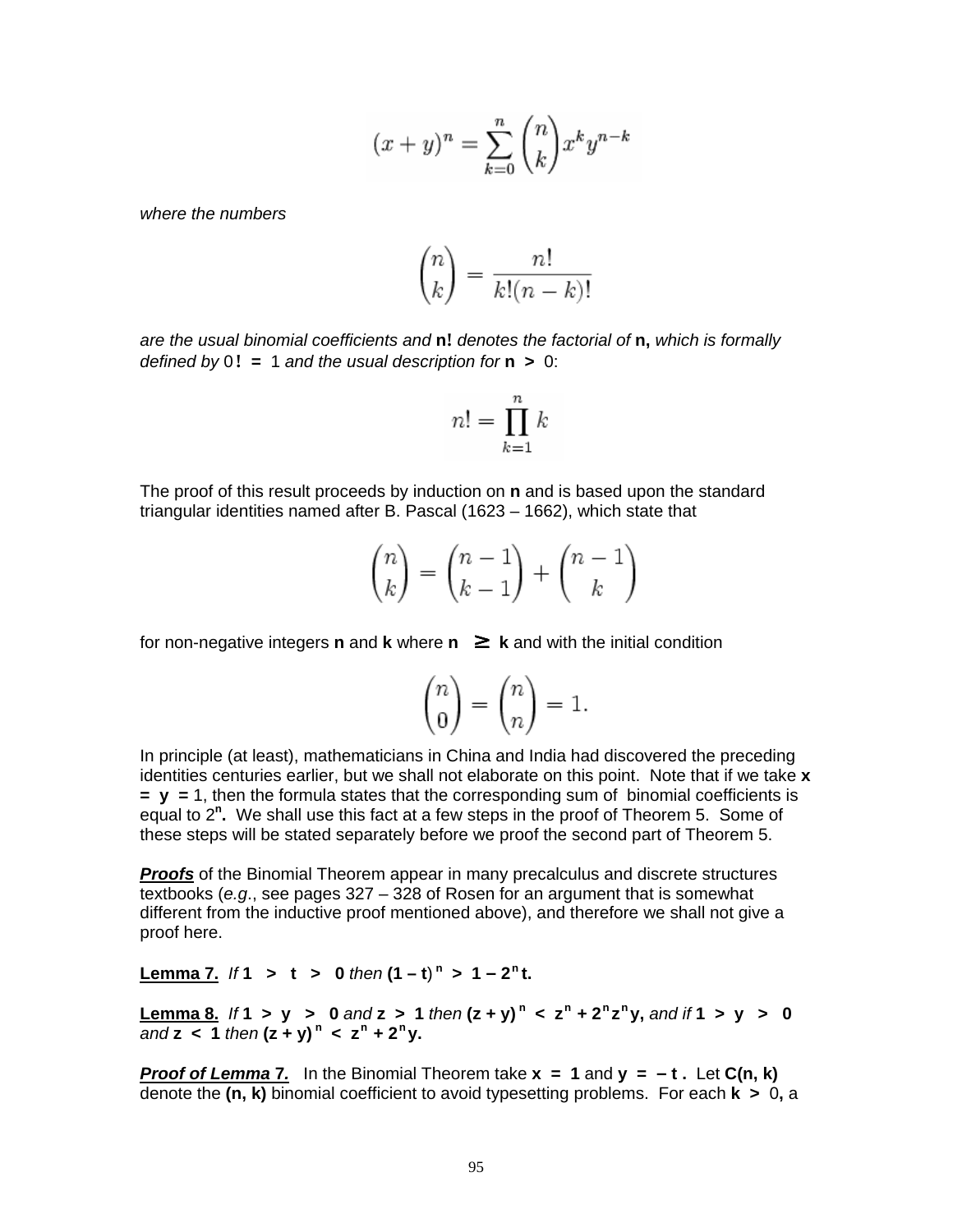lower estimate for the **k**<sup>th</sup> term of the expansion for  $(1 - t)$ <sup>n</sup> is given by – C(n, k)t . If we add these terms over all nonnegative values of **k** and use the fact that the sum of all the coefficients **C(n, k)** is 2<sup>n</sup>, we obtain the lower estimate in the statement of the lemma.■

**Proof of Lemma 8.** In this case we take **z = x.** Once again let **k > 0.** Then an upper estimate for the **k th** term of the expansion is given by **C(n, k) z n y** if **z > 1,** and by the expression **C(n, k)y** if **z < 1.** Adding these terms over all nonnegative values of **k** and using the fact that the sum of all the coefficients **C(n, k)** is **2 n ,** we obtain the desired upper estimates**.**

We are now prepared to complete the proof of the result on the existence of **n th** roots.

**Proof of the second part of Theorem 5.** We again have separate cases where **r** ≤ **1** or **r > 1,** and in each case we need to show that both **z n < r** and **z n > r** are impossible**.**

Before proceeding we make some elementary observations. If **r = 1** then **z = 1** and there is nothing to prove. We **CLAIM** that if **r < 1** or **r > 1** then **z** also satisfies **z < 1** or  $z > 1$  respectively.  $-$  If  $r < 1$  then we claim there is a **v** such that  $0 < v < 1$ and **v n > r.** If this is true then **r** is an upper bound for **S** and therefore the least upper bound **z** must be strictly less than 1 (in fact, it must be strictly less than **v**). By the Lemma 7 we know that if  $1 > t > 0$  then  $(1-t)^n > 1-2^n$  and therefore if we choose **v** such that  $x = 1 - v$  satisfies  $2^n x < 1 - r$  then  $v^n$  will be strictly greater than **r.** Finally, if **r > 1** then **r – 1 < 1,** and therefore it is possible to find some **w** such that **0**  $\lt$  **w**  $\lt$  1 and **w**<sup>n</sup>  $\gt$  **r**<sup>-1</sup>. If we set **v** = **w**<sup>-1</sup>, we then obtain the inequalities **v** > 1 and  $v^n$  < **r.** But this means that  $1 \lt v \le z$ .

Suppose now that  $1 \lt r$  and  $z^n \lt r$ , where  $z > 1$  by the preceding paragraph. If we have **w > z** then **w n** ≥ **r** because **z** is the least upper bound of all **x** such that **x n < r.** Let  $s = r - z^n$ ; it will suffice to find a number **v** such that  $v^n$  lies between  $z^n$  and **r.** If **1** > **y** > 0 then Lemma 8 implies that  $(z + y)^n$  is less than  $z^n + 2^n z^n y$ , and if we now choose **y** so that  $2^n z^n y \leq s$ , then  $v = z + y$  will satisfy the desired condition  $z^n \leq$ **v n < r.** Now suppose we have 1 **<sup>&</sup>gt; r** and **z n <sup>&</sup>lt; r,** so that **z <sup>&</sup>lt;** 1 by the preceding paragraph**.** Let **w** and **s** be as before. Then we still have **w n** ≥ **r** and we would again like to find some **v** such that **v**<sup>n</sup> lies between **z**<sup>n</sup> and **r.** Taking **y** as before, we can now use Lemma 8 to conclude that  $(z + y)^n$   $\lt$   $z^n + 2^n y$ , and if we choose y so that  $2^n y \lt$ **s** then **v** = **z** + **y** satisfies the desired condition  $\mathbf{z}^n \leq \mathbf{v}^n \leq \mathbf{r}$ . Observe that the main difference in the arguments for the two cases **1 <sup>&</sup>lt; r** and **1 <sup>&</sup>gt; r** is the estimate for **(z + y) n** given by the Binomial Theorem.

Suppose now that **z n <sup>&</sup>gt; r .** By the definition of a least upper bound, for every **h <sup>&</sup>gt;** 0 there is some **w** such that  $z - w > h$  and  $w<sup>n</sup> < r$ . Hence if  $x < z$  and  $h = z - x$ then we can find a **w** such that **x < w < z** and **w n <sup>&</sup>lt; r.** The latter in turn implies that  $x^n$  < **w**<sup>n</sup> < **r**. Thus we have shown that if  $x$  < **z** then  $w^n$  < **r**, while if  $x > z$ then  $w^n$  >  $z^n$  >  $r$ . Once again it will suffice to find a number  $v$  such that  $v^n$  lies between **z n** and **r.** Let **s = z n – r** and let **y >** 0 as before, but this time consider the quantity **(z – y) n .** If **r >** 1 we then obtain the inequality

$$
(z-y)^n > z^n - 2^n z^n y
$$

while if **r >** 1 we obtain the inequality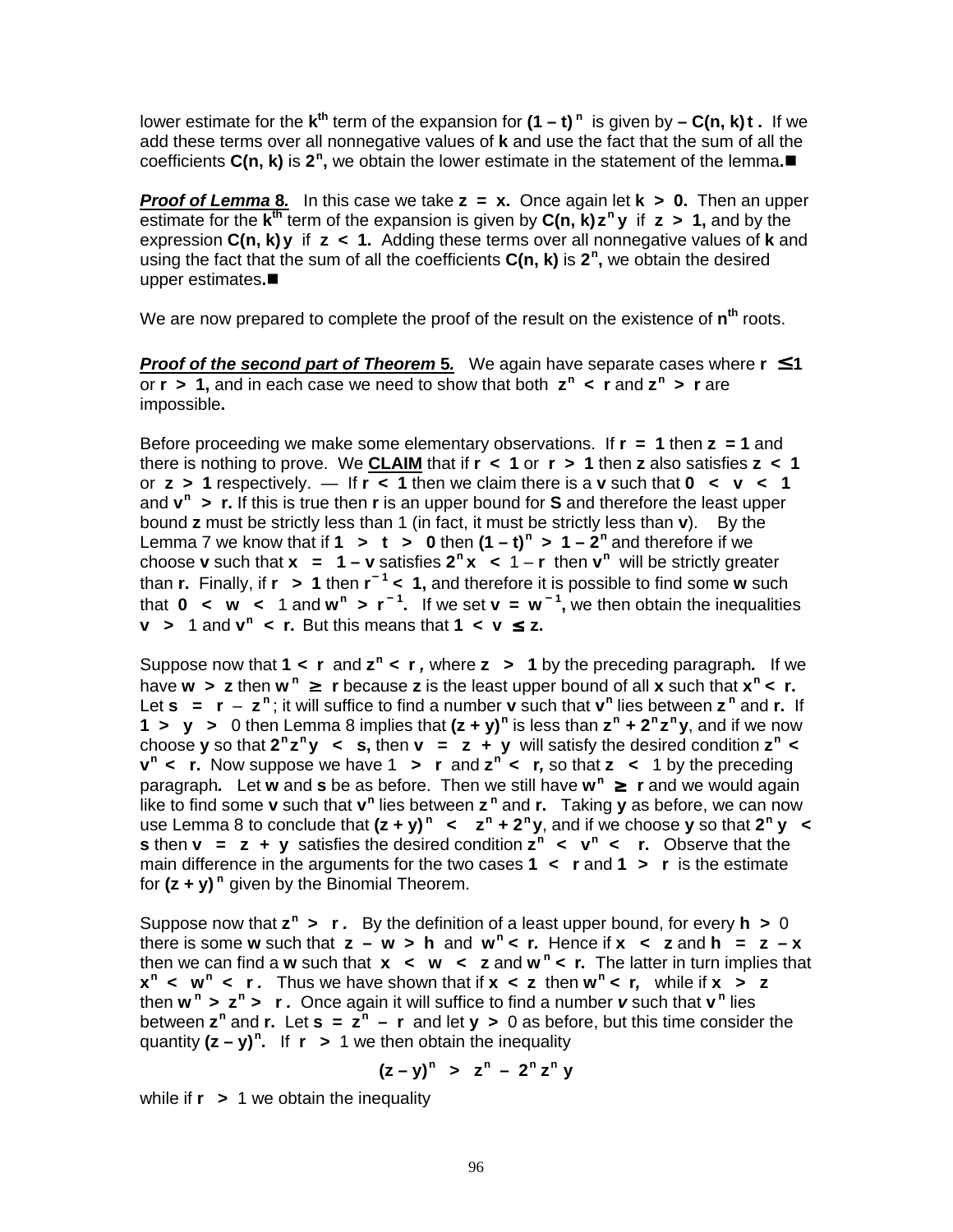$$
(z + y)^n > z^n + 2^n y
$$
.

In each case if we choose **y** sufficiently small the right hand side will be strictly greater than **r**, which contradicts our previous observation that **x < z** implies **w n <sup>&</sup>lt; r .** This completes the proof of Theorem 5**.**

The next result is a simple consequence of Theorem 5 and the proof of Lemma **V.1.3,** but it provides an important relation between the algebraic and order structures on the real number system.

**Corollary 8.** <sup>A</sup> real number **x** is nonnegative if and only if there is another real number **y**  $\frac{1}{2}$  such that  $y^2 = x$ .

**Proof.** The proof of Lemma **V.1.2** only depends upon algebraic and ordering properties that hold for both the integers and the real numbers**,** and thus it follows that Lemma **V.1.2** is also true for the real numbers; therefore for every real number **y** we see that the square **y**<sup>2</sup> is nonnegative. Conversely, by Theorem 5 we know that every nonnegative number is the square of some other real number.

Section 4.5 of Lipschutz discusses the use of Theorem 5 to define rational and irrational powers of a positive real number (in particular, see the subheading, "Exponential Functions," at the bottom of page 101).

### Base 10 and decimal expansions

We shall only summarize the main points here, leaving the proofs to an Appendix for this section of the notes.

One of the most elementary facts about a positive real number **x** is that it can be written as the sum **[x] + (x)** of a nonnegative integer **[x]** and a nonnegative real number **(x)** that is strictly less than one, and this decomposition is unique. The integer **[x]** is often called the greatest integer function of **x** or the integral part of **x** or the characteristic of **x**, and the remaining number **(x)** is often called the fractional part or mantissa of **x**. The characteristic – mantissa terminology dates back to the original tables of base 10 logarithms published by H. Briggs (1561 – 1630); the literal meaning of the Latin root word **mantisa** is "makeweight," and it denotes something small that is placed onto a scale to bring the weight up to a desired value. We shall derive the decomposition of a nonnegative real number into a characteristic and mantissa from the axiomatic properties of the real numbers.

**Theorem 9.** Let **r** be an arbitrary nonnegative real number. Then there is <sup>a</sup> unique decomposition of **r** as a sum **n**  $+$  **s** where **n** is a nonnegative integer and  $0 \le s < 1$ .

Here is the standard result on **base N** or **N – adic** expansions of positive integers. In the standard case when  $N = 10$ , this yields the standard way of writing a nonnegative integer in terms of the usual Hindu – Arabic numerals, while if **n =** 2 or 8 or 16 this yields the binary or octal or hexadecimal expansion respectively.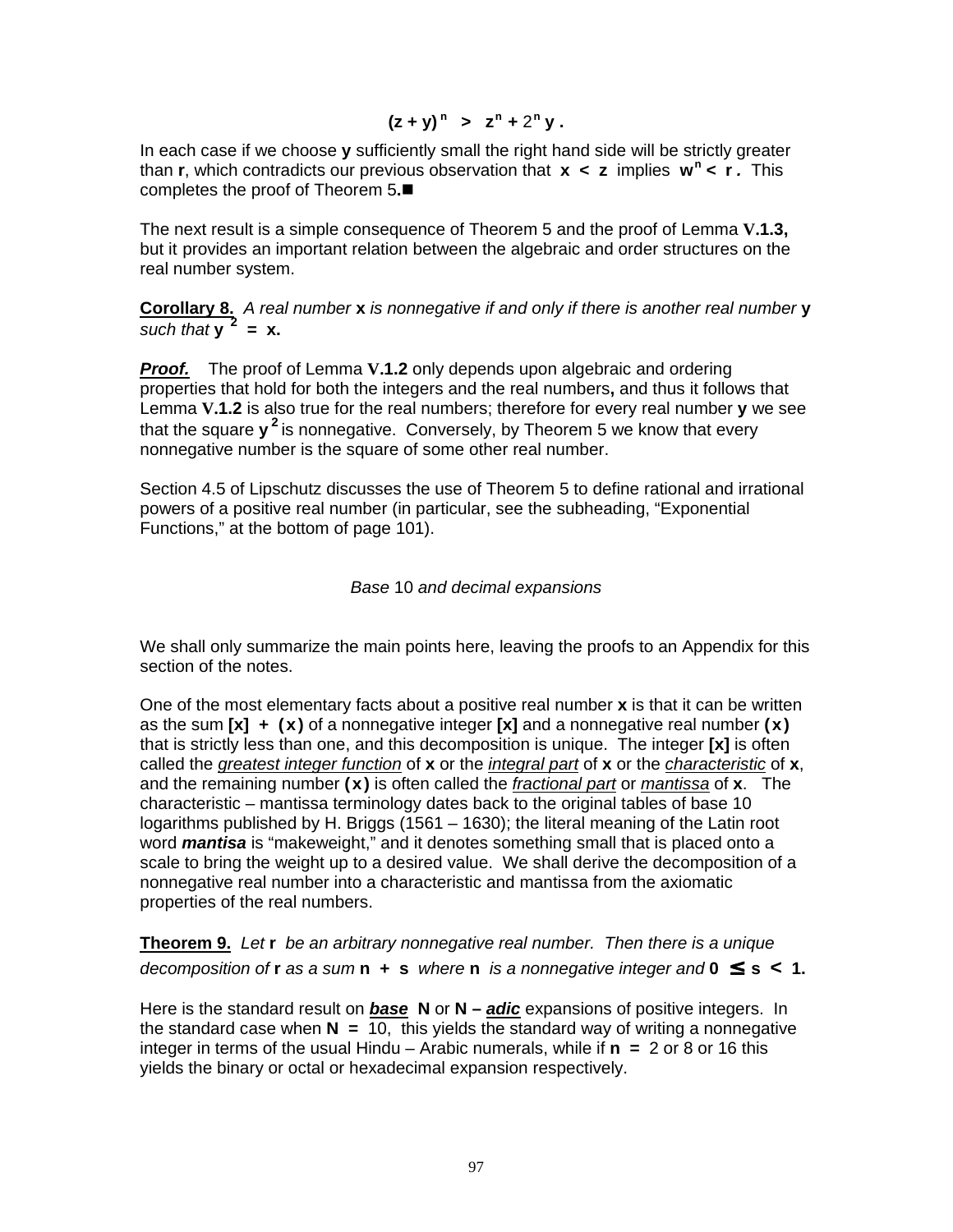**Theorem 10.** Let **k** be <sup>a</sup> positive integer, and let **N > 1** be another positive integer. Then there are unique integers  $a_i$  such that  $0 \le a_i \le N - 1$  and

$$
k = a_0 + a_1 \cdot N + ... + a_m \cdot N^m
$$

for <sup>a</sup> suitable nonnegative integer **m.**

For both practical and theoretical reasons, a mathematically sound definition of the real numbers should yield the usual decimal expansions for base 10 as well as the corresponding expansions for other choices of the base **N**. We shall verify this here and show that decimal expansions have several properties that are well – known from our everyday experience in working with decimals.

Although decimal expansions of real numbers are extremely useful for computational purposes, they are not particularly convenient for theoretical or conceptual purposes. For example, although every nonzero real number should have a reciprocal, describing this reciprocal completely and explicitly by infinite decimal expansions is awkward and generally unrealistic. Another difficulty is that decimal expansions are not necessarily unique; for example, the relation

#### **1.0 = 0.999999999999999999999 …**

reflects the classical geometric series formula

**a**  $f(1 - r) = a + ar + ar^2 + ... + ar^k + ...$ 

when **a = 9/10** and **r = 1/10.** A third issue is whether one gets an equivalent number system if one switches from base 10 arithmetic to some other base. It is natural to expect that the answer to this question is yes, but any attempt to establish this directly runs into all sorts of difficulties almost immediately. This is not purely a theoretical problem**;** the use of digital computers to carry out numerical computations implicitly assumes that one can work with real numbers equally well using infinite expansions with base 2 (or base 8 or 16 as in many computer codes, or even base 60 as in ancient Babylonian mathematics). One test of the usefulness of the abstract approach to real numbers is whether it yields such consequences.

The preceding discussion justifies the standard method for expressing the integral part of a positive real number. Of course, the next step is to justify the standard expression for the fractional part. A natural first step is to verify that the usual types of infinite decimal expansions always yield real numbers.

**Theorem 11. (Decimal Expansion Theorem).** Every infinite series of real numbers having the form

$$
a_N \cdot 10^N + a_{N-1} \cdot 10^{N-1} + \dots + a_0 + b_1 \cdot 10^{-1} + b_2 \cdot 10^{-2} + \dots + b_k \cdot 10^{-k} + \dots
$$
  
(with  $0 \le a_i, b_j \le 9$ )

is convergent**.** Conversely, every positive real number is the sum of an infinite series of this type where the coefficients of the powers of 10 are integers satisfying the basic inequalities **0** ≤ **a <sup>i</sup> , b <sup>j</sup>** ≤ **9.**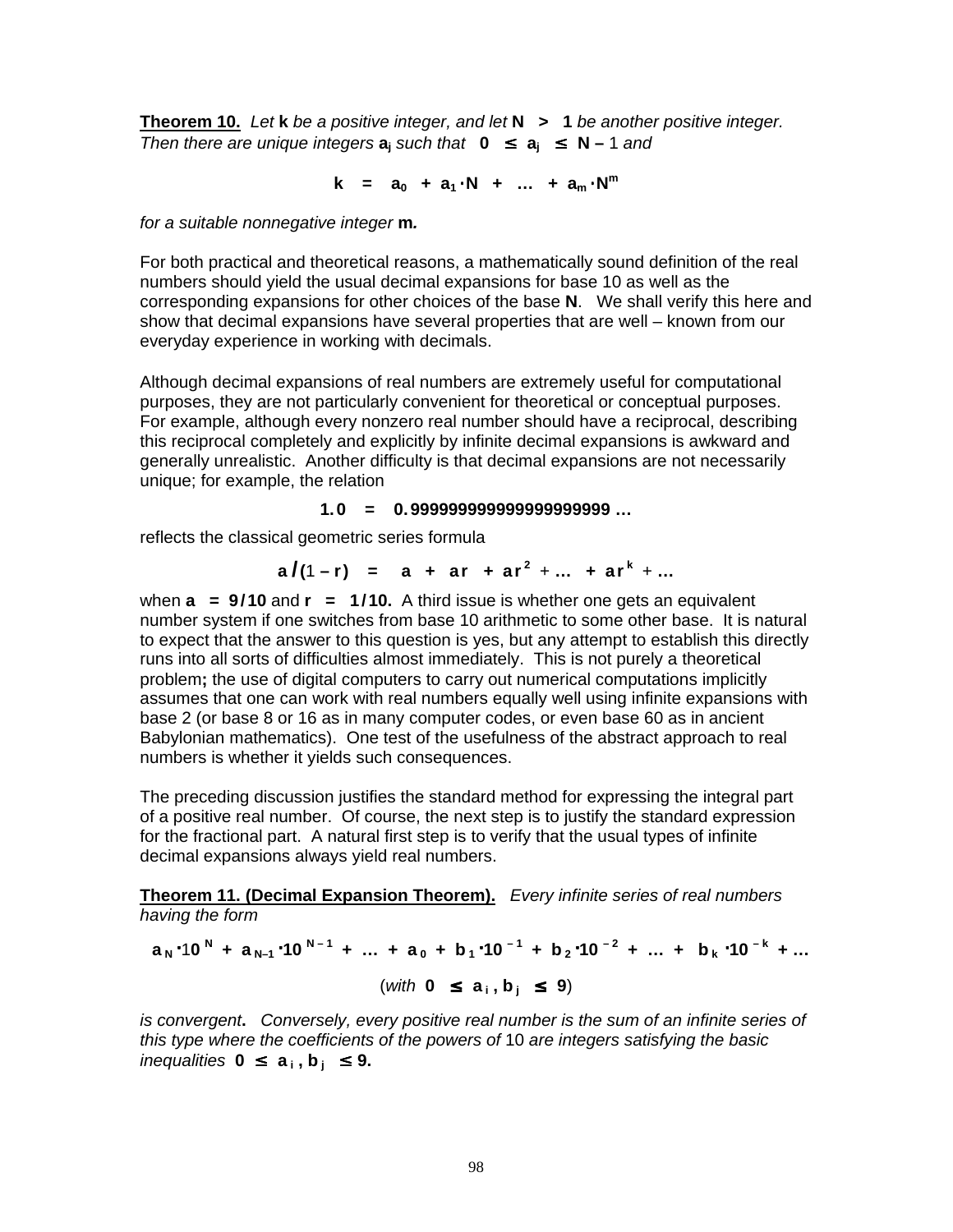This turns out to be a fairly direct consequence of standard results on convergence of infinite series whose terms are all nonnegative (see Rudin, Theorem 3.25, page 60, for a proof):

**COMPARISON TEST.** Suppose that

 $\sum a_n$  and  $\sum b_n$ 

are two series whose terms are nonnegative and satisfy  $a_n \leq b_n$  for all **n.** If the second series converges, then the first one does also.

Theorem 10 immediately yields the standard "scientific notation" for a positive real number:

**Corollary 12. (Scientific Notation Representation).** Every positive real number has <sup>a</sup> unique expression of the form **a** ⋅**10 M** , where **1** ≤ **a < 10** and **M** is an integer**.**

Decimal expansions of rational numbers

One basic test for the effectiveness of a mathematical theory is whether one can use it to shed light on patterns that run through many basic examples. The decimal expansions for rational numbers are an example of this type. If one computes the decimal expansions for some simple fractions, the results turn out to yield decimal expansions that are eventually repeating. Here are some examples:

| 0.142857142857142857142857142857142857        |
|-----------------------------------------------|
| 0.010101010101010101010101010101010101        |
|                                               |
| 0.076923076923076923076923076923076923        |
| 0.058823529411764705882352941176470588<br>$=$ |
| Ξ.                                            |
| 0.052631578947368421052631578947368421<br>$=$ |
| 0.043478260869565217391304347826087695        |
| 0.037037037037037037037037037037037037<br>$=$ |
| 0.034482758620689655172413793103448275<br>$=$ |
| 0.032258064516129032258064516129032258<br>$=$ |
| 0.029411764705882352941176470588235294<br>$=$ |
| 0.027027027027027027027027027027027027        |
|                                               |

Motivated by such examples, it is natural to ask whether the decimal expansions for an arbitrary rational number must have the following special property:

**Theorem 13. (Eventual Periodicity Property.)** Suppose that **r** is <sup>a</sup> rational number such that 0 **< r <** 1**,** and let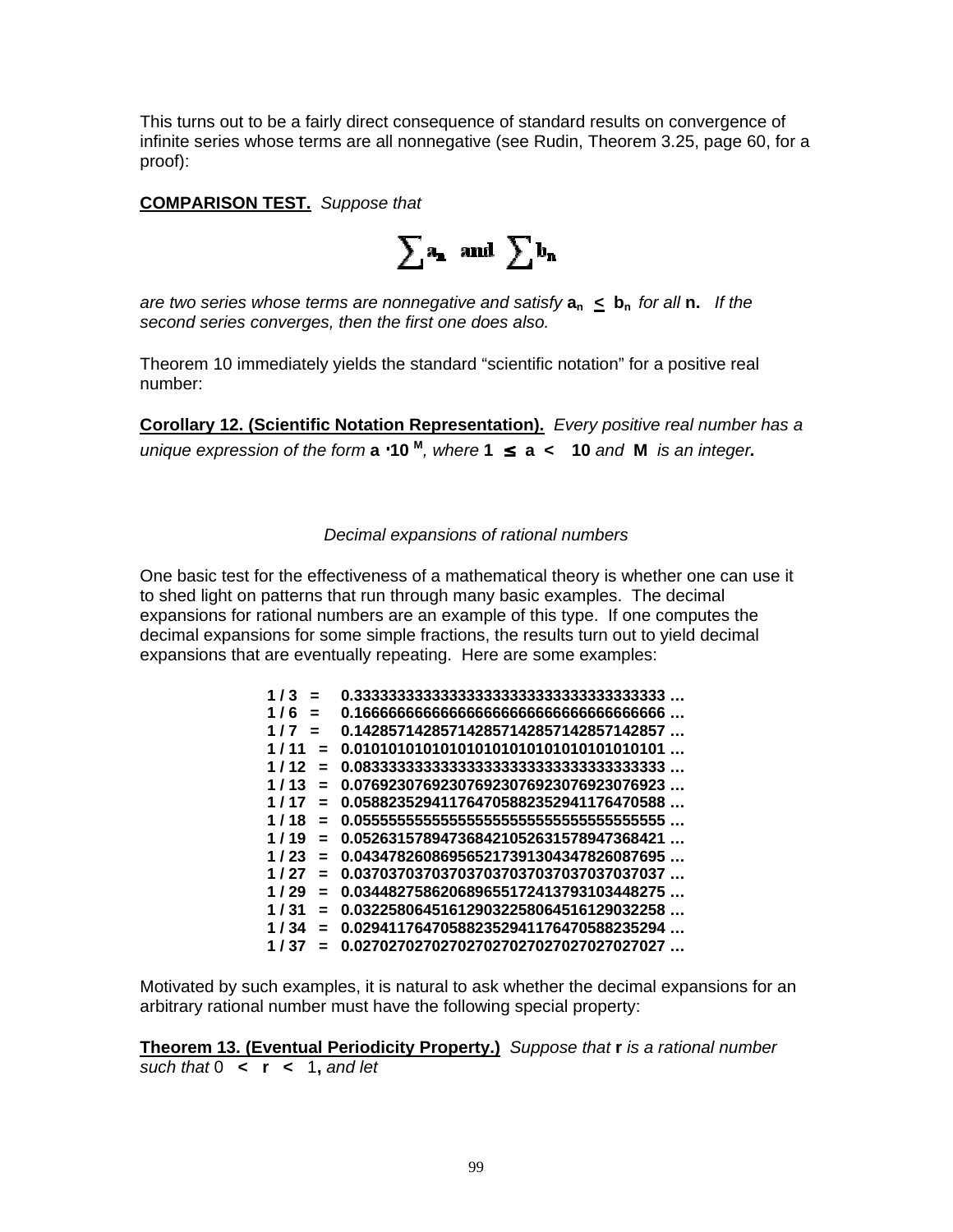**r** = **b**<sub>1</sub>.10<sup>-1</sup> + **b**<sub>2</sub>.10<sup>-2</sup> + … + **b**<sub>k</sub>.10<sup>-k</sup> + …

be <sup>a</sup> decimal expansion. Then the sequence **{ b<sup>k</sup> }** is **eventually periodic ;** i.e., there are positive integers **M** and **Q** such that  $\mathbf{b}_k = \mathbf{b}_{k+0}$  for all  $\mathbf{k} > \mathbf{M}$ .

**CONVERSELY**, suppose that the statement in the claim holds for the decimal expansion of some number, and choose **m** and **Q** as above. Let **s** be given by the first **m – 1** terms in the decimal expansion of **y**, and let **t** be the sum of the next **Q** terms. It then follows that **y** is equal to **s** + **t** (1 + 10 <sup>- Q</sup> + 10 <sup>- 2Q</sup> + 10 <sup>-3Q</sup> + ...). Now **s**, t and the geometric series in parentheses are all rational numbers, and therefore it follows that **y** is also a rational number. Therefore we have the following result:

**Theorem 14.** A real number between **0** and **1** has <sup>a</sup> decimal expansion that is eventually periodic if and only if it is <sup>a</sup> rational number.

Similar results hold if the numerical base**10** is replaced by an arbitrary integer **N > 1.**

#### Uniqueness properties of decimal expansions

Finally, here is the standard criterion for two decimal expressions to be equal:

**Theorem 15.** Suppose that we are given two decimal expansions that yield the same real number:

 $a_N \cdot 10^N + a_{N-1} \cdot 10^{N-1} + ... + a_0 + b_1 \cdot 10^{-1} + b_2 \cdot 10^{-2} + ... + b_k \cdot 10^{-k} + ... =$  $c_N$  10<sup>N</sup> + C<sub>N-1</sub> · 10<sup>N-1</sup> + ... + C<sub>0</sub> + d<sub>1</sub> · 10<sup>-1</sup> + d<sub>2</sub> · 10<sup>-2</sup> + ... + d<sub>k</sub> · 10<sup>-k</sup> + ...

Then  $a_i = c_i$  for all **j**, and one of the following is also true:

- **1.** For each **k** we have  $\mathbf{b}_k = \mathbf{d}_k$ .
- **2.** There is an  $L > 0$  such that  $b_k = d_k$  for every  $k < L$  $but$  **b**<sub>**L**+1</sub> = **d**<sub>**L**</sub> + 1, with **b**<sub>**k**</sub> = **0** for **k** > **L** and **d**<sub>**k**</sub> = 9 for all  $k > L$ .
- **3.** There is an  $L > 0$  such that  $b_k = d_k$  for every  $k < L$ **but**  $d_{L+1} = b_L + 1$ **,** with  $d_k = 0$  for  $k > L$  and  $b_k = 9$ for all **k > L** (the opposite of the previous possibility)**.**

One can reformulate the preceding into a strict uniqueness result as follows:

**Corollary 16.** Every positive real number has <sup>a</sup> unique decimal expansion of the form

 $a_N \cdot 10^N$  +  $a_{N-1} \cdot 10^{N-1}$  + ... +  $a_0$  +  $b_1 \cdot 10^{-1}$  +  $b_2 \cdot 10^{-2}$  + ... +  $b_k \cdot 10^{-k}$  + ... such that **b <sup>k</sup>** is nonzero for infinitely many choices of **k.**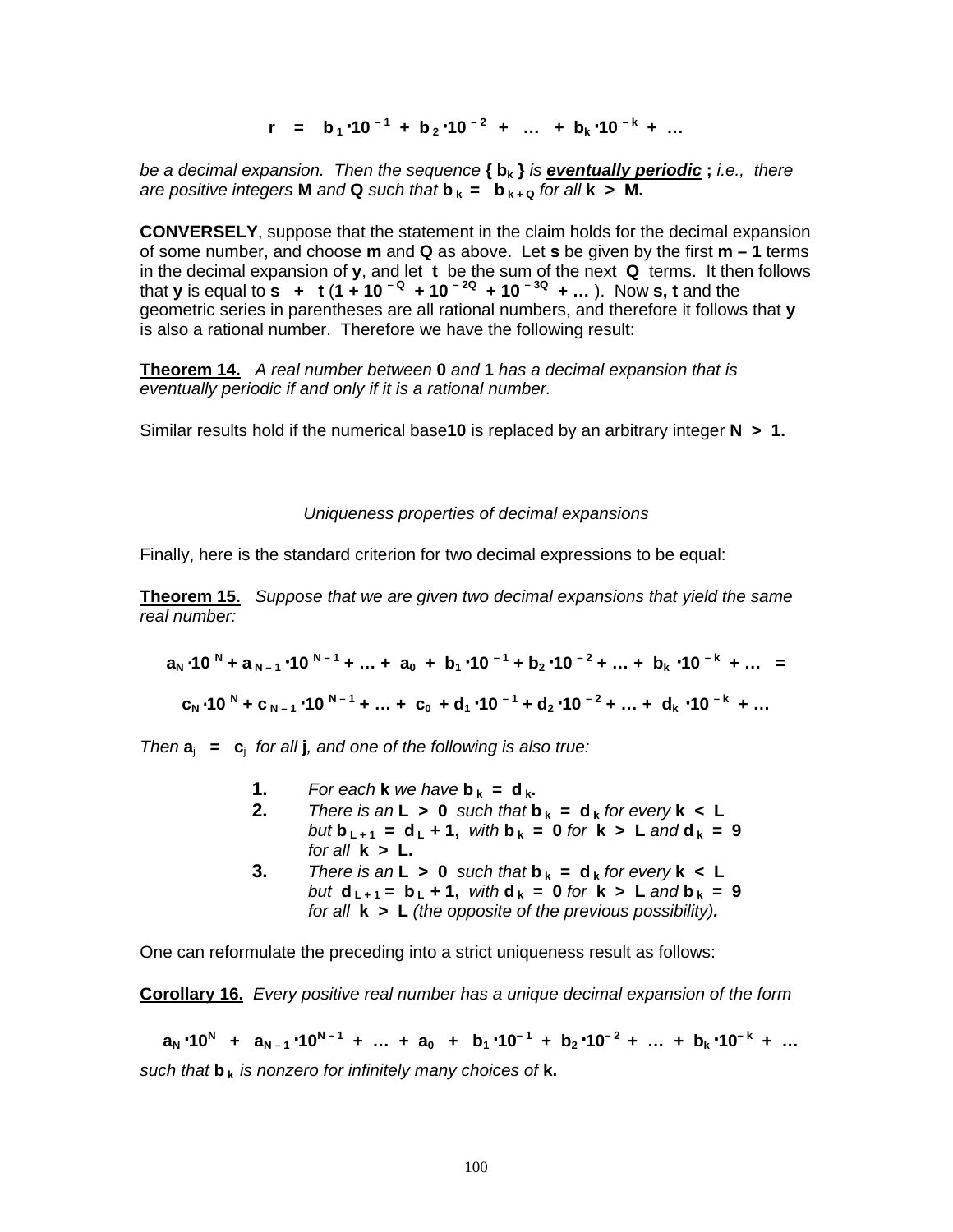**EXAMPLE.** We can use the preceding result to define real valued functions on an interval in terms of decimal expansions. In particular, if we express an arbitrary real number  $x$  ∈ (0, 1] as an infinite decimal

### $x = 0.b_1b_2b_3b_4b_5b_6b_7b_8b_9...$

where infinitely many digits **b <sup>k</sup>** are nonzero, then we may define a function **f** from **(**0**,** 1**]** to itself by the formula

### $f(x) = 0.b_10b_20b_30b_40b_50b_60b_70b_80b_90...$

and if we extend this function by setting **f (0) = 0** then we obtain a strictly increasing function on the closed unit interval (verify that the function is strictly increasing**!**). Note that this function has a jump discontinuity at every finite decimal fraction.

Since every nondecreasing real valued function on a closed interval is Riemann integrable, we know that **f** can be integrated. It turns out that the value of this integral is a fairly simple rational number; finding the precise value is left as an exercise for the reader (this is a good illustration of the use of Riemann sums – a natural strategy is to partition the unit interval into pieces whose endpoints are finite decimal fractions with at most **n** nonzero terms and to see what happens to the Riemann sums as **n** increases).

# **V. 5. Appendix A :** Proofs of results on number expansions

This appendix contains proofs of several results from Section 5:

**Theorem V.5.9 Theorem V.5.10 Theorem V.5.11 Theorem V.5.12 Corollary V.5.13 Theorem V.5.14 Theorem V.5.15 Corollary V.5.16**

We begin by proving that a positive real number can be written in an essentially unique manner as the sum of an integral part and a fractional part which lies between 0 and 1.

**Theorem V.5.9.** Let **r** be an arbitrary nonnegative real number. Then there is <sup>a</sup> unique decomposition of **r** as <sup>a</sup> sum of the form **n + s** such that **n** is <sup>a</sup> nonnegative integer and 0 ≤ **s <** 1**.**

**Proof.** By the Archimedean Law there is a nonnegative integer **m** such that **m > r,** and since the nonnegative integers are well – ordered there is a **minimum** such integer . Since **r** is nonnegative it follows that **m<sup>1</sup>** cannot be zero and hence must also be positive. Therefore  $m_1 - 1$  is also nonnegative and by the minimality of the positive integer  $m_1$  we **must have**  $m_1 - 1 \le r$ **.** If we take  $n = m_1 - 1$  and  $s = r - n$  then we have  $r = n + s$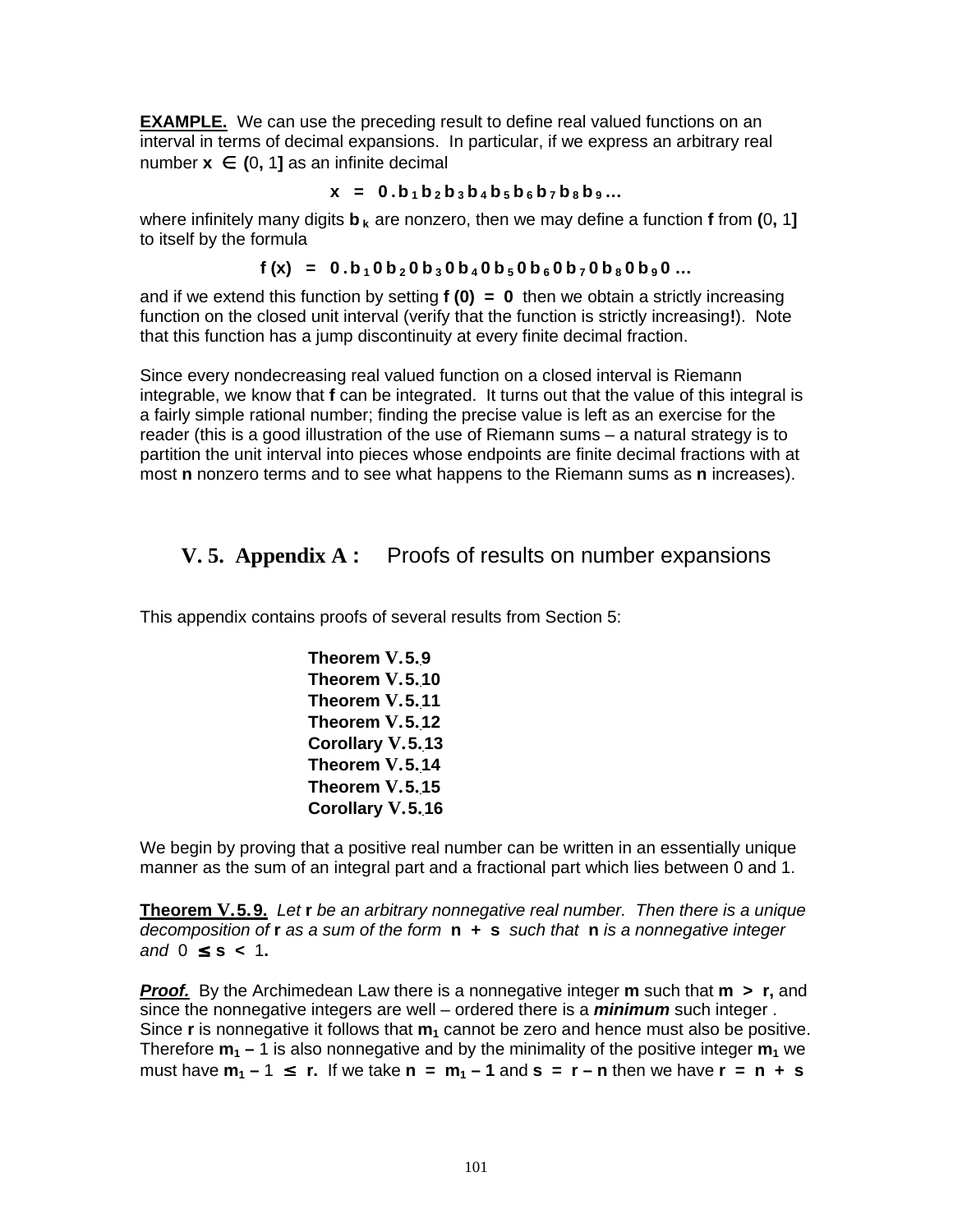where **n** and **s** have the desired properties. Suppose that we also have **r = q + v** where **q** is a nonnegative integer and  $0 \leq q < 1$ . By hypothesis we have

$$
q \leq r < q+1
$$

and the right hand inequality implies  $n + 1 \le q + 1$ , or equivalently  $n \le q$ . The **equation**  $\mathbf{r} = \mathbf{n} + \mathbf{s} = \mathbf{q} + \mathbf{v}$  **can therefore be rewritten in the form** 

$$
0 \leq q-n = s-v
$$

and since (*) s − v ≤ s < 1 and (* $*ii*$ *) q − n is an integer, it follows that n = q and*  $s = v.\blacksquare$ 

#### Base **N** expansions for natural numbers

We shall use the long division property for natural numbers to derive the standard result on base **N** expansions of positive integers. In the standard case when **N =** 10, this yields the standard way of writing a nonnegative integer.

**Theorem V.5.10.** Let **k** be <sup>a</sup> positive integer, and let **N >** 1 be another positive integer. Then there are unique integers  $a_i$  such that 0 ≤  $a_i$  ≤  $N-1$  and

**k** =  $a_0 + a_1N + ... + a_mN^m$ 

for <sup>a</sup> suitable nonnegative integer **m.**

In the course of proving this result it will be useful to know the following:

**Lemma 1.** Suppose that integers **N, k,** and **a<sup>j</sup>** are given as above. Then we have

 $a_0 + a_1N + ... + a_mN^m \leq N^{m+1}.$ 

**Proof of Lemma 1.** Since  $a_i \leq N-1$  for each j we have

$$
a_j N^j \le (N-1) N^j = N^{j+1} - N^j
$$

and therefore we have the inequality

 $a_0 + a_1 N + ... + a_m N^m \le N-1 + (N^2-N) + ... + (N^{m+1}-N^m) =$  $N^{m+1} - 1 < N^{m+1}$ 

**Proof of Theorem V.5.10.** It is always possible to find an exponent **q** such that 2 **q > k**, and since **k**  $\geq$  2 it follows that we also have **N**<sup>q</sup>  $\geq$  2<sup>q</sup>  $\geq$  **k**. Let [S<sub>m</sub>] be the statement of the statement that every positive integer less than  $N^{m+1}$  has a unique expression as above. If **m =** 0 then the result follows immediately from the long division theorem, for then **k = a0.** Suppose now that **[ S<sup>p</sup> – <sup>1</sup> ]** is true and consider the statement **[ S<sup>p</sup> ].** If **k < N p + 1** then we can use long division to write **k** uniquely in the form

$$
k = k_0 + a_p N^p
$$

where  $\mathbf{a}_p \geq 0$  and  $0 \leq \mathbf{k}_0 < \mathbf{N}^p$ . We claim that  $\mathbf{a}_p < \mathbf{N}$ . If this were false then we would have  $\mathbf{k} \geq \mathbf{a}_p \mathbf{N}^p \geq \mathbf{N} \mathbf{N}^p = \mathbf{N}^{p+1}$  and this contradicts the assumption that **k**  $\lt$  **N**<sup>p+1</sup>.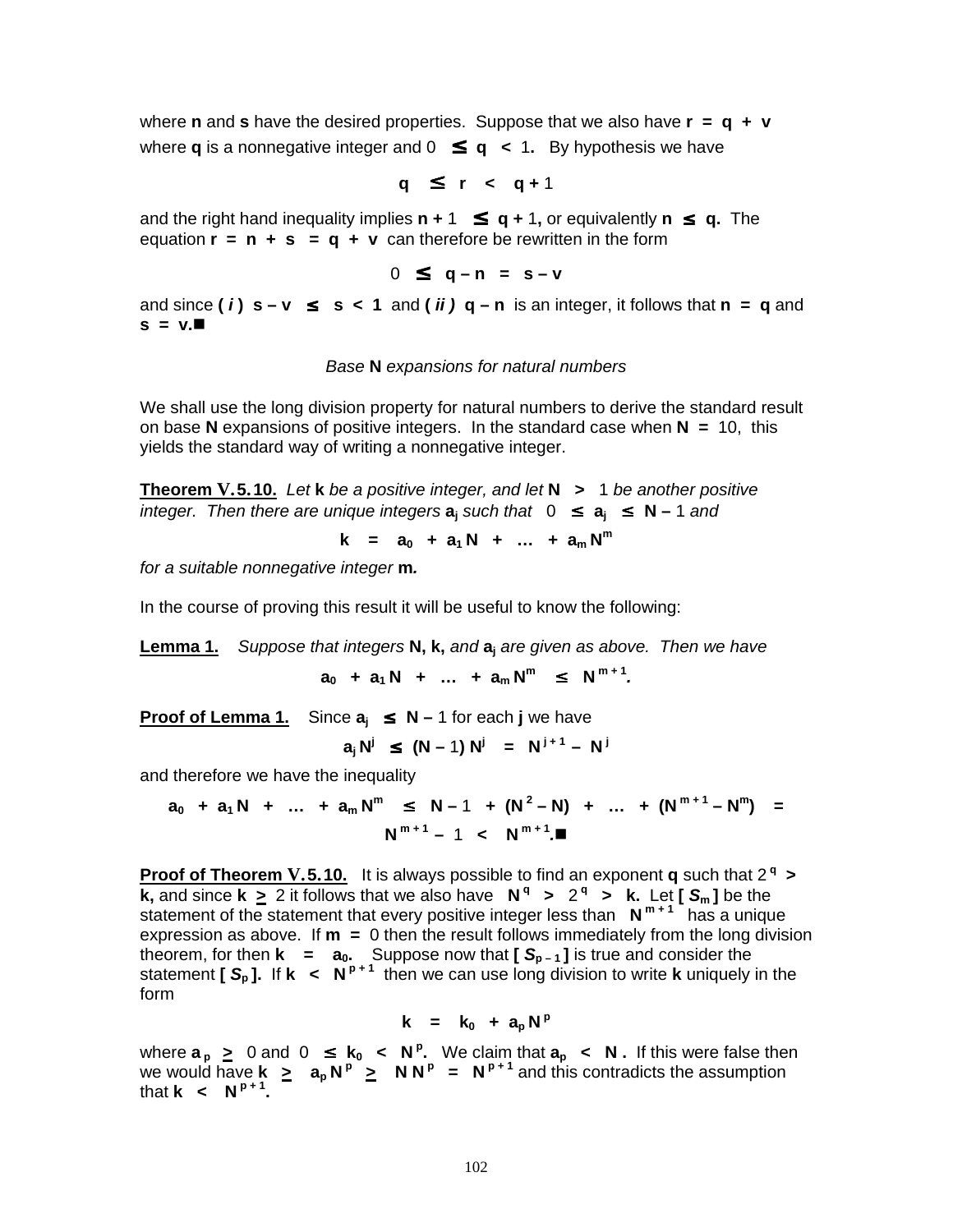By induction we know that **k<sup>0</sup>** has a unique expression as a sum

$$
k_0 = a_0 + a_1 N + \dots + a_{p-1} N^{p-1}
$$

for suitable **aj.** This proves existence. To prove uniqueness, suppose that we have

$$
k = a_0 + a_1 N + ... + a_p N^p = b_0 + b_1 N + ... + b_p N^p.
$$

Denote all but the last terms of these sums by  $A = a_0 + a_1N + ... + a_{p-1}N^{p-1}$ and **B** = **b**<sub>0</sub> + **b**<sub>1</sub> **N** + ... + **b**<sub>p-1</sub></sub>  $N^{p-1}$ . Then we have 0  $\leq$  **A**, **B**  $\leq$   $N^p - 1$  by the lemma, and therefore by the uniqueness of the long division expansion of k it follows that  $\mathbf{a}_p = \mathbf{b}_p$  and  $\mathbf{A} = \mathbf{B}$ . By the induction hypothesis the latter implies that  $\mathbf{a}_i =$ **b j** for all **j** < **p**. Therefore we have also shown uniqueness.■

#### Decimal expansions for real numbers

As we have already noted, a mathematically sound definition of the real numbers should yield the usual decimal expansions for base 10 as well as the corresponding expansions for other choices of the base **N**. We shall verify this and show that decimal expansions have many properties that are more or less predictable on empirical grounds.

One such property is the well – known decimal equality 1**.** 0 **=** 0 **.** 9999999 **…** so we begin by noting this reflects the geometric series formula

$$
a/(1-r) = a + ar + ar2 + ... + ark + ...
$$

when **a =** 9 **/** 10 and **r =** 1 **/** 10. In fact, the geometric series plays a key role in proving that infinite decimal expansions always yield real numbers.

**Theorem V.5.11. (Decimal Expansion Theorem.)** Every infinite series of real numbers having the form

$$
a_N 10^N + a_{N-1} 10^{N-1} + \dots + a_0 + b_1 10^{-1} + b_2 10^{-2} + \dots + b_k 10^{-k} + \dots
$$
  
(with  $0 \le a_i, b_j \le 9$ )

is convergent**.** Conversely, every positive real number is the sum of an infinite series of this type where the coefficients of the powers of 10 are integers satisfying the basic inequalities 0 ≤ **a<sup>i</sup> , b<sup>j</sup>** ≤ 9**.**

As noted above, there are two ways of writing 1 as an infinite series of this type, so such a representation is not unique, but empirical evidence suggest that all ambiguities in decimal expansions arise from this example, and we shall verify this later.

**PROOF OF THE DECIMAL EXPANSION THEOREM.** The proof of this result splits naturally into two parts, one for each implication direction.

**Formal infinite decimal expansions determine real numbers:** If one can show this for positive decimal expansions, it will follow easily for negative ones as well, so we shall restrict attention to the positive case. Consider the formal expression given above:

 $(a_N10^N + a_{N-1}10^{N-1} + ... + a_0 + b_110^{-1} + b_210^{-2} + ... + b_k10^{-k} + ...)$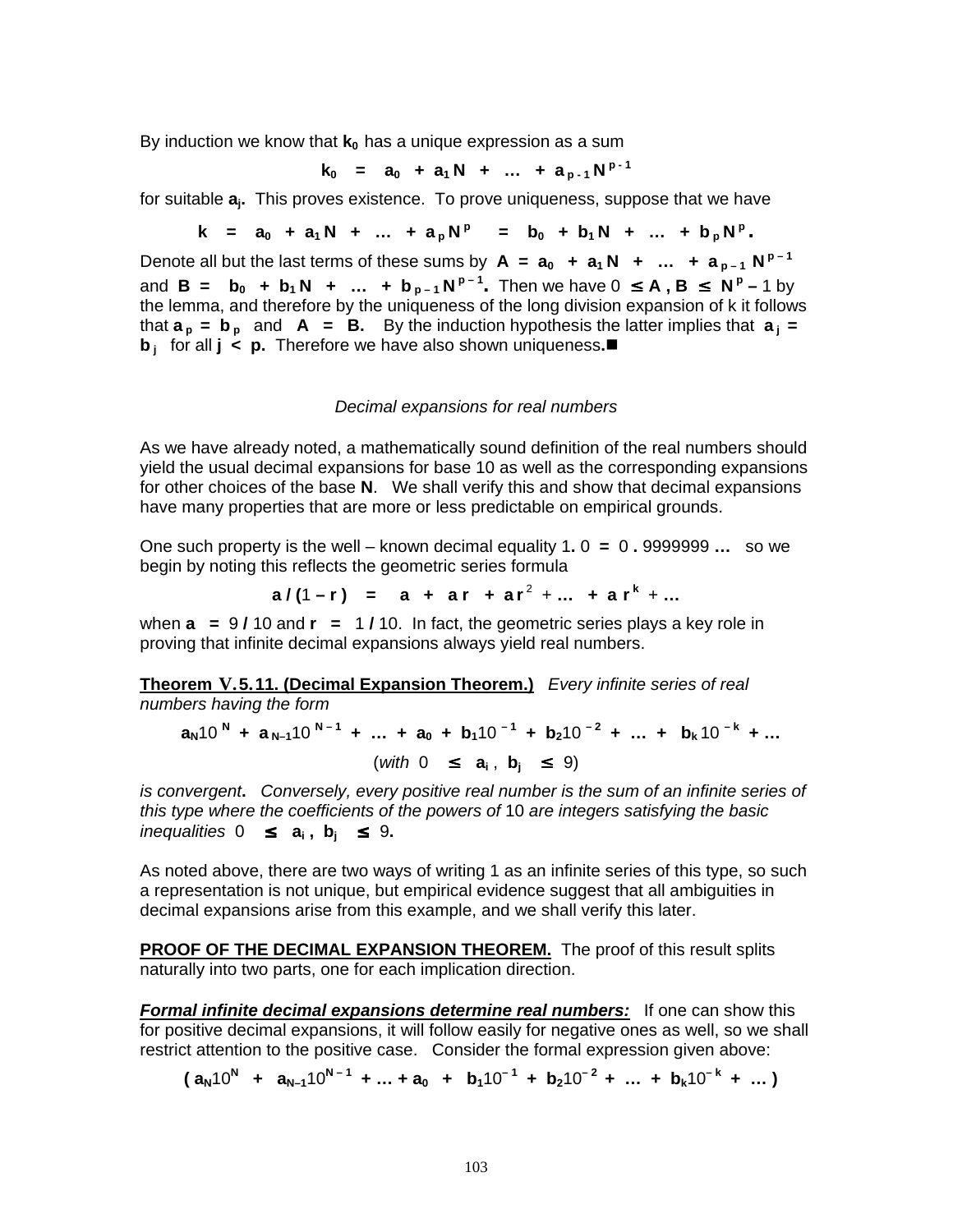For each integer **p >** 0, define **s <sup>p</sup>** to be the sum of all terms in this expression up to and including **b**  $p^{10-p}$  and let **S** be the set of all such numbers **s**  $p$  . Then the set **S** has an upper bound, and in fact we claim that 10<sup>N + 1</sup> is an upper bound for S. To see this, observe that  $a_N$  10  $^N$  +  $a_{N-1}$ 10  $^{N-1}$  +  $\ldots$  +  $a_0$   $\leq$  10  $^{N+1}$  - 1 by a previous lemma and

$$
b_1 10^{-1} + b_2 10^{-2} + ... + b_k 10^{-k} + ... \le
$$
  
9 (10<sup>-1</sup> + 10<sup>-2</sup> + ... + 10<sup>-k</sup> + ...) = 1

and the assertion about an upper bound follows immediately from this. The least upper bound **r** for **S** turns out to be the limit of the sequence of partial sums { **s <sup>p</sup>** } **.**

**Real numbers determine infinite decimal expansions:** Given (say) a positive real number **<sup>r</sup>**, the basic idea is to find a sequence of finite decimal fractions **{ s <sup>p</sup> }** such that for every value of **p** the number **s<sup>p</sup>** is expressible as a fraction whose denominator is given by 10<sup>P</sup> and

$$
s_p \le r < s_p + 10^{-p}
$$
.

More precisely, suppose that we already have **s <sup>p</sup>** and we want to find the next term. By construction 10<sup>P</sup>s<sub>P</sub> is a positive integer and  $10^p$ S<sub>P</sub>  $\leq 10^p$ r  $\lt 10^p$ S<sub>P</sub> + 1, so that

$$
10^{p+1}
$$
s<sub>p</sub>  $\leq 10^{p+1}$ r  $\lt 10^{p+1}$ s<sub>p</sub> + 10.

Choose **b p+** <sup>1</sup> to be the largest integer such that

$$
b_{p+1} \le 10^{p+1}r - 10^{p+1}s_{p}.
$$

The right hand side is positive so this means that  $\mathbf{b}_{p+1} \geq 0$ . On the other hand, the previous inequalities also show that  $\mathbf{b}_{p+1}$  < 10 and since  $\mathbf{b}_{p+1}$  is an integer this implies  $\mathbf{b}_{p+1} \leq 9$ . If we now take  $\mathbf{s}_{p+1} = 10 \mathbf{s}_p + \mathbf{b}_{p+1}$  then it will follow that

$$
s_{p+1} \le r \le s_{p+1} + 10^{-(p+1)}
$$

To see that the sequence converges, note that it corresponds to the infinite series

$$
s_p + \sum_p (b_{p+1} 10^{-p}),
$$

which converges by a comparison with the modified geometric series **s**  $_{\sf p}$  **+**  $\bm{\Sigma}$   $_{\sf p}$  10 <sup>(1– p)</sup>. $\blacksquare$ 

**Corollary V.5.12. (Scientific Notation Representation).** Every positive real number has <sup>a</sup> unique expansion of the form **a** ⋅10 **M** , where 1 ≤ **a <** 10 and **M** is an integer**.**

**Existence.** If x has the decimal expansion

$$
a_N \cdot 10^N + a_{N-1} \cdot 10^{N-1} + ... + a_0 + b_1 \cdot 10^{-1} + b_2 \cdot 10^{-2} + ... + b_k \cdot 10^{-k} + ...
$$
  
(with  $0 \le a_i, b_j \le 9$ )

then **x** ⋅10 **– N** lies in the interval **[**1**,** 10**)** by construction.

**Uniqueness.** Suppose that we can write **x** as **a** ⋅ 10 **M** and **b** ⋅ 10 **N** . Then by the conditions on the coefficients, we know that **x** ∈ **[**10 **M** , 10 **M + 1 )** ∩ **[**10 **N** , 10 **N + 1 ).** Since the half open intervals **[**10 **M** , 10 **M + 1 )** and **[**10 **N** , 10 **N + 1 )** are disjoint unless **M = N,** it follows that the latter must hold. Therefore the equations **x = a** ⋅10 **M = b** ⋅10 **N** and **M = N** imply **a = b.**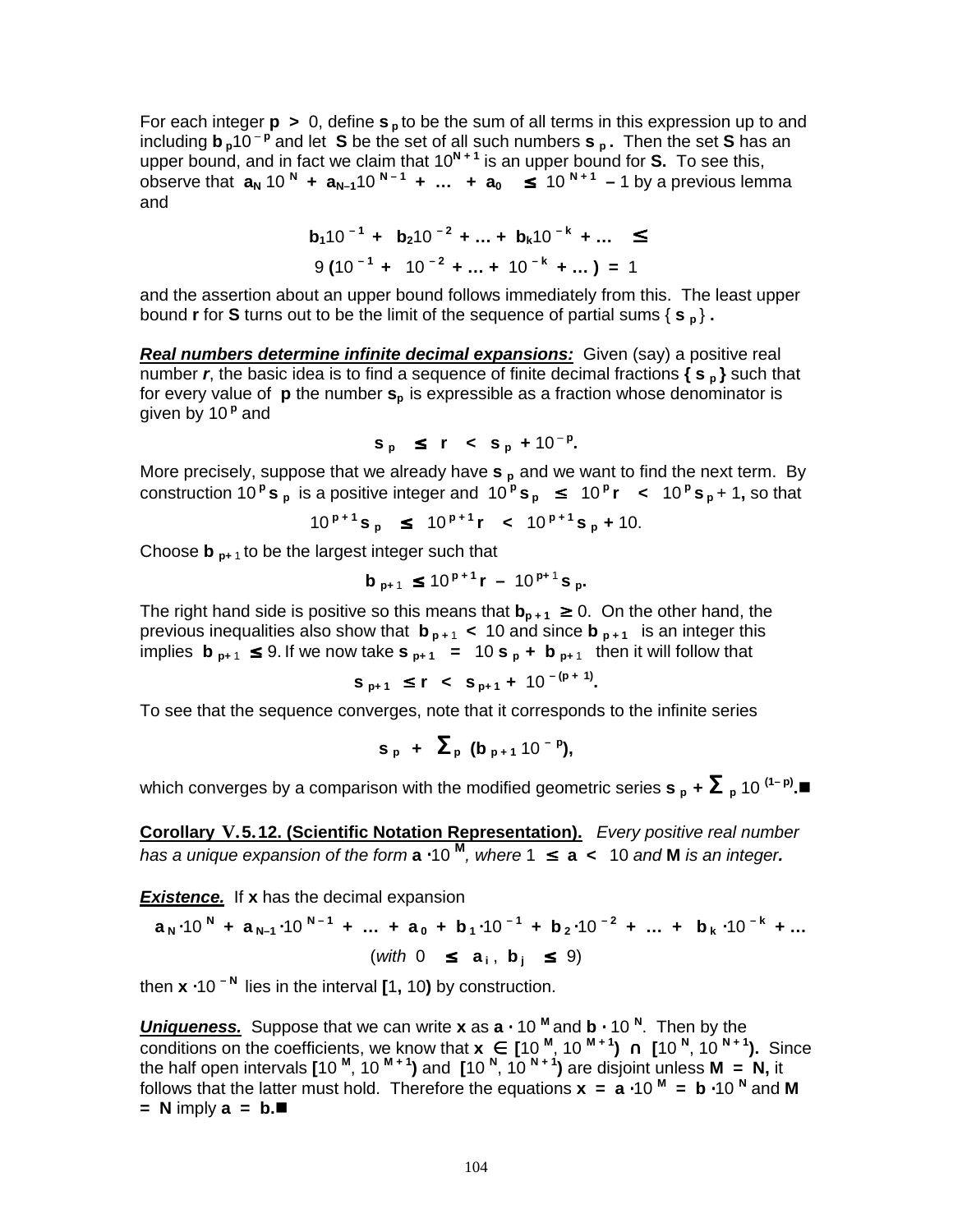### Decimal expansions of rational numbers

In working with decimals one eventually notices that the decimal expansions for rational numbers have the following special property:

**Theorem V.5.13. (Eventual Periodicity Property.)** Let **r** be <sup>a</sup> rational number such that  $0 \leq r \leq 1$ , and let

 $r = b_1 10^{-1} + b_2 10^{-2} + ... + b_k 10^{-k} + ...$ 

be <sup>a</sup> decimal expansion. Then the sequence **{ b**<sup>k</sup> **}** is **eventually periodic ;** i.e., there are positive integers **M** and **Q** such that  $\mathbf{b}_k = \mathbf{b}_{k+0}$  for all  $\mathbf{k} > \mathbf{M}$ .

**Proof.** Let **a / b** be a rational number between 0 and 1**,** where **a** and **b** are integers satisfying 0 **< a < b.** Define sequences of numbers **r<sup>n</sup>** and **x<sup>n</sup>** recursively, beginning with  $r_0$  = **a** and  $x_0$  = 0. Given  $r_n$  and  $x_n$  express the product 10  $r_n$  by long division in the form 10  $r_n = bx_{n+1} + r_{n+1}$  where  $x_{n+1} \ge 0$  and  $0 \le r_{n+1} < b$ .

### **CLAIMS:**

- 1. Both of these numbers only depend upon **r <sup>n</sup> .**
- 2. We have **x<sup>n</sup> <sup>+</sup> <sup>1</sup> <** 10**.**

The first part is immediate from the definition in terms of long division, and to see the second note that  $\mathbf{x}_{n+1} \geq 10$  would imply 10  $\mathbf{r}_n \geq 10$  **b**, which contradicts the fundamental remainder condition **r<sup>n</sup> < b.**

Since  $\mathbf{r}_n$  can only take integral values between 0 and  $\mathbf{b} - 1$ , it follows that there are some numbers **Q** and m such that  $\mathbf{r}_m = \mathbf{r}_{m+Q}$ .

**CLAIM:**  $r_k = r_{k+Q}$  for all  $k \ge m$ .

We already know this for  $p = m$ , so assume it is true for  $p \leq k$ . Now each term in the sequence  $\bf{r}_n$  depends only on the previous term, and hence the relation  $\bf{r}_k = \bf{r}_{k+Q}$ implies  $\mathbf{r}_{k+1} = \mathbf{r}_{k+Q+1}$ . Therefore the claim is true by finite induction.

**CONVERSELY**, suppose that the statement in the claim holds for the decimal expansion of some number, and choose **m** and **Q** as above. Let **s** be given by the first **m –** 1 terms in the decimal expansion of **y**, and let **t** be the sum of the next **Q** terms. It then follows **that <b>y** is equal to **s**  $+$  **t** (1 + 10<sup>-0</sup> + 10<sup>-20</sup> + 10<sup>-30</sup> + ...). Now **s**, **t** and the geometric series in parentheses are all rational numbers, and therefore it follows that **y** is also a rational number. Therefore we have the following result:

**Theorem V.5.14.** <sup>A</sup> real number between 0 and 1 has <sup>a</sup> decimal expansion that is eventually periodic if and only if it is <sup>a</sup> rational number**.**

In Section 5 we gave the following examples to illustrate the theorem: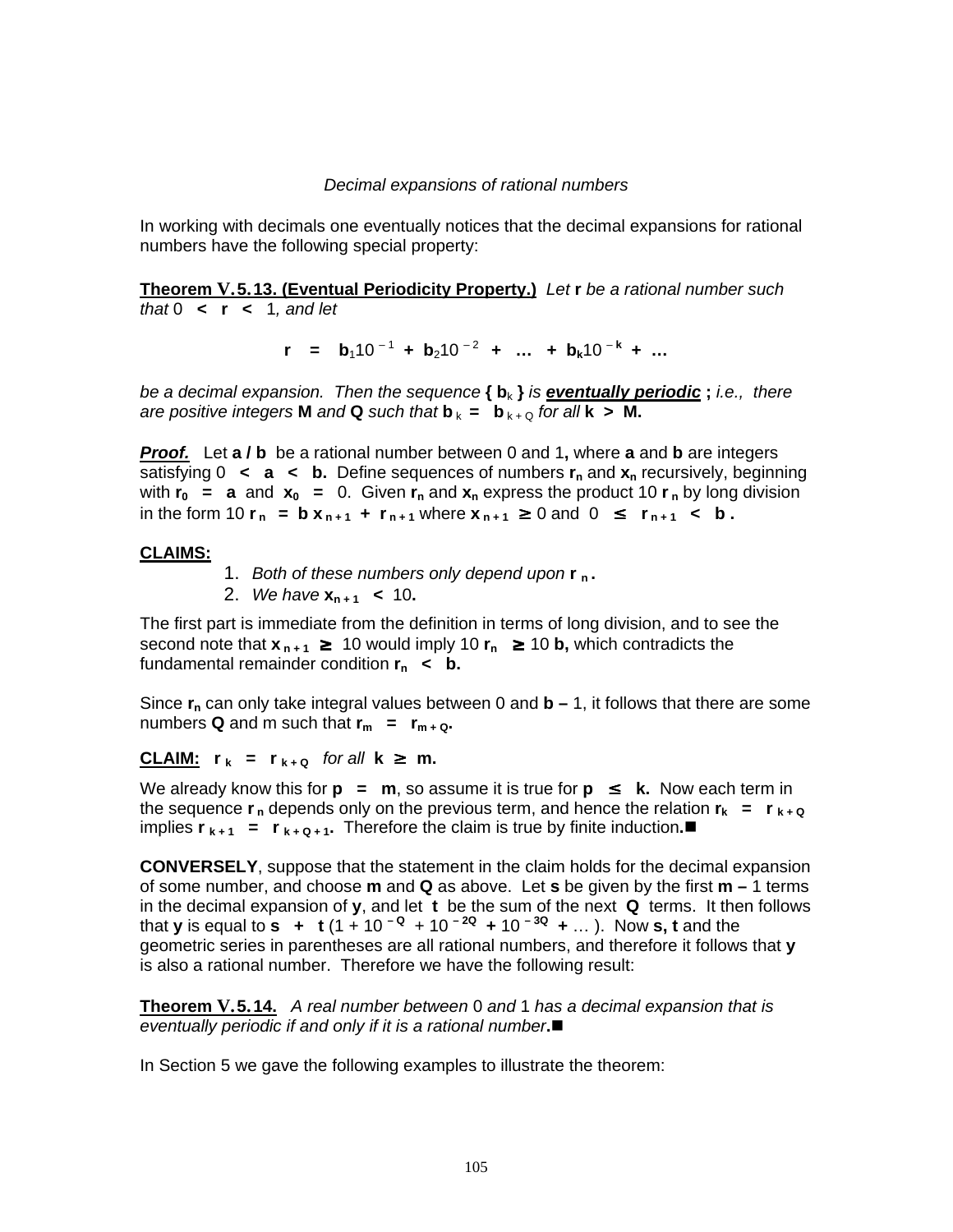| 1/3<br>$=$  |                                        |
|-------------|----------------------------------------|
| 1/6<br>$=$  |                                        |
| 1/7<br>$=$  | 0.142857142857142857142857142857142857 |
| 1/11<br>$=$ | 0.010101010101010101010101010101010101 |
| 1/12<br>$=$ |                                        |
| 1/13<br>$=$ | 0.076923076923076923076923076923076923 |
| 1/17<br>$=$ | 0.058823529411764705882352941176470588 |
| 1/18<br>$=$ |                                        |
| 1/19<br>$=$ | 0.052631578947368421052631578947368421 |
| 1/23<br>$=$ | 0.043478260869565217391304347826087695 |
| 1/27<br>$=$ | 0.037037037037037037037037037037037037 |
| 1/29<br>$=$ | 0.034482758620689655172413793103448275 |
| 1/31<br>$=$ | 0.032258064516129032258064516129032258 |
| 1/34<br>$=$ | 0.029411764705882352941176470588235294 |
| 1/37<br>$=$ | 0.027027027027027027027027027027027027 |

Note that the minimal period lengths in these examples are 1, 1, 6, 2, 1, 6, 16, 1, 18, 22, 3, 28, 15, 16 and 3. One is naturally led to the following question:

Given <sup>a</sup> fraction **a / b** between 0 and 1**,** what determines the (minimal) period length **Q**?

To illustrate the ideas, we shall restrict attention to the special case where **a / b =** 1 **/ p,** where **p** is a prime not equal to 2 or 5 (the two prime divisors of 10). In this case the methods of abstract algebra yield the following result:

**Theorem 2.** If  $p \neq 2, 5$  is a prime, then the least period **Q** for the decimal expansion of 1 **/ p** is equal to the multiplicative order of 10 in the (finite cyclic) group of multiplicative units for the integers mod **p.**

We shall not verify this result here, but the proof is not difficult.

**Corollary 3.** The least period **Q** divides **p –** 1**.**

The corollary follows because the order of the group of units is equal to **p –** 1 and the order of an element in a finite group always divides the order of the group**.**

One is now led to ask when the period is actually equal to this maximum possible value. Our examples show this is true for the primes 7, 19, 23 and 29 but not for the primes 11, 13, 31 or 37**.**

More generally, one can define a primitive root of unity in the integers mod **p** to be an integer **a** mod **p** such that **a** is not divisible by **p** and the multiplicative order of the class of **a** in the integers mod **p** is precisely **p –** 1**.** Since the group of units is cyclic, such primitive roots always exist, and one can use the concept of primitive root to rephrase the question about maximum periods for decimal expansions in the following terms:

For which primes **p** is 10 <sup>a</sup> primitive root of unity mod **p?**

A simple answer to this question does not seem to exist. In the 1920s E. Artin (1898 – 1962) stated the following conjecture:

Every integer **a >** 1 is <sup>a</sup> primitive root of unity mod **p** for infinitely many primes **p.**

This means that 10 **should** be the primitive root for infinitely many primes **p**, and hence there should be infinitely many full – period primes. Quantitatively, the conjecture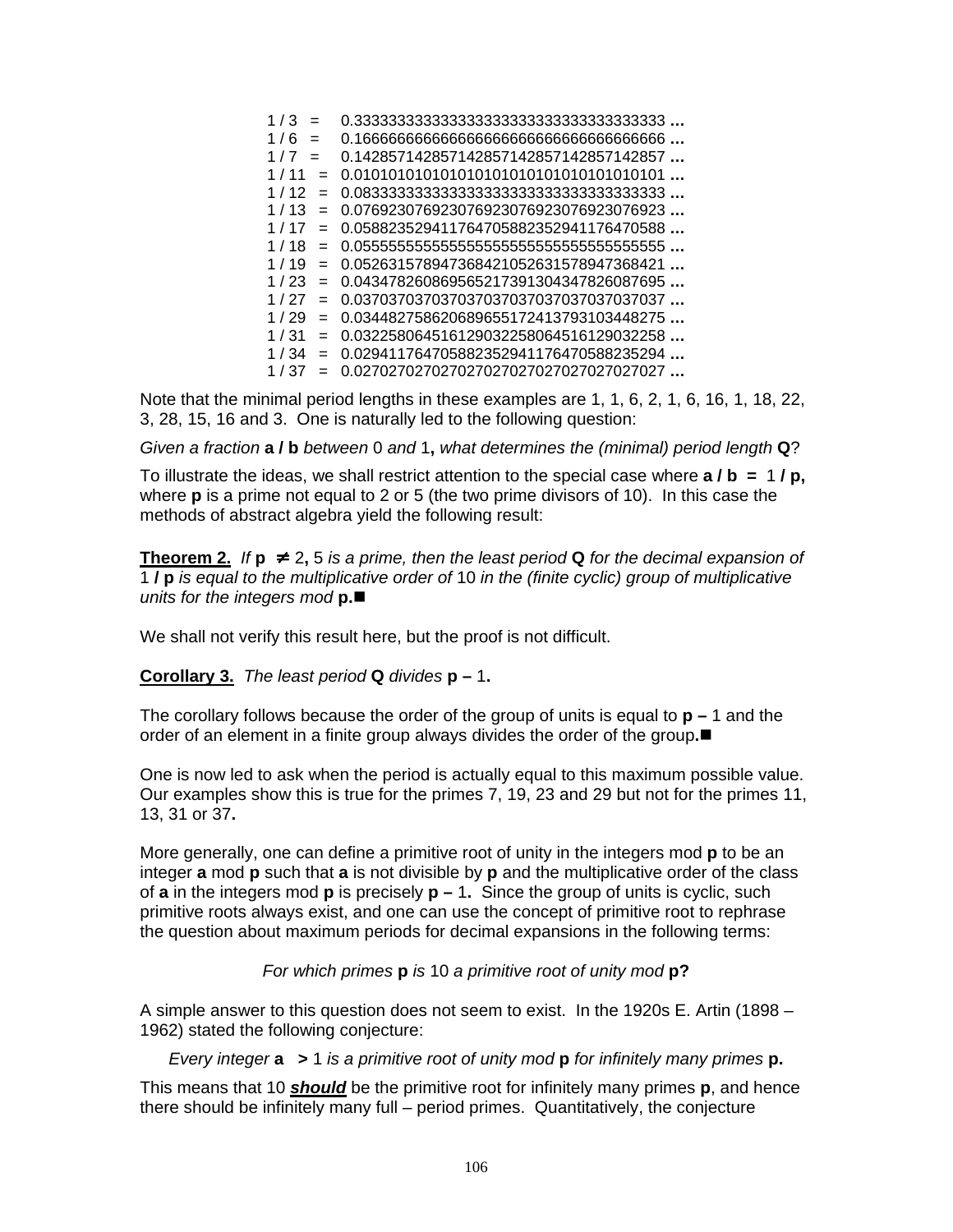amounts to showing that about 37% of all primes asymptotically have 10 as primitive root. The percentage is really an approximation to Artin's constant

$$
C_{\rm Artin} = \prod_{k=1}^{\infty} \left[ 1 - \frac{1}{p_k(p_k - 1)} \right] = 0.3739558136...
$$

where  $p_k$  denotes the  $k^{\text{th}}$  prime. Further information about this number and related topics appears in the following online reference:

http://mathworld.wolfram.com/ArtinsConstant.html

### Uniqueness of decimal expansions

The criterion for two decimal expressions to be equal is well understood.

**Theorem V.5.15.** Suppose that we are given two decimal expansions that yield the same real number:

$$
aN10N + aN-110N-1 + ... + a0 + b110-1 + b210-2 + ... + bk10-k + ... =
$$
  
c<sub>N</sub>10<sup>N</sup> + c<sub>N-1</sub>10<sup>N-1</sup> + ... + c<sub>0</sub> + d<sub>1</sub>10<sup>-1</sup> + d<sub>2</sub>10<sup>-2</sup> + ... + d<sub>k</sub>10<sup>-k</sup> + ...

Then  $a_i = c_i$  for all **j**, and one of the following is also true:

- **1.** For each **k** we have  $\mathbf{b}_k = \mathbf{d}_k$ .
- **2.** There is an  $L > 0$  such that  $b_k = d_k$  for every  $k < L$  but  $b_{k+1}$  $=$  **d**<sub>**L**</sub> + 1, while **b**<sub>k</sub> = 0 for all **k** > **L** and **d**<sub>k</sub> = 9 for all **k** > **L**.
- **3.** There is an **L** > 0 such that  $\mathbf{b}_k = \mathbf{d}_k$  for every  $\mathbf{k} < \mathbf{L}$  but  $\mathbf{d}_{k+1}$  $=$  **b**<sub>1</sub></sub>  $+$  **1**, while  $d_k$  = 0 for all **k**  $>$  **L** and  $b_k$  = 9 for all **k**  $>$  **L** (the opposite of the previous possibility)**.**

If **x** and **y** are given by the respective decimal expansions above, then **x = y** implies the greatest integer functions satisfy  $[x] = [y]$ , which in turn implies that  $a_j = c_{j}$  for all **j**. Furthermore, we then also have **(x) = (y)** and accordingly the proof reduces to showing the result for numbers that are between 0 and 1.

The following special uniqueness result will be helpful at one point in the general proof.

**Lemma 4.** For each positive integer **k** let **t <sup>k</sup>** be an integer between 0 and 9. Then we have

$$
1 = t_1 10^{-1} + t_2 10^{-2} + \dots + t_k 10^{-k} + \dots
$$

if and only if  $t_k = 9$  for all **k**.

**Proof.** Let **t** be the summation on the right hand side. If  $t_k = 9$  for all **k** then  $t = 1$  by the geometric series formula**.** Conversely, if **t<sup>m</sup> < 9** for a specific value of **m** then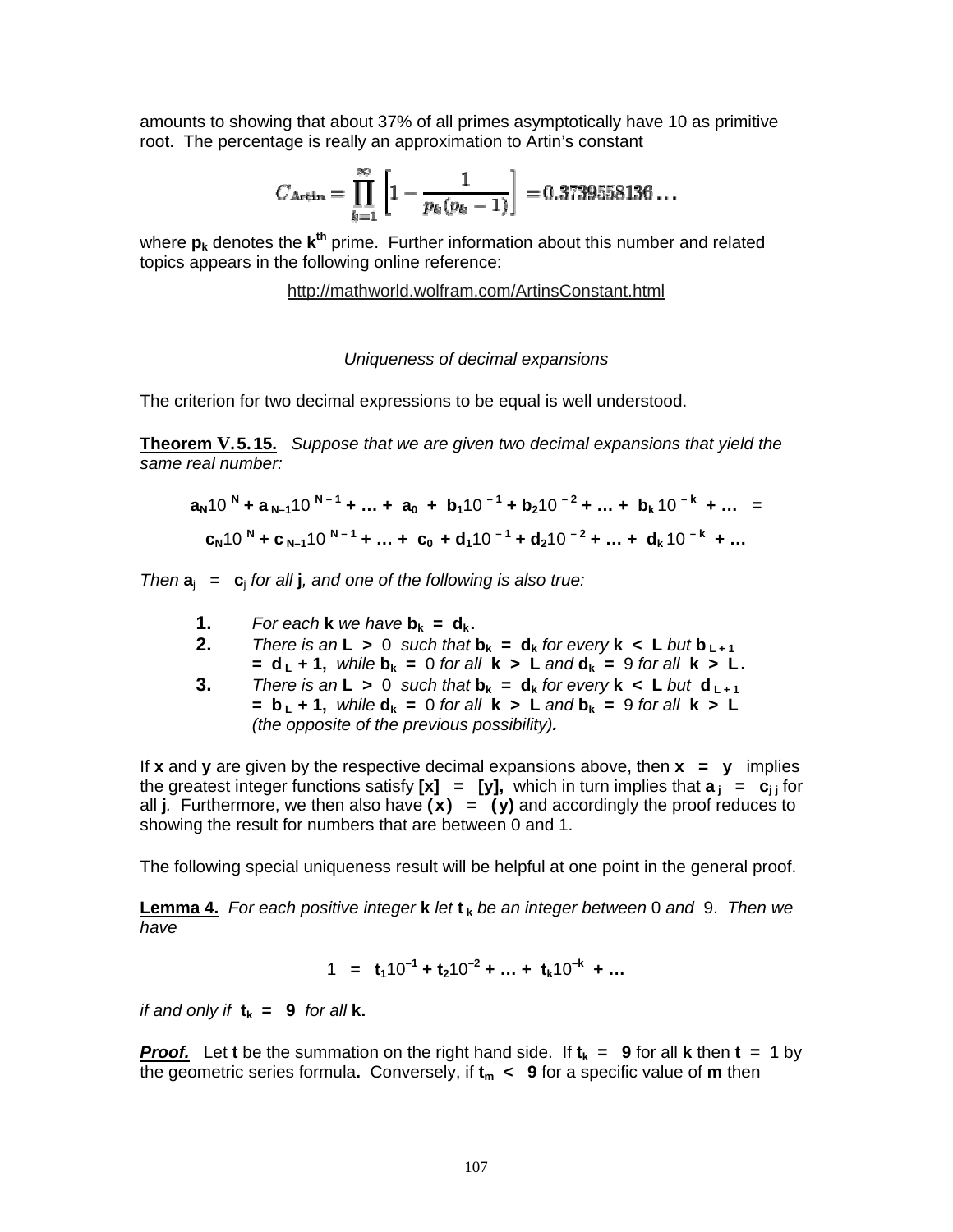$$
t_1 10^{-1} + t_2 10^{-2} + ... + t_k 10^{-k} + ... < u_1 10^{-1} + u_2 10^{-2} + ... + u_k 10^{-k} + ...
$$

where  $u_k = 9$  for  $k \neq m$  and  $u_m \leq 8$ . The latter implies that the right hand side is less than or equal to 1 − 10<sup>-m</sup>, which is strictly less than 1.■

**Theorem 5.** If we are given two decimal expansions

**x** =  $\mathbf{x}_1 \cdot 10^{-1} + \mathbf{x}_2 \cdot 10^{-2} + \dots + \mathbf{x}_k \cdot 10^{-k} + \dots$ **y** =  $y_1 10^{-1} + y_2 10^{-2} + ... + y_k 10^{-k} + ...$ 

then **x = y** if and only if one of the following is true**:**

- **1.** For all positive integers **k** we have  $\mathbf{x}_k = \mathbf{y}_k$ .
- **2.** There is some positive integer **M** such that  $[i]$   $x_k = y_k$  for all **k** < **M**,  $\begin{bmatrix} \text{iii} \\ \text{iv} \end{bmatrix}$  **x**<sub>M</sub> = y<sub>M</sub> + 1,  $\begin{bmatrix} \text{iii} \\ \text{v} \end{bmatrix}$  **x**<sub>k</sub> = 0 for **k** > **M**, and **[iv] y<sup>k</sup> =** 9 for **k > M.**
- **3.** <sup>A</sup> corresponding statement holds in which the roles of **x<sup>k</sup>** and **y<sup>k</sup>** are interchanged: There is some positive integer **M** such  $\mathbf{f}$  that **[i]**  $\mathbf{x}_k = \mathbf{y}_k$  for all  $\mathbf{k} < \mathbf{M}$ , **[ii]**  $\mathbf{y}_M = \mathbf{x}_M + 1$ , **[iii]**  $\mathbf{y}_k$ **=** 0 for **k**  $>$  **M**, and **[iv]**  $x_k = 9$  for **k**  $>$  **M**.

**Proof.** Suppose that the first alternative does not happen, and let **L** be the first positive integer such that  $x_L \neq y_L$ . Without loss of generality, we may as well assume that the inequality is  $x_{\perp}$   $\rightarrow$   $x_{\perp}$  (if the inequality points in the opposite direction, then one can apply the same argument reversing the roles of  $\mathbf{x}_k$  and  $\mathbf{x}_k$  throughout). Let z be given by the first **L –** 1 terms of either **x** or **y** (these are equal).

**CASE 1.** Suppose that  $\mathbf{x}_\mathsf{L}$  ≥  $\mathbf{y}_\mathsf{L}$  + 2. Note that  $\mathbf{y}_\mathsf{L}$  ≤ 7 is true in this case. We then have

$$
y \le z + 10^{-L}y_L + 9 \times 10^{-L}(10^{-1} + 10^{-2} + ... + 10^{-k} + ...) = z + 10^{-L}(y_L + 1) <
$$

$$
z + 10^{-L}(x_L) \le z + 10^{-L}(x_L + x_{L+1}10^{-1} + x_{L+2}10^{-2} + ... + x_{L+k}10^{-k} + ...) = x.
$$

Therefore  $x > y$  if we have  $x_1 \geq y_1 + 2$ .

CASE 2. Suppose that  $x_L = y_L + 1$ , and let  $w = 10^{-L} y_L$ , so that  $x_L = w + 10^{-L}$ . We may then write

**x** = **z** + (**w** + 10<sup>-L</sup>) + 10<sup>-L</sup>**u** and **y** = **z** + **w** + 10<sup>-L</sup>**v** 

where by construction **u** and **v** satisfy  $0 \le u$ ,  $v \le 1$ . If  $x = y$  then the displayed equations imply that 10 **– L +** 10 **– <sup>L</sup> u =** 10 **– L v.** The only way such an equation can hold is if **u =** 0 and **v =** 1**.** The first of these implies that the decimal expansion coefficients for the sum

0 = **u** =  $x_{L+1}10^{-1} + x_{L+2}10^{-2} + ... + x_{L+k}10^{-k} + ...$